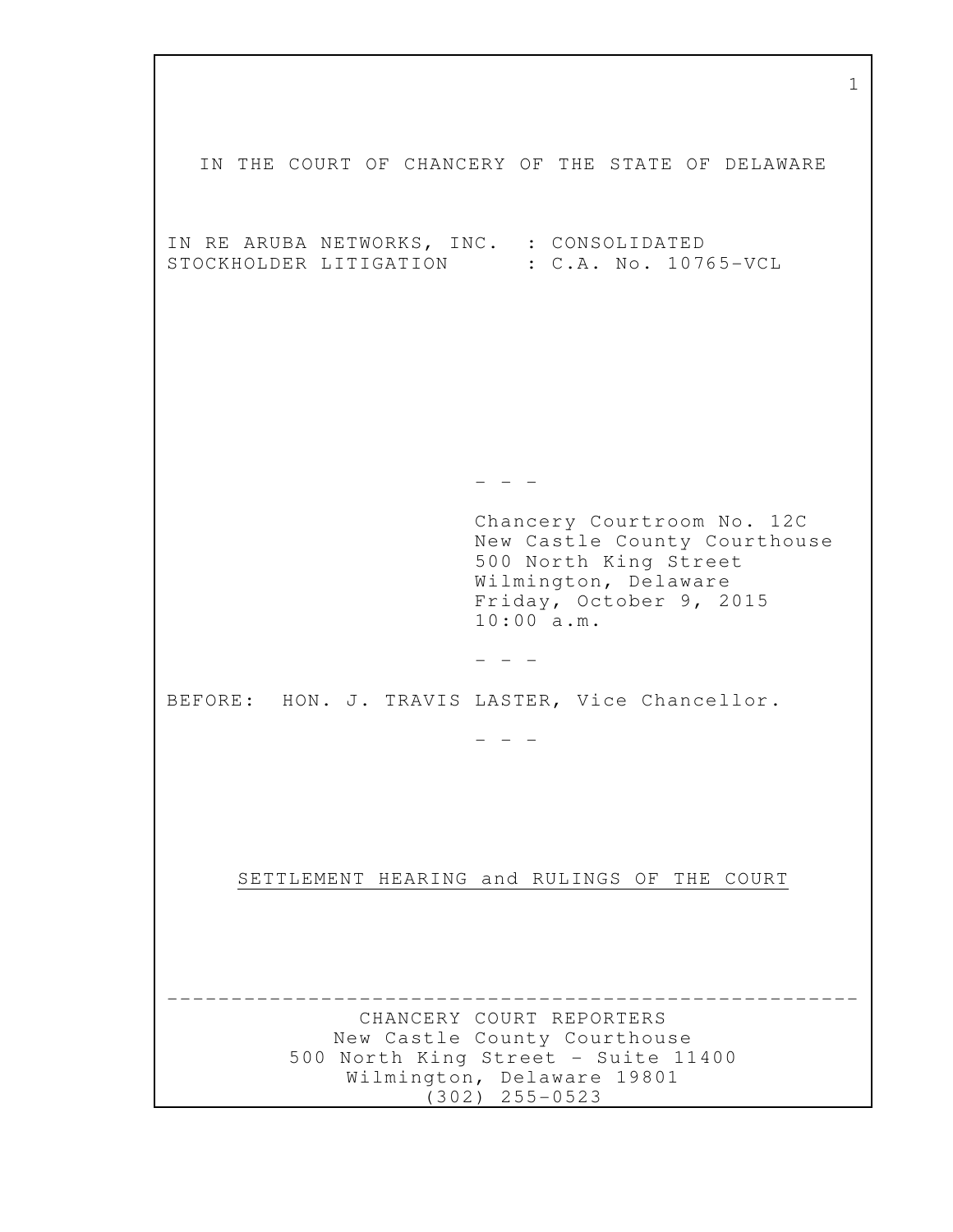```
APPEARANCES: 
           PETER B. ANDREWS, ESQ. 
           Andrews & Springer LLC 
                  -and-
           BRIAN D. LONG, ESQ. 
          Rigrodsky & Long, P.A.
                   -and-
           DONALD J. ENRIGHT, ESQ. 
           of the District of Columbia Bar 
          Levi & Korsinsky, LLP
                   -and-
           GREGORY MARK NESPOLE, ESQ. 
          KEVIN COOPER, ESQ.
           of the New York Bar 
          Wolf Haldenstein Adler Freeman & Herz, LLP
             for Plaintiffs 
           BRADLEY D. SORRELS, ESQ. 
           Wilson Sonsini Goodrich & Rosati, PC 
             for Defendants Aruba Networks, Inc., Dominic
             P. Orr, Keerti Melkote, Bernard Guidon, 
            Emmanuel Hernandez, Michael R. Kourey, Willem 
            P. Roelandts, Juergen Rottler, and Daniel 
            Warmenhoven 
           ANDREW S. DUPRE, ESQ. 
           McCarter & English, LLP 
                   -and-
           MARC J. SONNENFELD, ESQ. 
          LAURA McNALLY, ESQ.
           of the Pennsylvania Bar 
          Morgan, Lewis & Bockius LLP
             for Defendants Hewlett-Packard Company and 
             Aspen Acquisition Sub, Inc. 
                                - - - 1
  2
  3
  4
  5
  6
  7
  8
  9
10
11
12
13
14
15
16
17
18
19
20
21
22
23
24
```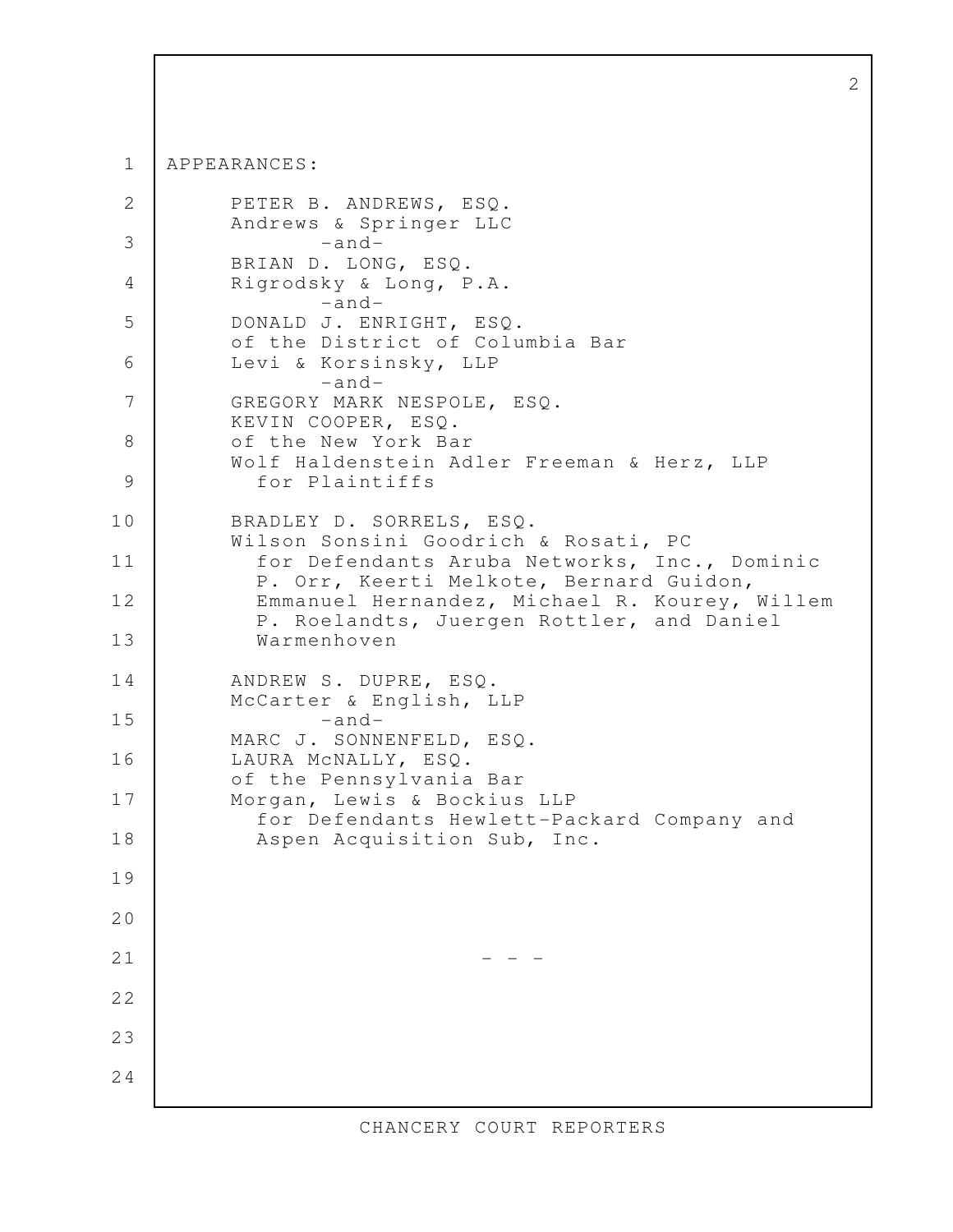THE COURT: Welcome, everyone. ALL COUNSEL: Good morning, Your Honor. MR. ANDREWS: Good morning, Your Honor. Peter Andrews, Andrews & Springer. We're here today for the final approval of settlement in the Aruba Networks consolidated litigation. I'll make some introductions. To my left, with your permission, Mr. Nespole will be arguing from Wolf Haldenstein. MR. NESPOLE: Good morning, Your Honor. MR. ANDREWS: To his left is Mr. Don Enright from Levi & Korsinsky. THE COURT: Good to see you. MR. ENRIGHT: Good morning, Your Honor. MR. ANDREWS: Mr. Kevin Cooper from Wolf Haldenstein, and my esteemed colleague, Brian Long from Rigrodsky & Long. MR. LONG: Good morning, Your Honor. THE COURT: Welcome to all of you. I'm happy to get under way unless -- MR. SORRELS: Your Honor, good 1 2 3 4 5 6 7 8 9 10 11 12 13 14 15 16 17 18 19 20 21 22 23 24

3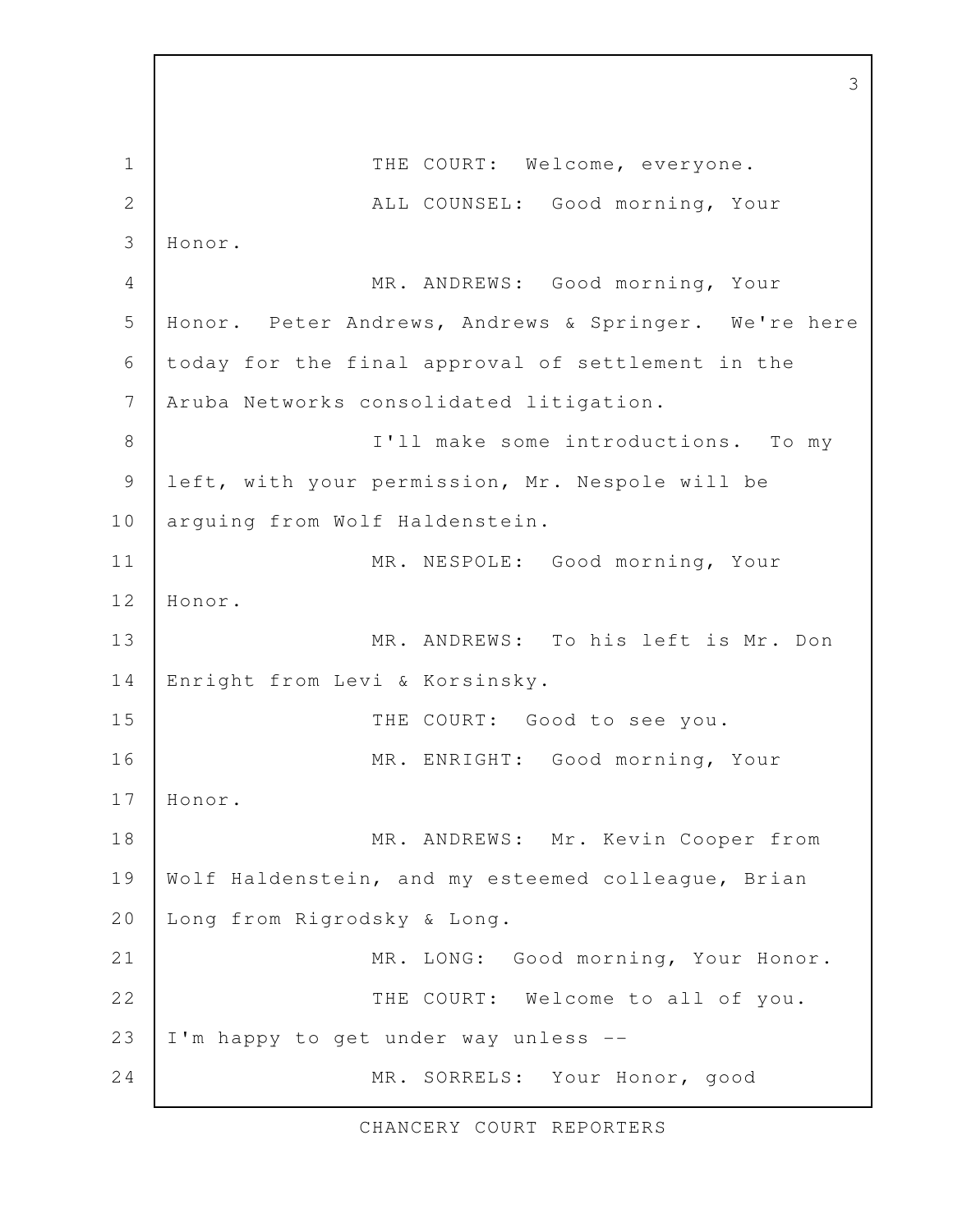morning. THE COURT: Good morning. MR. SORRELS: Brad Sorrels from Wilson Sonsini Goodrich & Rosati on behalf of Aruba Networks and the director defendants. MR. DUPRE: Hello, Your Honor. Andrew Dupre, McCarter & English for Hewlett Packard. And I have with me, from Morgan Lewis & Bockius, Marc Sonnenfeld and Laura McNally. THE COURT: Good morning, Mr. Sonnenfeld. How have you been? MR. SONNENFELD: Well, Your Honor. Good morning. THE COURT: Things still chugging along up there? MR. SONNENFELD: Very well. THE COURT: Good. MR. NESPOLE: Your Honor, may I approach? THE COURT: You may. MR. NESPOLE: Good morning, Your Honor. This is the time Your Honor set aside to decide whether to grant plaintiffs' request for final approval of the proposed settlement and our request 1 2 3 4 5 6 7 8 9 10 11 12 13 14 15 16 17 18 19 20 21 22 23 24

4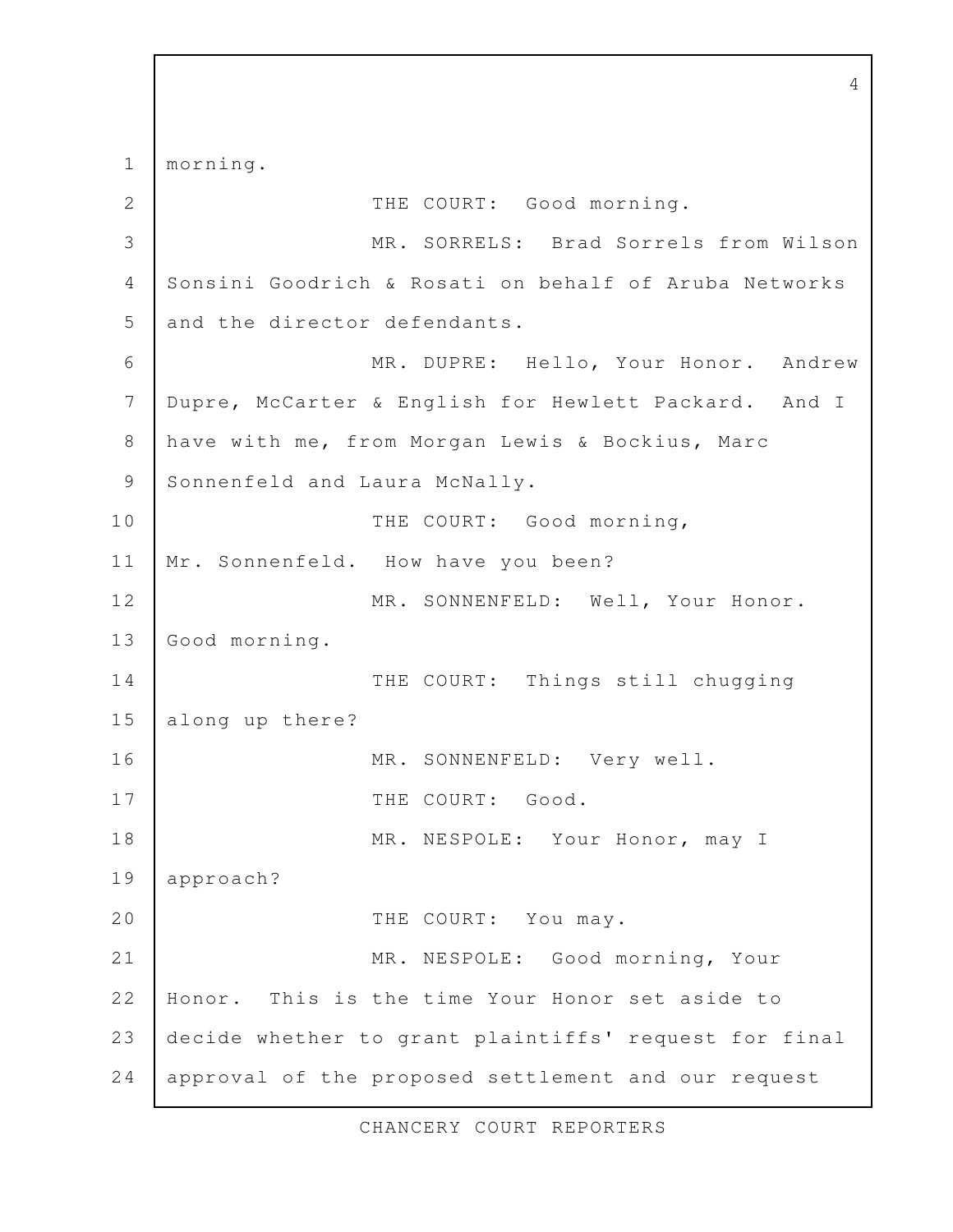for fees in the Aruba Networks litigation. May it please Your Honor, I'd like to address a few housekeeping matters before we get to the substance of the discussion, including what Your Honor put in the scheduling order about the Aeroflex decision, which we're prepared to discuss at length. First, Your Honor, you entered a scheduling order on July 17. Notice was in fact issued. I think over 60,000 notices went out. We have the affidavit that notice was done properly. We have no objectors, albeit one issue where one firm did contact us and request information, the Bernstein Litowitz firm. We responded. We haven't heard from them again. THE COURT: You call that the Grant & Eisenhofer firm in your brief. MR. NESPOLE: Both. Both firms working together, apparently, in an appraisal action as well. And we did provide them with our deps, our docs, other documents. Haven't heard from them again, and I don't think they're here and did not lodge a formal objection. With respect to class certification, I think, Your Honor, it's a prototypical situation. It's appropriate under Delaware Chancery rules. So 1 2 3 4 5 6 7 8 9 10 11 12 13 14 15 16 17 18 19 20 21 22 23 24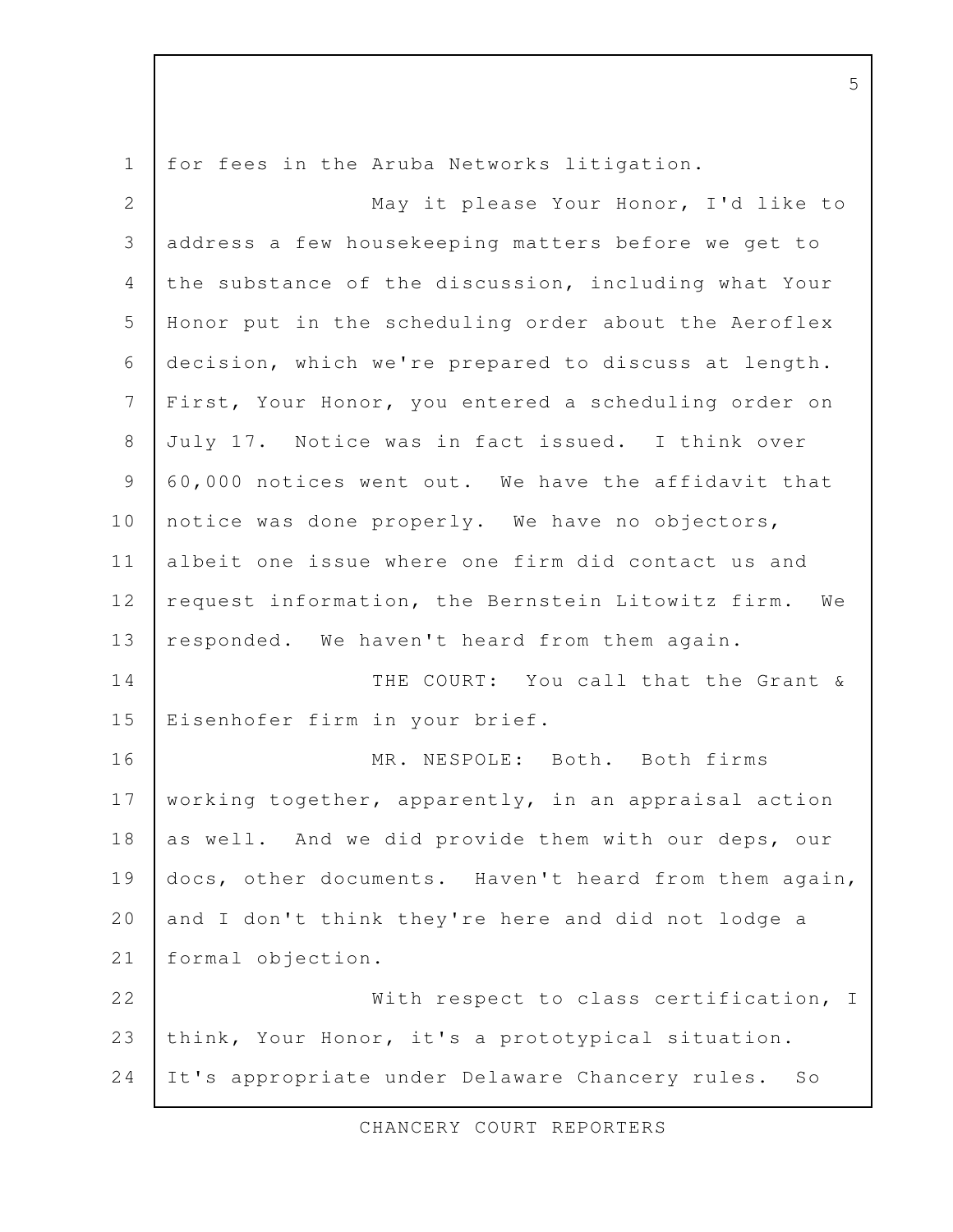unless Your Honor wants to sort of discuss the issues on class, I'd like to get to the issues with respect to the case and take on, Your Honor, issues with respect to Aeroflex and the release. 1 2 3 4

Your Honor, this case, to me, was rather interesting, because it had a personal piece to it. When I learned that HP was buying Aruba, I had known of Aruba for quite a long time based upon my working in public school systems as a volunteer. Aruba was part of a process and a program to build what they call the E-Rate system, which was going to bring internet wireless capacity into public schools; in particular, less-advantaged schools. And people were waiting for it, and so was Aruba. They were waiting for government approval. They also had this very interesting technology, the wand technology, which was ostensibly to turn the internet from a two-lane highway to a four-lane highway. My sons, I think, can explain it better. 5 6 7 8 9 10 11 12 13 14 15 16 17 18 19

But the point is, through one point you can operate all sorts of devices. And the folks at Aruba really were on the cutting edge of developing that technology, as well as being, really, one of the choice entities to go to to put in the wireless 20 21 22 23 24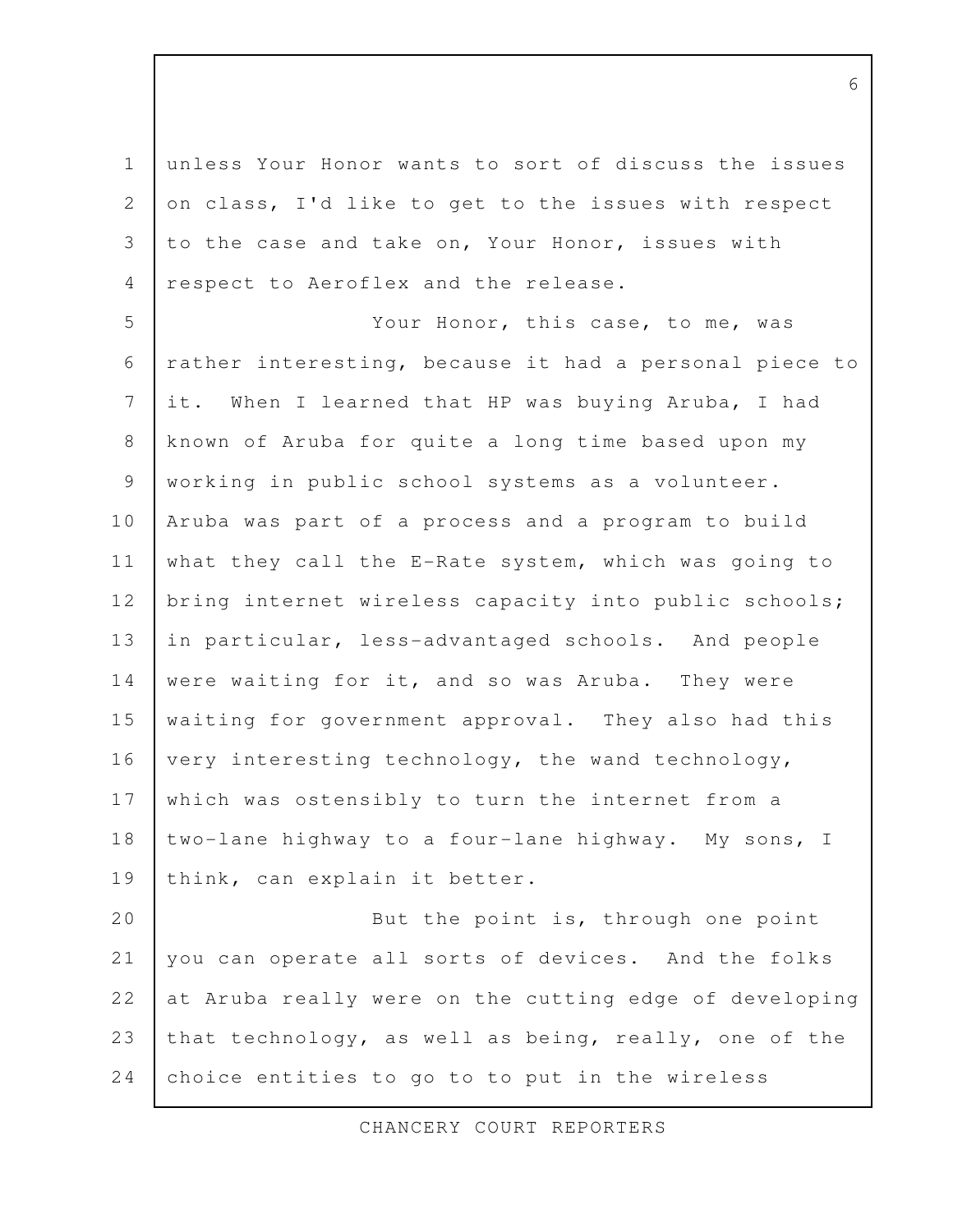capacity in malls, hotels, universities, both in the United States and China. So I had serious concerns, I did, from the outset, with respect to pricing. Because I thought this company had a tremendous future. We filed an action on behalf of our investor, our client. We did, in fact, move to expedite, premised upon what I perceived as initial pricing concerns. THE COURT: So just pricing initially? MR. NESPOLE: Initially just pricing, because I hadn't yet seen the definitive -- I hadn't seen the proxy. Where the process concerns came to  $light$   $--$ THE COURT: So it was a 34 percent premium. What did you think the pricing ought to be? MR. NESPOLE: I thought, actually, based upon what I had read about, that the upside on the E-Rate program, and what I had read from a number of analysts, is what they called the Osborne effect. Namely, that folks were waiting to make orders, holding back their orders from Aruba until they saw if Aruba got the deal from the government; that there was a lot of pressure in the pipeline; that going forward in the next two to three years, Aruba would be worth a 1 2 3 4 5 6 7 8 9 10 11 12 13 14 15 16 17 18 19 20 21 22 23 24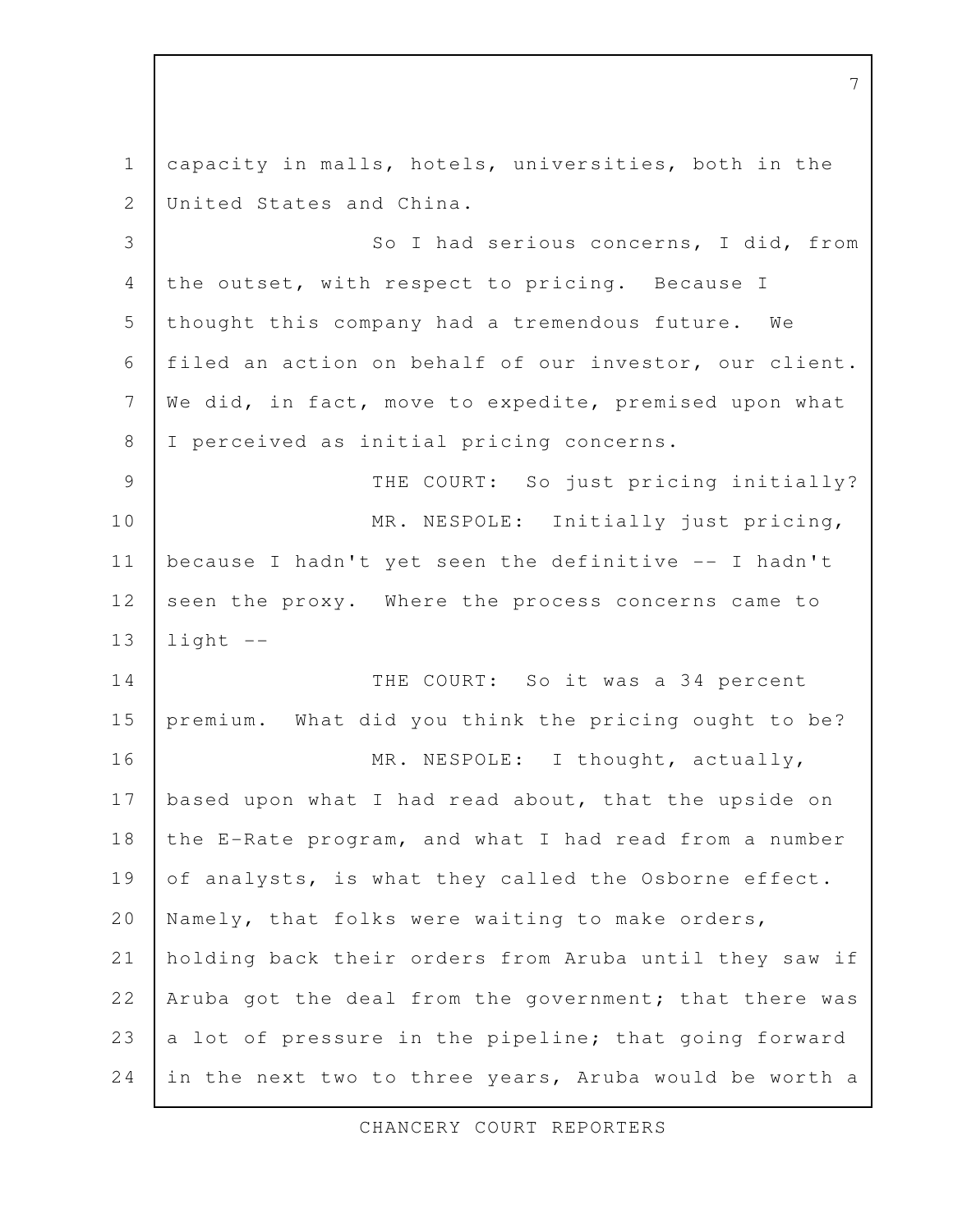lot more money. I'm not a banker, I'm not an analyst, but that was my reading of both the analyst reports, the company's press releases about their future. THE COURT: So why would pricing issues have given rise to a litigable claim? MR. NESPOLE: At that juncture, I thought the price wasn't high enough. THE COURT: Why would that give rise to a litigable claim? MR. NESPOLE: Well, it could if you don't think that, for example, they went out and they looked for anyone else other than HP. THE COURT: Ah, but that's a different issue. That's a process issue; right? MR. NESPOLE: And that --THE COURT: And you said at the time you filed you didn't know anything about the process. MR. NESPOLE: Not very much. Not until the proxy came out. When the proxy came out, we had even greater concerns. THE COURT: So focusing just on the pricing issue, and not on anything that you learned later, at the time you filed, why would a pricing issue give rise to a claim? 1 2 3 4 5 6 7 8 9 10 11 12 13 14 15 16 17 18 19 20 21 22 23 24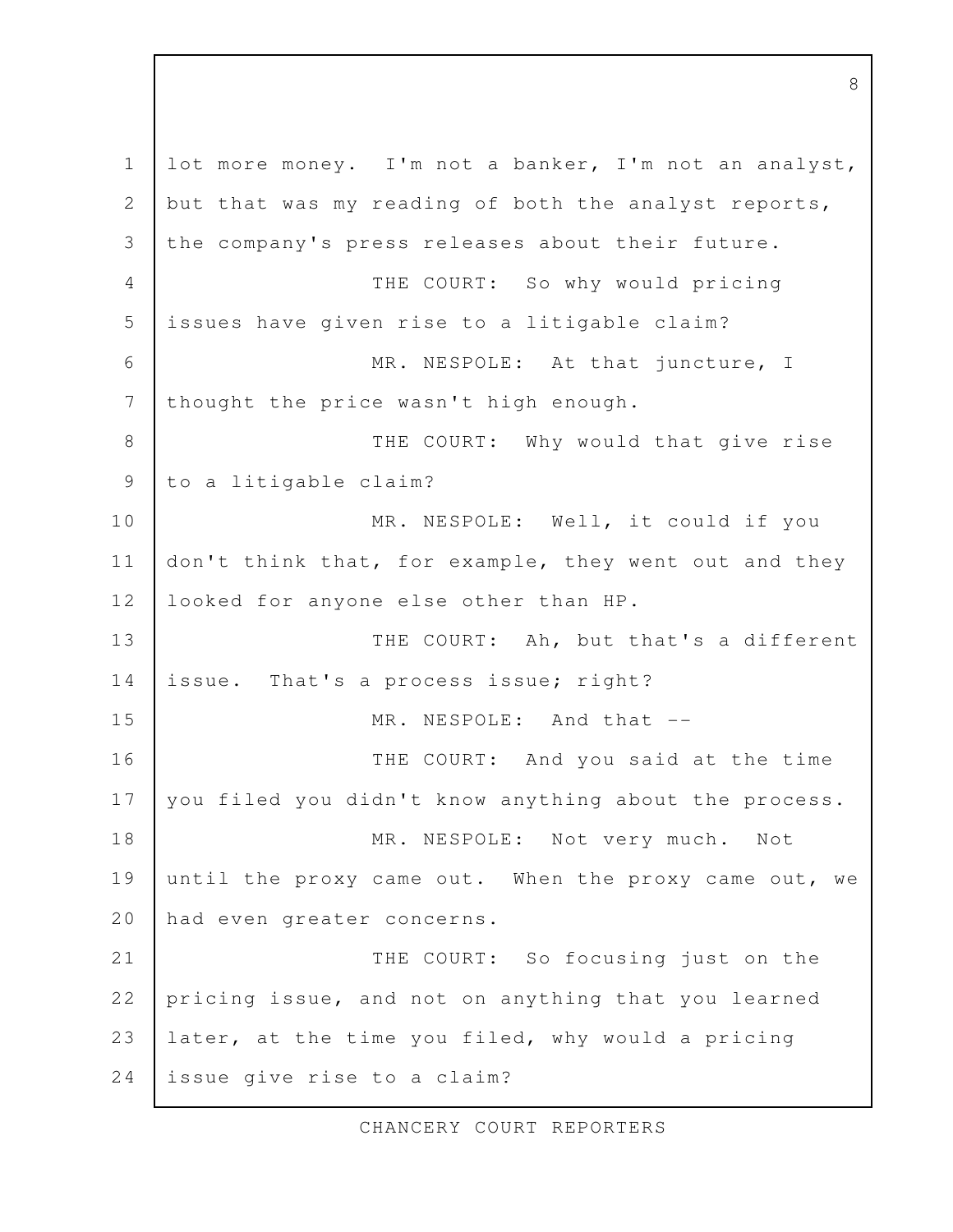MR. NESPOLE: Pricing issue give rise to a claim? Because frankly, I thought it was probably a breach of their duty to take the price that they were offered, given what I thought and what the analysts seemed to say the company was worth over the next several years. THE COURT: So analyze that for me. Which duty was breached? MR. NESPOLE: I think the breach of the duty of care. THE COURT: You think it was a care issue? MR. NESPOLE: Initially. Which I think might have been not exculpated if we got behind the scenes and saw they thought about really only doing a deal with HP, which is what we thought early on. They were focused on HP. May I? Dealing -- so we continued the process. We got expedited discovery. We got documents and began to take depositions. I took Dominic Orr's deposition, the CEO of the company. And it became apparent to me quite quickly that they had a lot of problems. They had headwinds. They had a very big problem. It was Cisco. And that this company, 1 2 3 4 5 6 7 8 9 10 11 12 13 14 15 16 17 18 19 20 21 22 23 24

CHANCERY COURT REPORTERS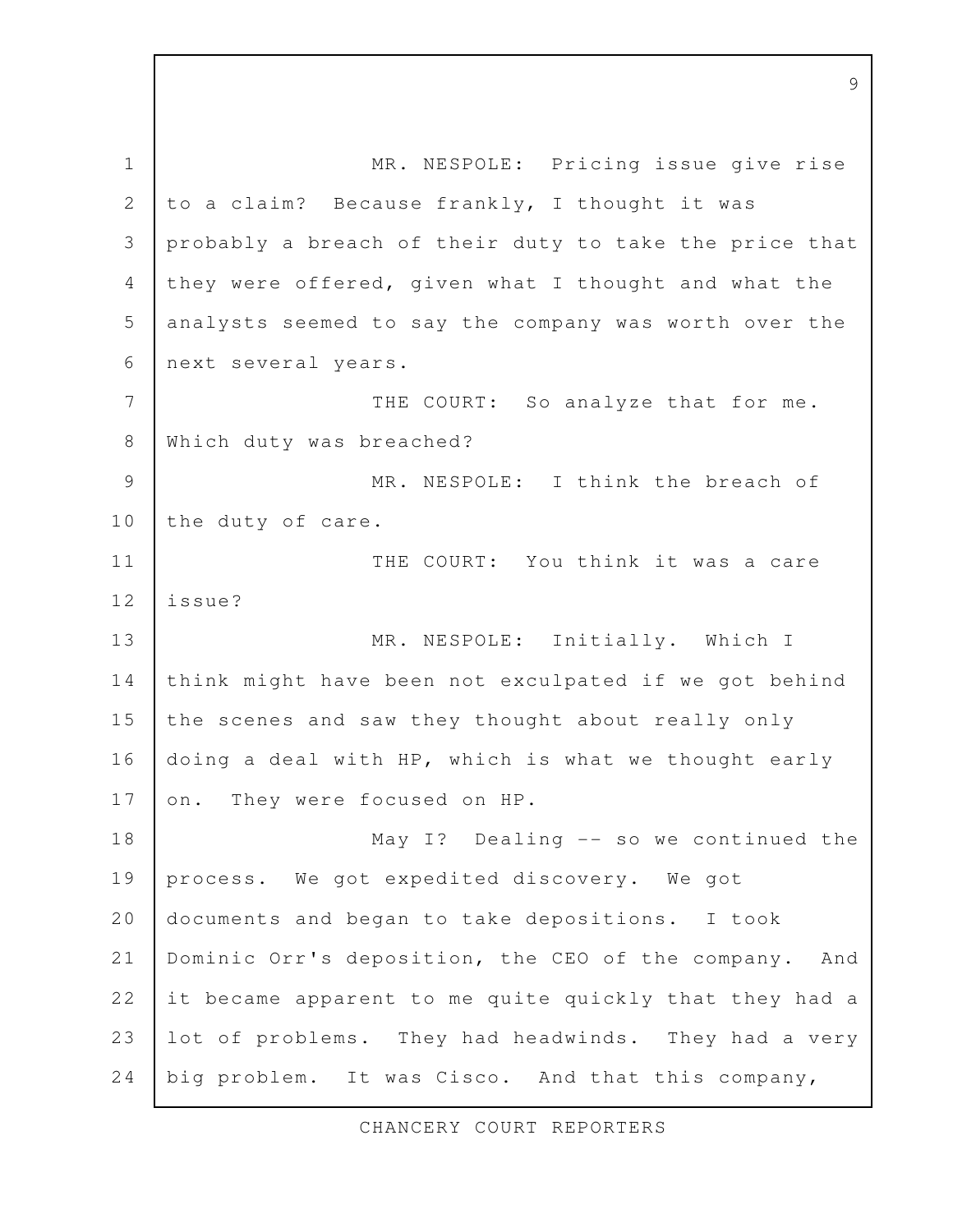while it appeared to have, going forward, the best mousetrap for wireless capacity, they lacked a switching partner. And they needed to find a switching partner to grow. And based upon my analysis, discussions with our expert, reading more about the company, I was fairly convinced that they probably were capped, going out over the next few years, unless they found some sort of partner to provide it with the switching they needed to bring the wireless capacity that they were developing. Not yet fully developed. THE COURT: So you described, on page 14 of your brief, the discovery that you conducted as involving extensive document review and deposition taking. Does the modifier "extensive" apply to both document review and deposition taking? MR. NESPOLE: Took two depositions before -- before the signing of an MOU. THE COURT: So you see where I'm going with this. That's what you call "extensive"? MR. NESPOLE: I think 12,000 documents, on an expedited basis, taking two depositions within a week of getting the documents, one of them being someone like George Boutros of 1 2 3 4 5 6 7 8 9 10 11 12 13 14 15 16 17 18 19 20 21 22 23 24

CHANCERY COURT REPORTERS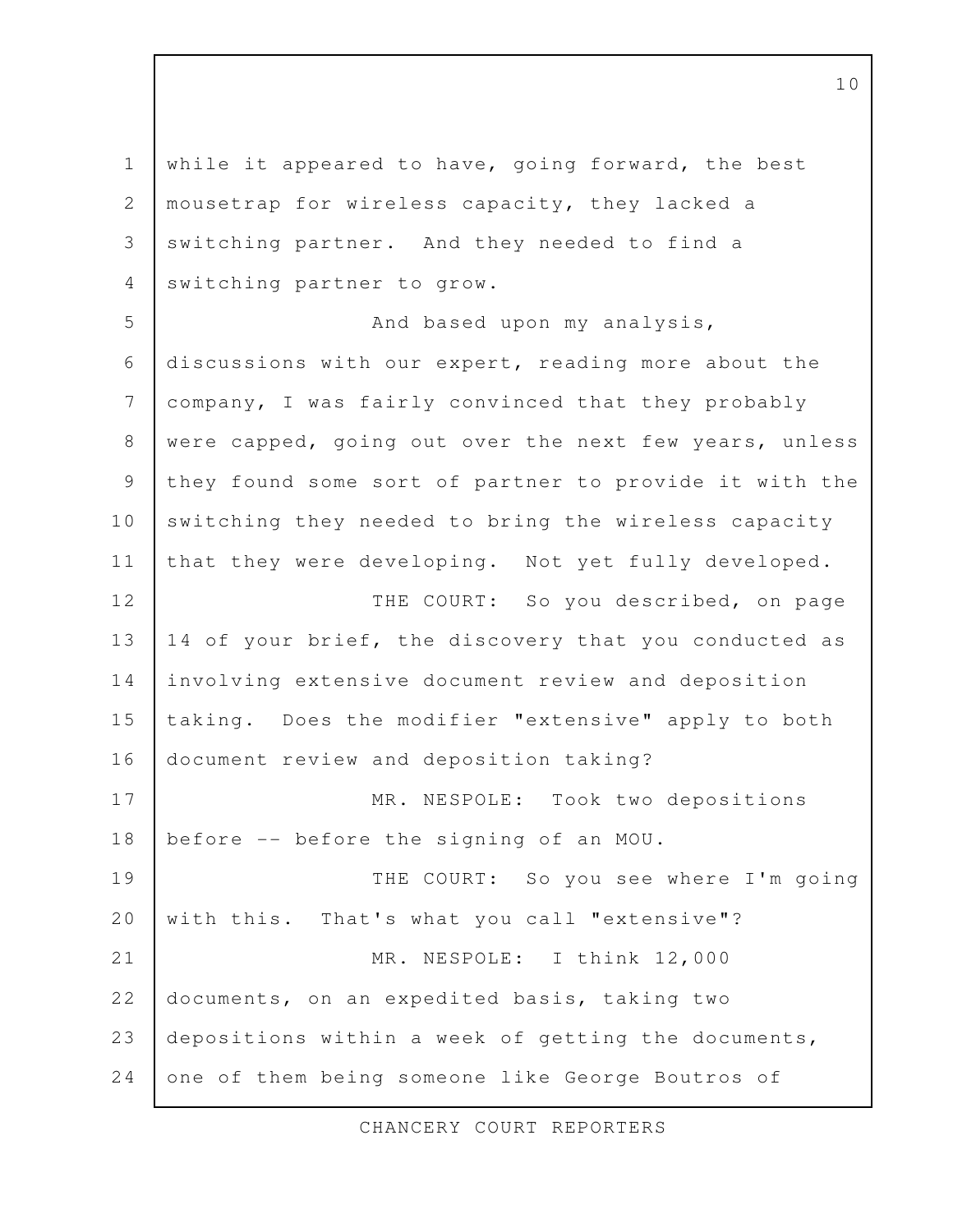Qatalyst -- who is a very, very smart man. It was a tough deposition. I think that's extensive work. THE COURT: All right. That's -look, it's good to know what you think is extensive. That's what I'm asking. MR. NESPOLE: I agree with you. There's  $-$ THE COURT: No, look --MR. NESPOLE: There's all sorts of degrees of extensive. But I think during the truncated period of that, where I was running around the country taking the deps, writing the briefs on the plane, dealing with guys like Boutros at Qatalyst - who is not an easy guy to depose. In fact, we videotaped it, because he and I have had some very interesting depositions. THE COURT: I read it. I'm glad you videotaped it. MR. NESPOLE: Okay. THE COURT: So what I'm hearing you say is that the  $12,000$  documents and  $-$ MR. NESPOLE: Pages. Pages, Your Honor. Not documents. THE COURT: 12,000 pages. Okay. 1 2 3 4 5 6 7 8 9 10 11 12 13 14 15 16 17 18 19 20 21 22 23 24

CHANCERY COURT REPORTERS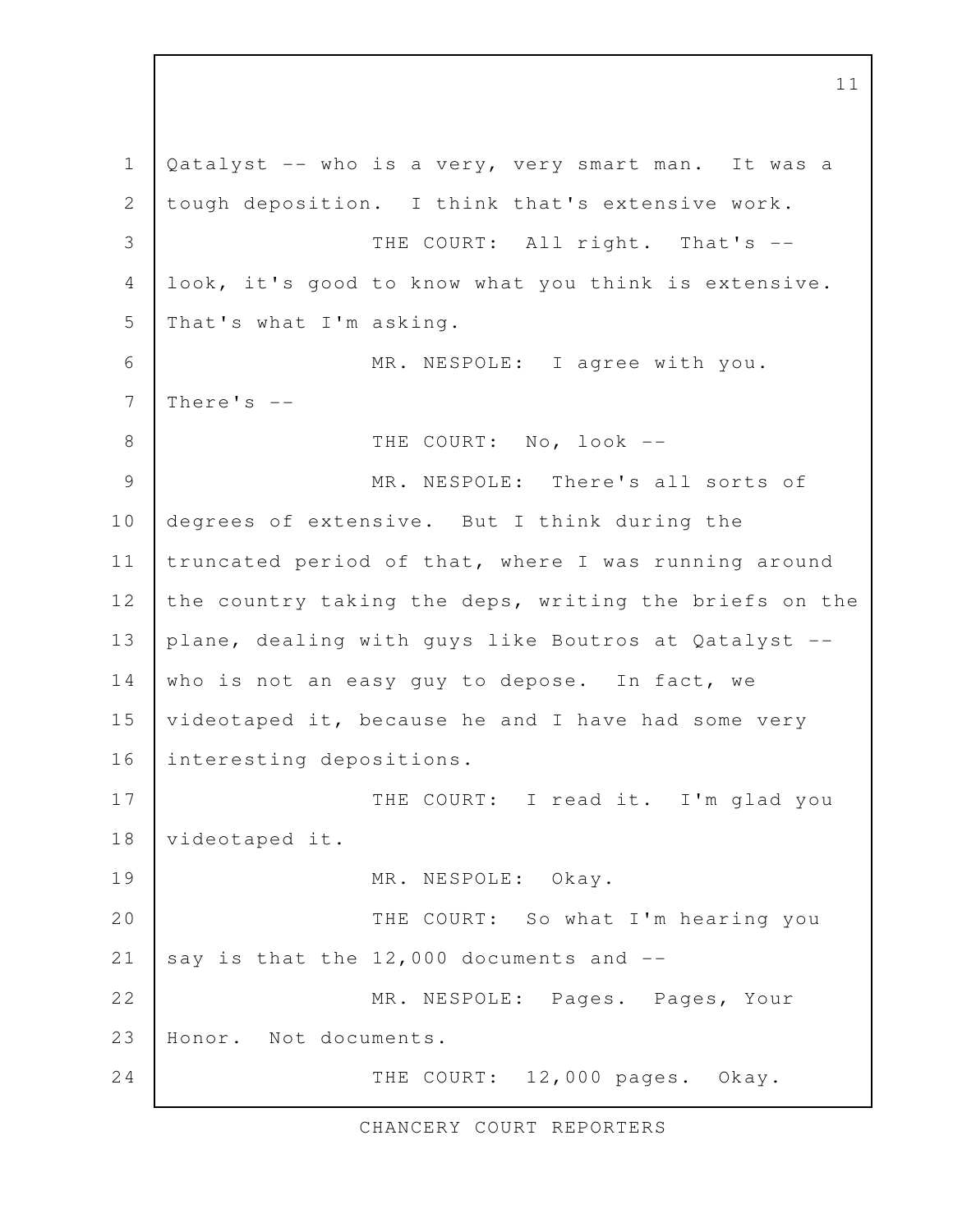Yeah. MR. NESPOLE: The record should be  $\text{clear.}$  It wasn't  $-$ THE COURT: 12,000 pages and two depositions is supportive of your characterization of that as "extensive"? MR. NESPOLE: Coupled with the two thereafter depositions of an outside director and Mr. Francis of Evercore, who was critical --THE COURT: Well, page 14 was talking about your pre. MR. NESPOLE: I then stand by it. I think that the two depositions taken in that truncated period, the document review, the analysis of the company's documents  $--$  because the 12,000, I think, is not inclusive, for example, of thumbing through all their Q's and K's. Your Honor, I --THE COURT: Was it all internal documents that they produced? MR. NESPOLE: They probably, as always is the case, produced the merger agreement, which one can get off the SEC. So in terms of netting out of the 12 what I could have probably found in the public 1 2 3 4 5 6 7 8 9 10 11 12 13 14 15 16 17 18 19 20 21 22 23 24

CHANCERY COURT REPORTERS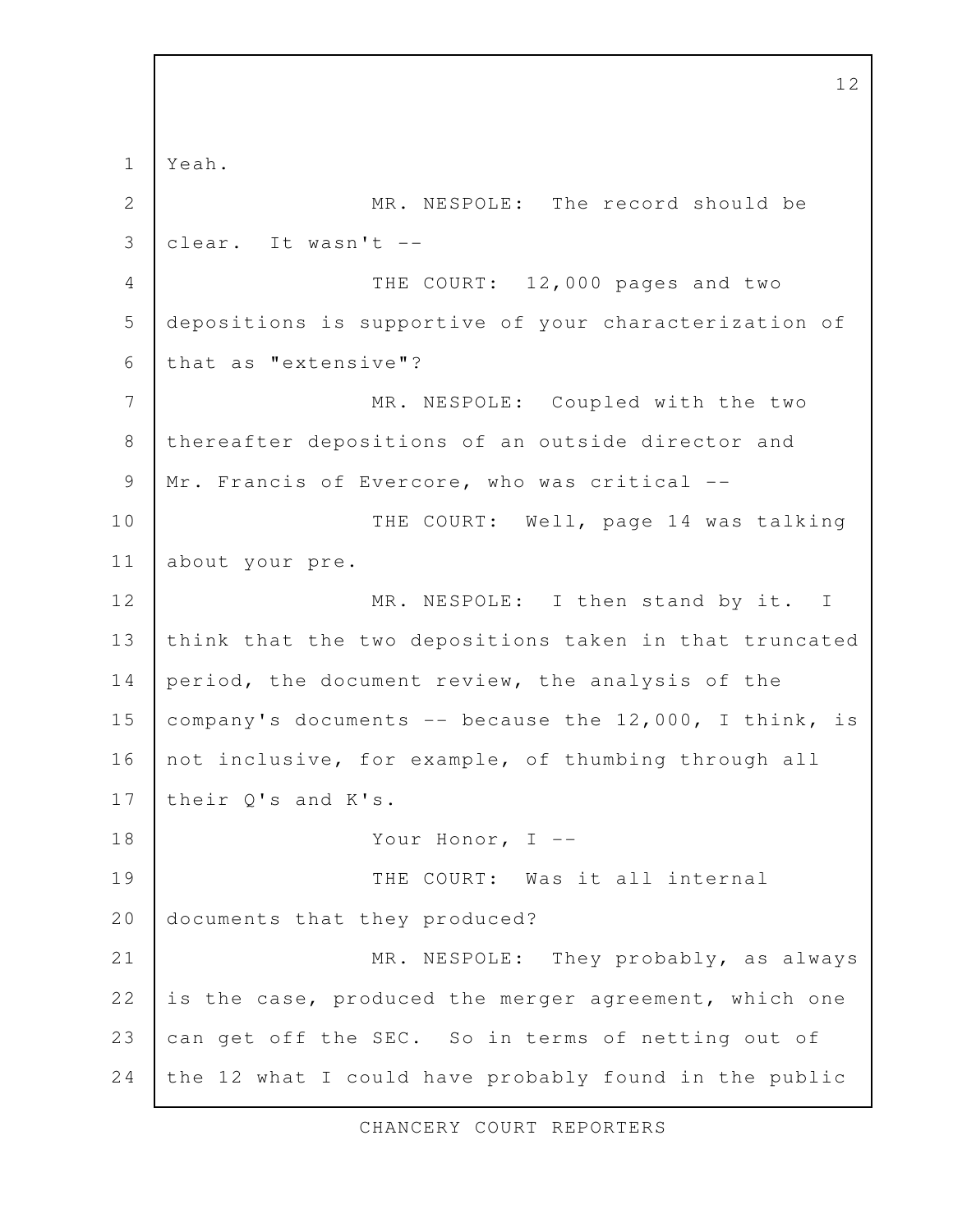domain, I can't tell you. But for the most part, no. Of course it was bankers' books, it was e-mails, it was correspondence, it was presentations to the board. They -- they know that we're capable of going on the SEC website and finding those materials, and they're not going to necessarily Bates stamp them and send them to us. But they have -- I mean, I can't remember exactly if they gave me the MOU -- excuse me, the merger agreement. They probably did. And so 150 pages, of the 12. But if I may, when  $--$  sorry. THE COURT: I'd actually like to know. Defendants -- MR. SORRELS: Yes. THE COURT: Was it all internal documents? MR. SORRELS: So I guess if the question is was it limited to documents that were back and forths with the bidder, it's not. It -- THE COURT: No. Mr. Nespole -- we started this dialogue -- I'm sorry. I always pronounce the "e," and apparently I shouldn't. Mr. Nespole told me that, basically, the 12,000 pages of documents should be viewed favorably as supporting 1 2 3 4 5 6 7 8 9 10 11 12 13 14 15 16 17 18 19 20 21 22 23 24

13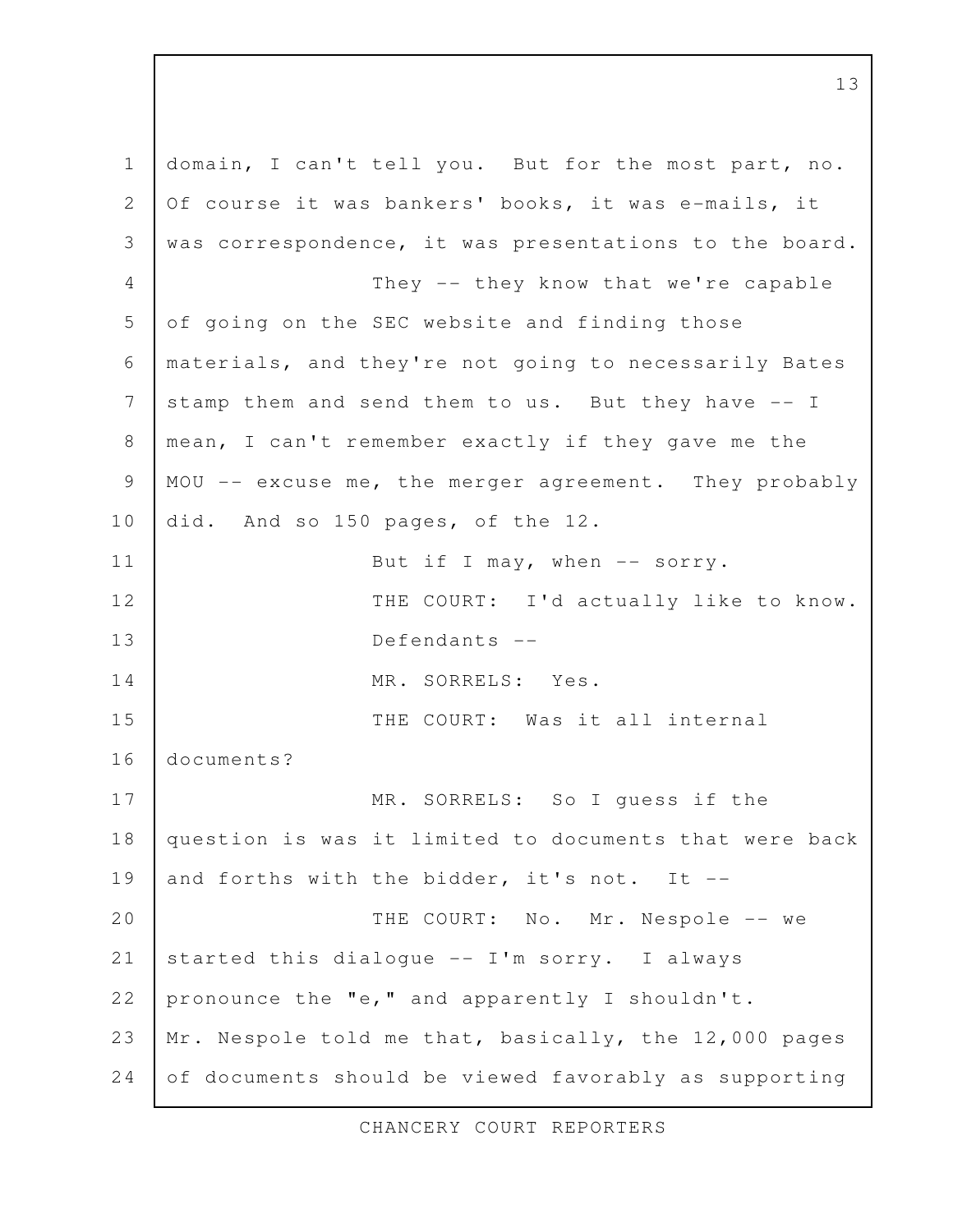a characterization of "extensive" because it was really all internal documents. And I'm curious about that. 1 2 3

I know that there is the customary production, but I also know that it's nice to be able to cite big numbers. And so one of the things that people do is they produce a lot of documents, including stuff that can be described as chaff. And so what I am trying to find out here is did you guys -- and if you did, that's great. If you did, it's consistent with Mr. Nespole's representation. If you did, did you only produce internal documents that couldn't otherwise be located, like the proxy statement or the merger agreement or things like that? MR. SORRELS: Yeah. I can confirm there was no chaff. It's possible, as Mr. Nespole mentioned, that we produced the merger agreement, but  $--$ THE COURT: I'm calling it chaff. Did you produce -- MR. SORRELS: We produced all internal documents. THE COURT: It was all internal? MR. SORRELS: That's correct. 4 5 6 7 8 9 10 11 12 13 14 15 16 17 18 19 20 21 22 23 24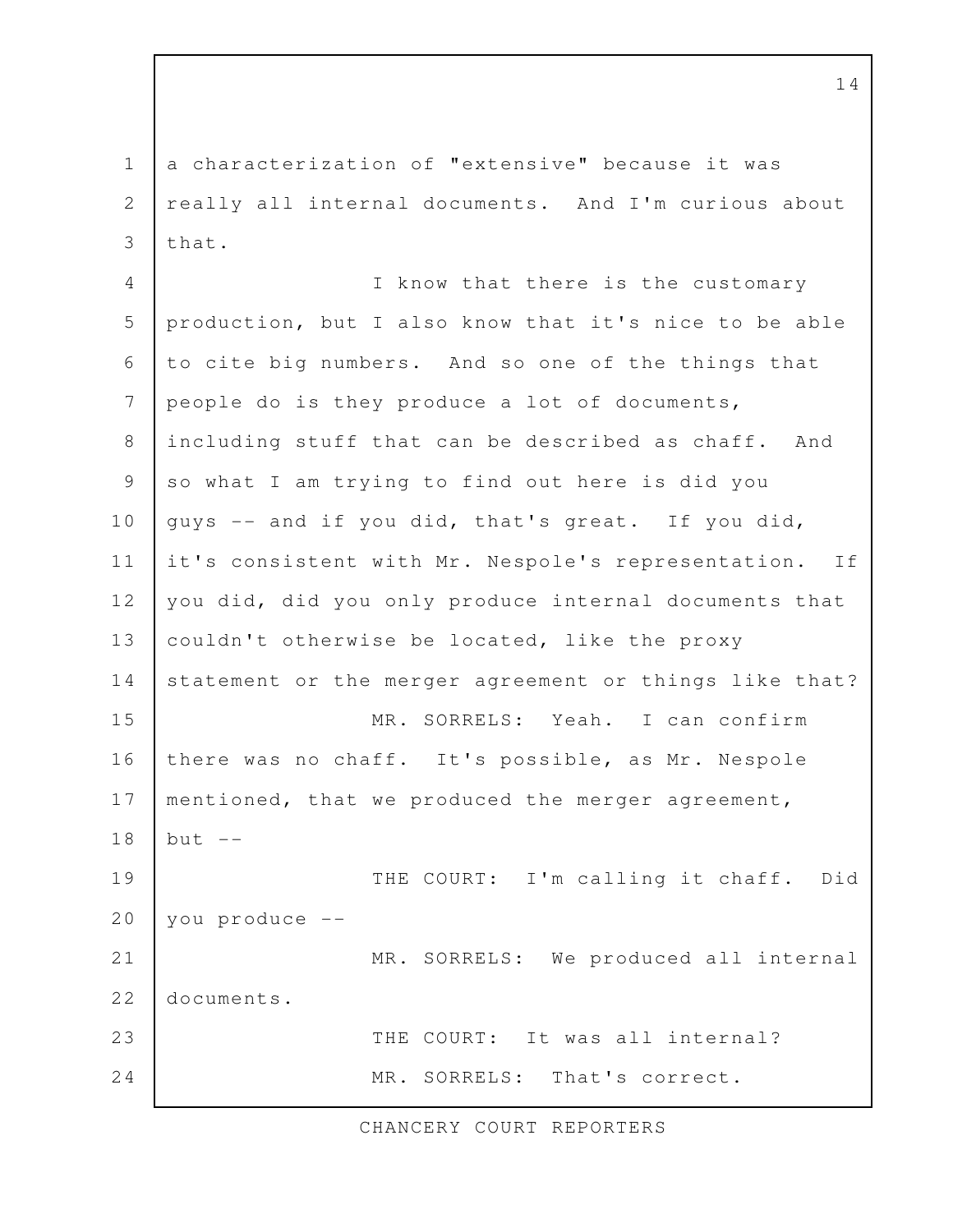THE COURT: All right. Great. MR. NESPOLE: May I? THE COURT: Yeah. You don't have to ask me every time. MR. NESPOLE: I'm not sure if you want me to continue or there's another question. So I did take Mr. Orr's deposition. During the course of it, I learned quite quickly they had a problem. They had a probably which actually augered against my thought the price ultimately should have been higher. The problem was that over the next couple years, they were going to tap themselves out. They did not have a switching partner. Hence, the reason why they were seeking someone else. I remember asking in the deposition, "Who is your biggest competitor," and Mr. Orr said "Cisco, Cisco, Cisco." I think I even asked, sort of with a smile on my face, "Did you ever think about merging with Cisco?" And the thought of it was abhorent to him, so they sought a merger partner  $-$ indeed, HP -- because they needed an HP to grow. That gave me some pause. Gave me some pause on the pricing issue. But during the course of this deposition, and then when we received -- 1 2 3 4 5 6 7 8 9 10 11 12 13 14 15 16 17 18 19 20 21 22 23 24

CHANCERY COURT REPORTERS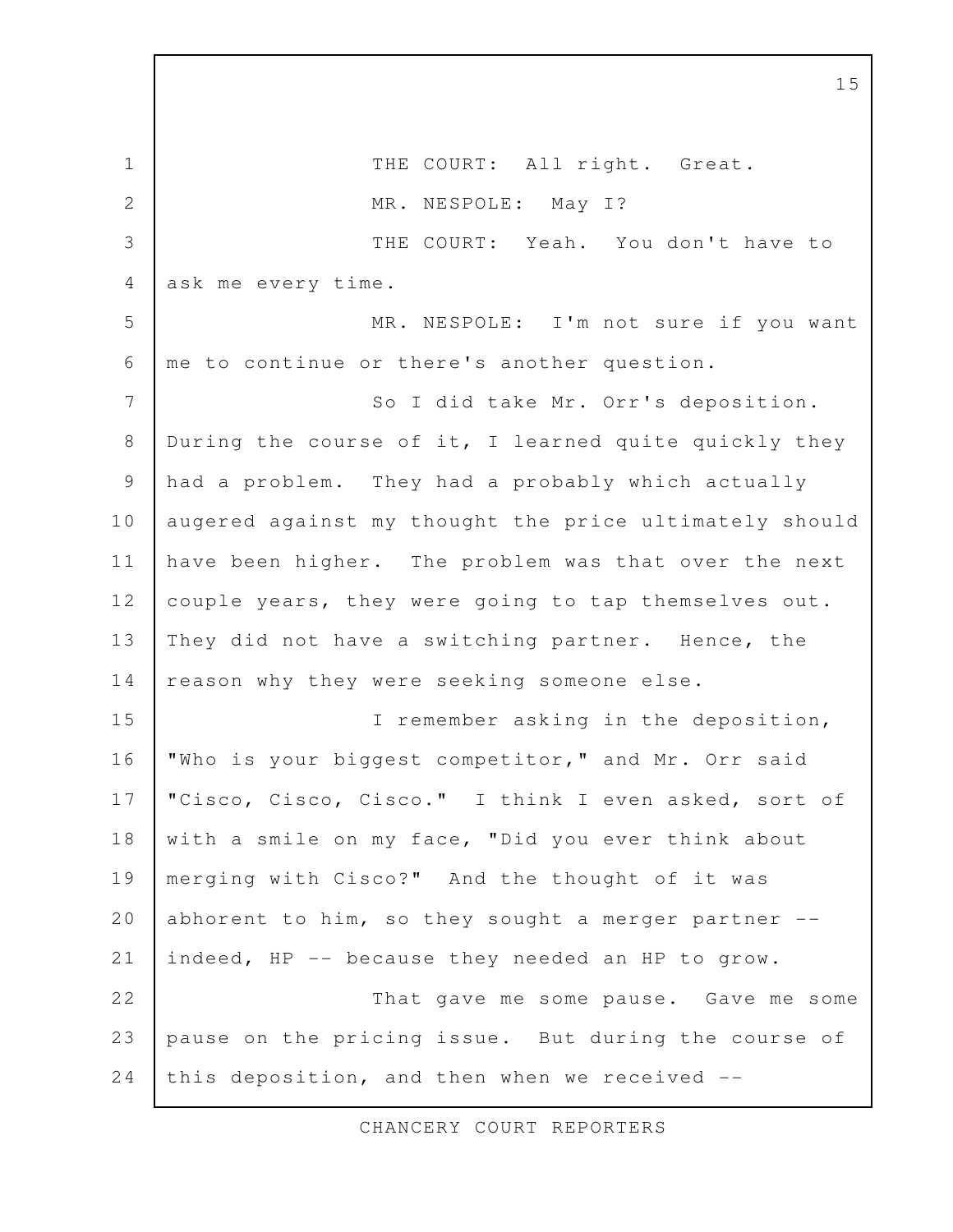obviously we received the proxy before -- an interesting disclosure issue, an interesting conflict issue arose. For some reason, Your Honor, in the middle of the process, though Qatalyst was engaged, Mr. Stu Francis of Evercore -- used to be at Barclays -- was retained to be the face, to be the front person, to be the negotiator. And the proxy was pretty silent with respect to why that suddenly happened. There was just a note in the proxy that there was a statement during a board meeting whereby the decision was made to retain Evercore, Mr. Francis. And that became something I thought was interesting. Did it have an effect on price? And we had some initial concerns that the people at HP, premised upon the deposition of Mr. Orr, had said, "We're not negotiating with Qatalyst," for whatever reason. THE COURT: That's what they did say, right, based on the deposition of Mr. Orr? MR. NESPOLE: Pretty much, yeah. Pretty much. And the reasons we found out was there was bad blood. They went back to probably Ms. Whitman's tenure at eBay. THE COURT: That's what you were told 1 2 3 4 5 6 7 8 9 10 11 12 13 14 15 16 17 18 19 20 21 22 23 24

CHANCERY COURT REPORTERS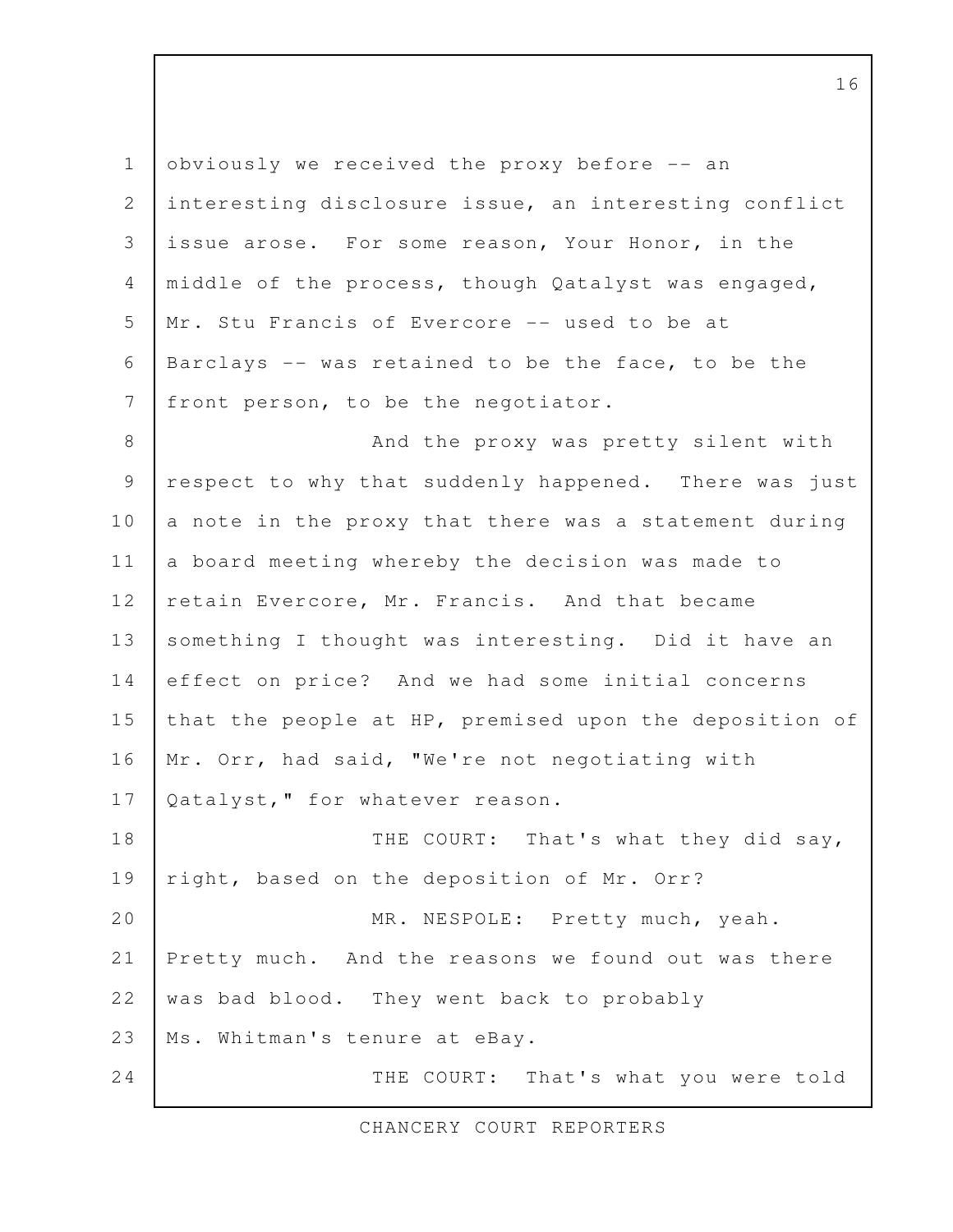in the deposition. So, I mean, why are you qualifying this as suspicions and probably? That's actually what the answers were in the -- MR. NESPOLE: Well, because I -that's what they told me. And there was also, I guess, some static and some stress concerning the Autonomy transaction, and we explored that. And the concern was that, premised upon that issue, was HP exerting unnecessary and undue pressure on Aruba to get a better price? And I think that was a reasonable concern. But when you look closely at the proxy and do the math, after they retained Francis -- and we did ask those questions, "Did you vet Francis with Whitman and her team?" And Aruba was very -- very specific, as was Qatalyst, "No. We informed them we were retaining this person, this bank, and that was it." Mr. Francis came in, and in the nine or ten days he was there, I believe that the ultimate price achieved was, I think, \$108 million more that was on the table than before Mr. Francis came. We also continued to explore what happened. Qatalyst remained behind the scenes. It took the company around to different potential 1 2 3 4 5 6 7 8 9 10 11 12 13 14 15 16 17 18 19 20 21 22 23 24

CHANCERY COURT REPORTERS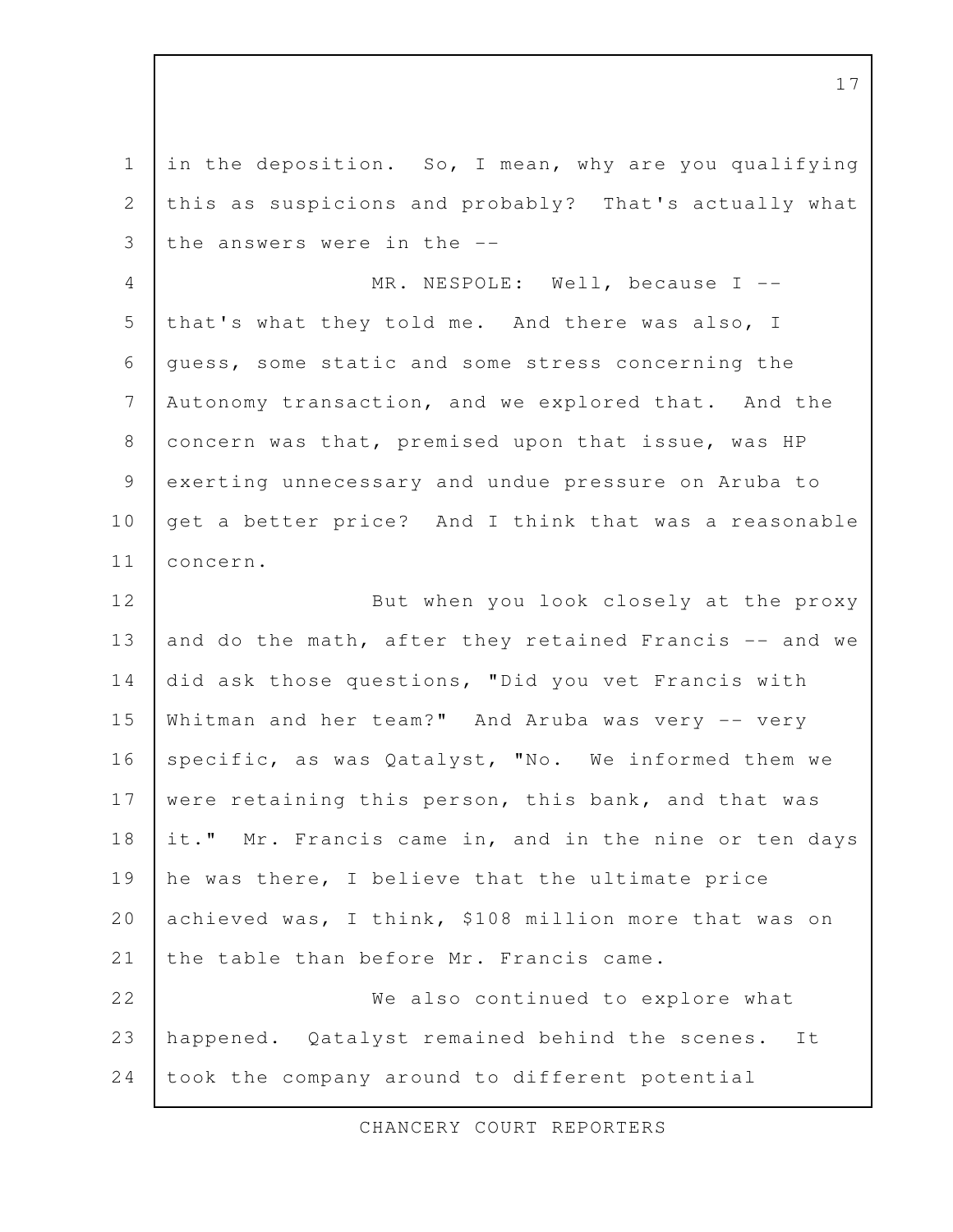| $\mathbf 1$    | partners. It ran analyses on possible stand-alones,    |
|----------------|--------------------------------------------------------|
| $\mathbf{2}$   | which was not a viable option, given what we just      |
| 3              | discussed. They needed a partner. We explored          |
| $\overline{4}$ | whether or not Mr. Francis's prior relationship with   |
| 5              | Barclays, who was the banker to HP on this deal, was   |
| 6              | potentially a conflict. My deposition of Qatalyst and  |
| $\overline{7}$ | Mr. Orr, and thus confirmed later with Mr. Francis,    |
| $8\,$          | convinced me it wasn't, and Mr. Warmenhoven, who was   |
| $\mathcal{G}$  | an outside director, who really was very much the      |
| 10             | business person who was working with Mr. Orr, who      |
| 11             | really is a brilliant engineer.                        |
| 12             | And I was fairly convinced. I was                      |
| 13             | convinced that that had no effect on price. And        |
| 14             | frankly, at the end of the day, Your Honor, it was     |
| 15             | very interesting, should have been disclosed, but was  |
| 16             | probably more deal-book chatter than it was            |
| 17             | necessarily a governance issue. But it should have     |
| 18             | been disclosed and it was disclosed.                   |
| 19             | And indeed, what we achieved -- our                    |
| 20             | disclosures are, I think, three-pronged. One of them   |
| 21             | is greater disclosure with respect to why the folks at |
| 22             | Aruba went out and retained Mr. Francis and Evercore.  |
| 23             | Secondly, disclosure with respect to Evercore's        |
| 24             | prior -- excuse me, Barclays' prior relationship with  |

CHANCERY COURT REPORTERS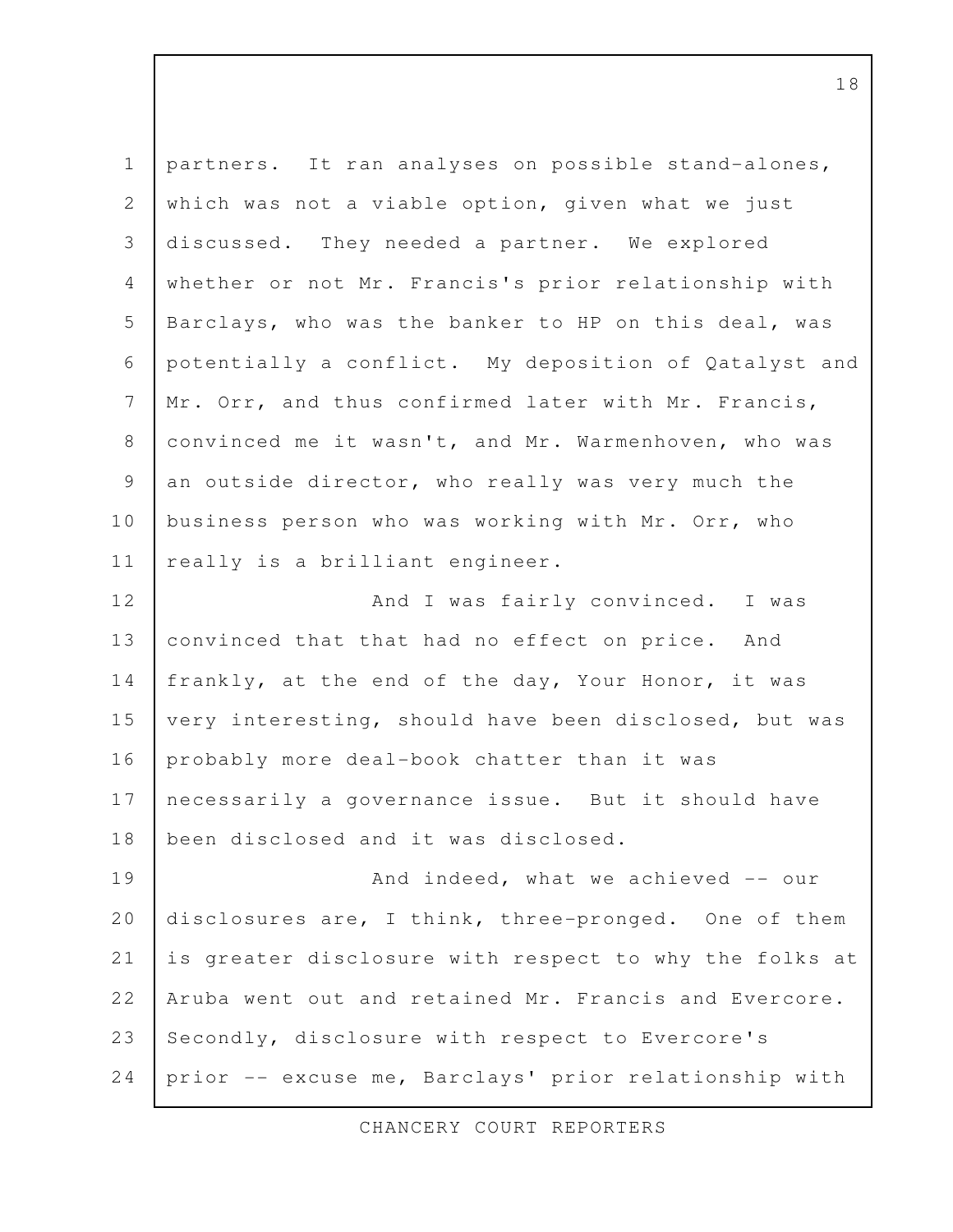Mr. Francis and HP. 1

| $\overline{2}$ | But then the other thing that was very                   |
|----------------|----------------------------------------------------------|
| 3              | interesting that we unearthed during discovery, and      |
| $\overline{4}$ | particularly Mr. Orr's deposition and in the docs,       |
| 5              | which was not in the proxy at all $--$ the proxy led one |
| 6              | to believe that they only began negotiating Mr. Orr's    |
| 7              | and his inner circle's retention with HP sort of right   |
| $\,8\,$        | at the end of the process, when they asked in February   |
| $\mathcal{G}$  | of '15 to amend a confi so that HP could speak to        |
| 10             | Mr. Orr and his guys and gals. And then it says in       |
| 11             | the proxy that after the deal was announced, they had    |
| 12             | more formalized discussions.                             |
| 13             | Well, we found that that was $--$ it was                 |
| 14             | inaccurate; that from day one, back in '14, when HP      |
| 15             | and Ms. Whitman and Mr. Neri, I believe, her             |
| 16             | assistant, began speaking to Orr and his group, it was   |
| 17             | apparent that HP wanted Orr and his group, because       |
| 18             | they needed their expertise. Now wait. Why is that       |
| 19             | actually important in this, as opposed to any other      |
| 20             | case where, "Okay. Great, great. You got a               |
| 21             | disclosure that they spoke to this guy earlier on"?      |
| 22             | Well, the real reason why HP wanted                      |
| 23             | this company -- other than the tech, which is still in   |
| 24             | development -- is the people. Because HP could buy       |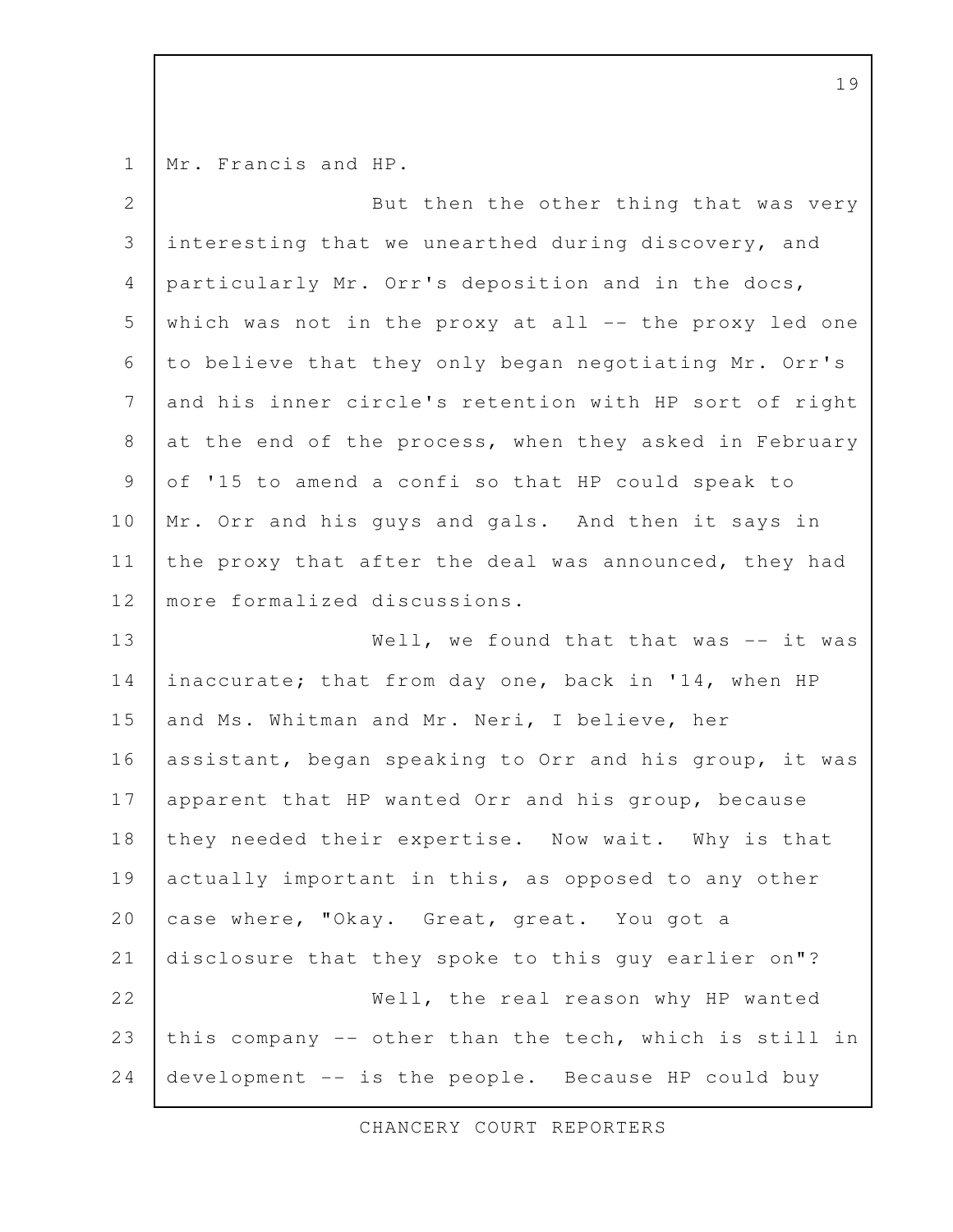this business, but they couldn't develop this business. They couldn't develop this line of technology. They needed Orr and his people from day one. 1 2 3 4

And I thought it was important the proxy actually disclose that that was a consideration from day one, that HP was looking to buy the company and retain these people to develop the company's tech. So I thought that was a little bit more substantial, Your Honor, than, "Oh, we just got more color with respect to when discussions happened." 5 6 7 8 9 10 11

I think here we got more color as to when they had begun and why it was significant that they began then. Because from day one, everyone at HP knew the only way to get this deal done was to find a way to do it to keep Orr and his people. Orr had sold other companies, had retired before, had gone into private equity; I think actually took a year or two off and taught. So there was some concern that he was going to sell and leave. And that, I think, was not viable for HP. I mean, they need him to develop. They're not in this business per se. They needed him. So I thought that was significant. 12 13 14 15 16 17 18 19 20 21 22 23 24

So we got more color, I think

CHANCERY COURT REPORTERS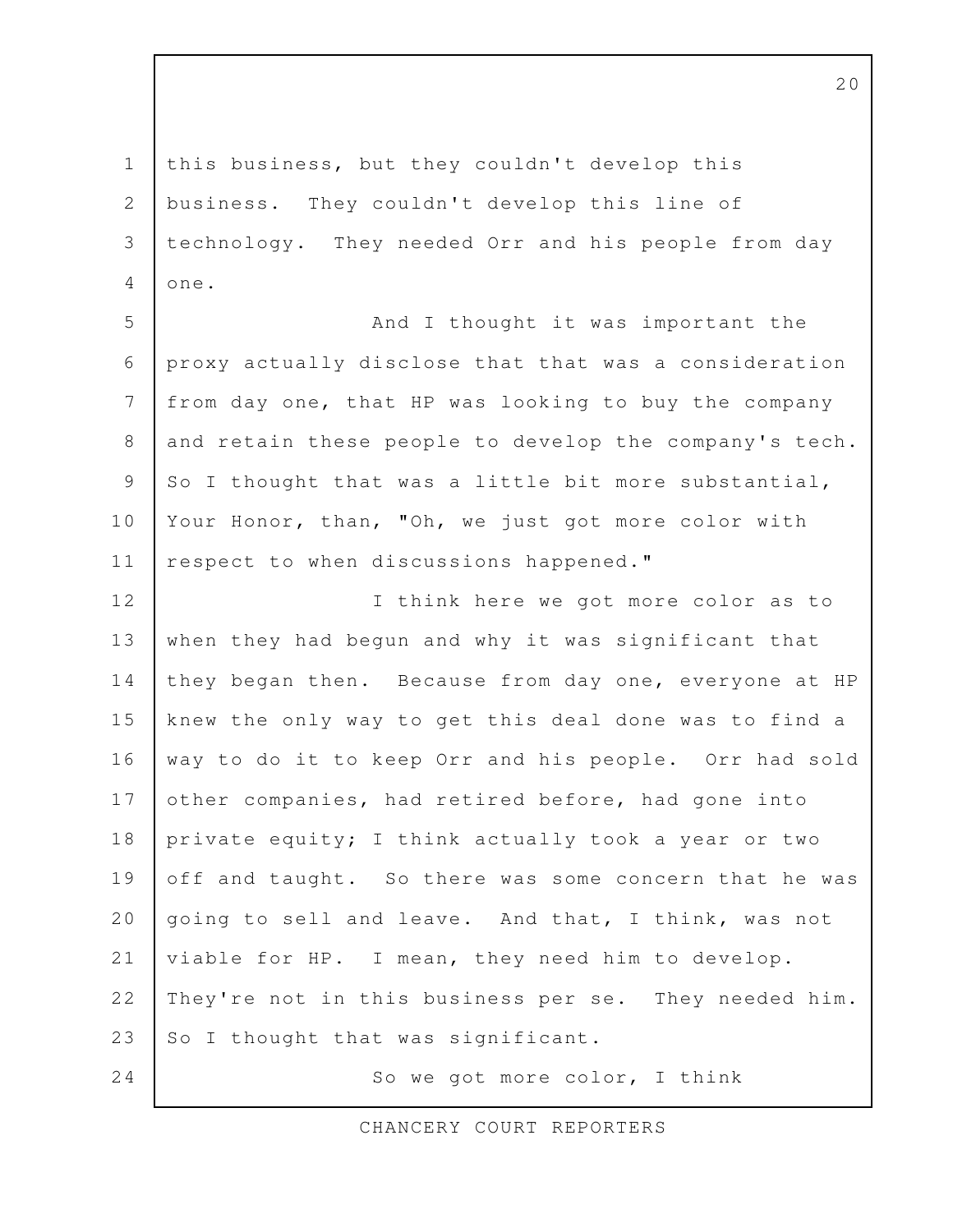| $\mathbf 1$    | significant color, on that issue. I think we vetted    |
|----------------|--------------------------------------------------------|
| 2              | and had disclosed more detail with respect to what     |
| 3              | initially looked really suspicious -- i.e., Qatalyst   |
| $\overline{4}$ | and Ms. Whitman -- but I think, at the end of the day, |
| 5              | again, it was just more it wasn't that -- it was       |
| 6              | interesting, but I don't think it really changed the   |
| 7              | landscape. And as I said before, I think Francis came  |
| 8              | in and helped get more money for Aruba stockholders.   |
| 9              | That sort of augers against the theory that Francis    |
| 10             | wasn't -- and Evercore wasn't really working hard for  |
| 11             | the people at Aruba.                                   |
| 12             | We also got additional disclosures,                    |
| 13             | Your Honor, on some of the comparables. It's -- there  |
| 14             | was the medians and the means were disclosed, but we   |
| 15             | got more granular detail, as one can see in the 8-K,   |
| 16             | about the comps that were used, and there's more       |
| 17             | detail. For example, some comps were not -- their      |
| 18             | details weren't necessarily implied -- excuse me,      |
| 19             | implied into the analysis, and we got that disclosed.  |
| 20             | I think that's okay. I'm not going to tell you that's  |
| 21             | an A plus disclosure, Your Honor. I'm just not --      |
| 22             | I've read the case law. It's not. But I think it was   |
| 23             | important.                                             |
| 24             | But I think the other two were                         |

CHANCERY COURT REPORTERS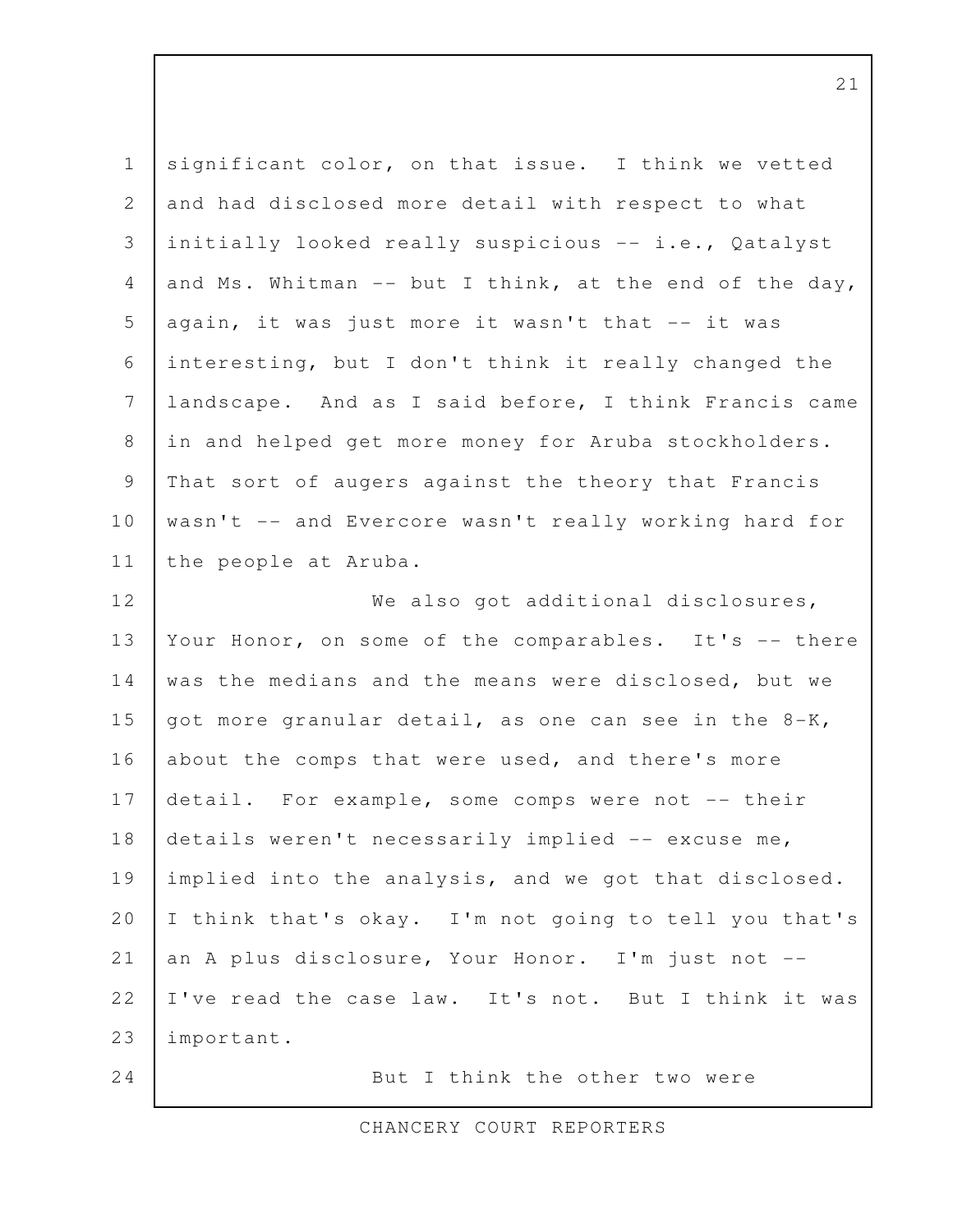| $\mathbf 1$     | significant, given the case here. One, we recognized     |
|-----------------|----------------------------------------------------------|
| $\mathbf{2}$    | that we had, I think, some issues proving that the       |
| 3               | price was ultimately unfair. I think the price fell      |
| 4               | within the realm of fairness. I think Mr. Boutros was    |
| 5               | very clear with respect to that. He explained away,      |
| 6               | quite frankly, one of the issues that several arbs       |
| $7\phantom{.0}$ | have called me about; namely, why Qatalyst uses such a   |
| $\,8\,$         | high dilution factor in its DCF -- and they do.          |
| $\mathsf 9$     | They're known throughout the industry as doing that --   |
| 10              | I think a 29 percent dilution factor, which obviously    |
| 11              | lowers the overall cash flow figure. When you bring      |
| 12              | it out and you bring it back, you have this lower        |
| 13              | range. He explained it very well why they do it.         |
| 14              | THE COURT: Actually, he spent most of                    |
| 15              | the time telling you that you didn't understand it.      |
| 16              | MR. NESPOLE: But that's the fourth                       |
| 17              | time in a deposition he's told me that. And -- and --    |
| 18              | THE COURT: I mean, it wasn't like he                     |
| 19              | sat down and explained it. He didn't parse through a     |
| 20              | bunch of issues. I mean, you just said he explained      |
| 21              | it very well.                                            |
| 22              | MR. NESPOLE: I understood it when he                     |
| 23              | was done. And I think that it was $-$ - I understood it, |
| 24              | why he did it. And I think when he says that in their    |

CHANCERY COURT REPORTERS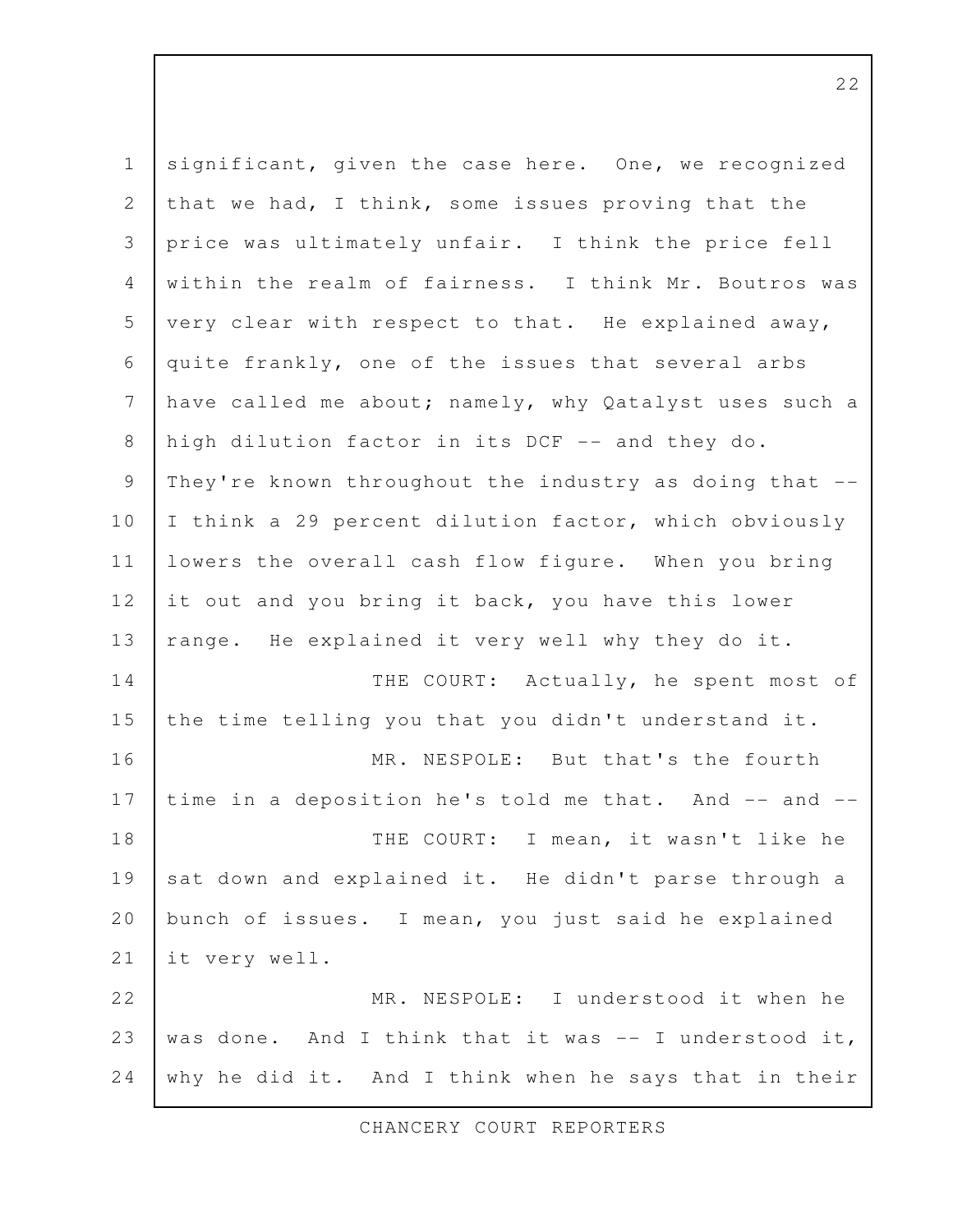professional judgment at Qatalyst and Quattrone and the guys who invented it, it's tough to say that I, or anyone else necessarily, can look at Frank Quattrone and the guys at Qatalyst and say, "All right. In your professional judgment, you shouldn't do it that way." It's a high figure. I've seen it -- THE COURT: So you think they invented the idea of handling dilution that way? MR. NESPOLE: No. I don't think they invented it. THE COURT: You said they invented it. MR. NESPOLE: They said they invented it? THE COURT: No. You said. MR. NESPOLE: They invented it using a higher figure than I've seen other people use. And their view is in the tech business, the tech industry, where they are focused out in San Francisco, for the most part, that remuneration is mostly in the form of stock. And these types of companies require that type of dilution figure. It's not a -- you know, it's not a -- it's not General Electric. It's not even Microsoft anymore, which doesn't remunerate people like that so much. 1 2 3 4 5 6 7 8 9 10 11 12 13 14 15 16 17 18 19 20 21 22 23 24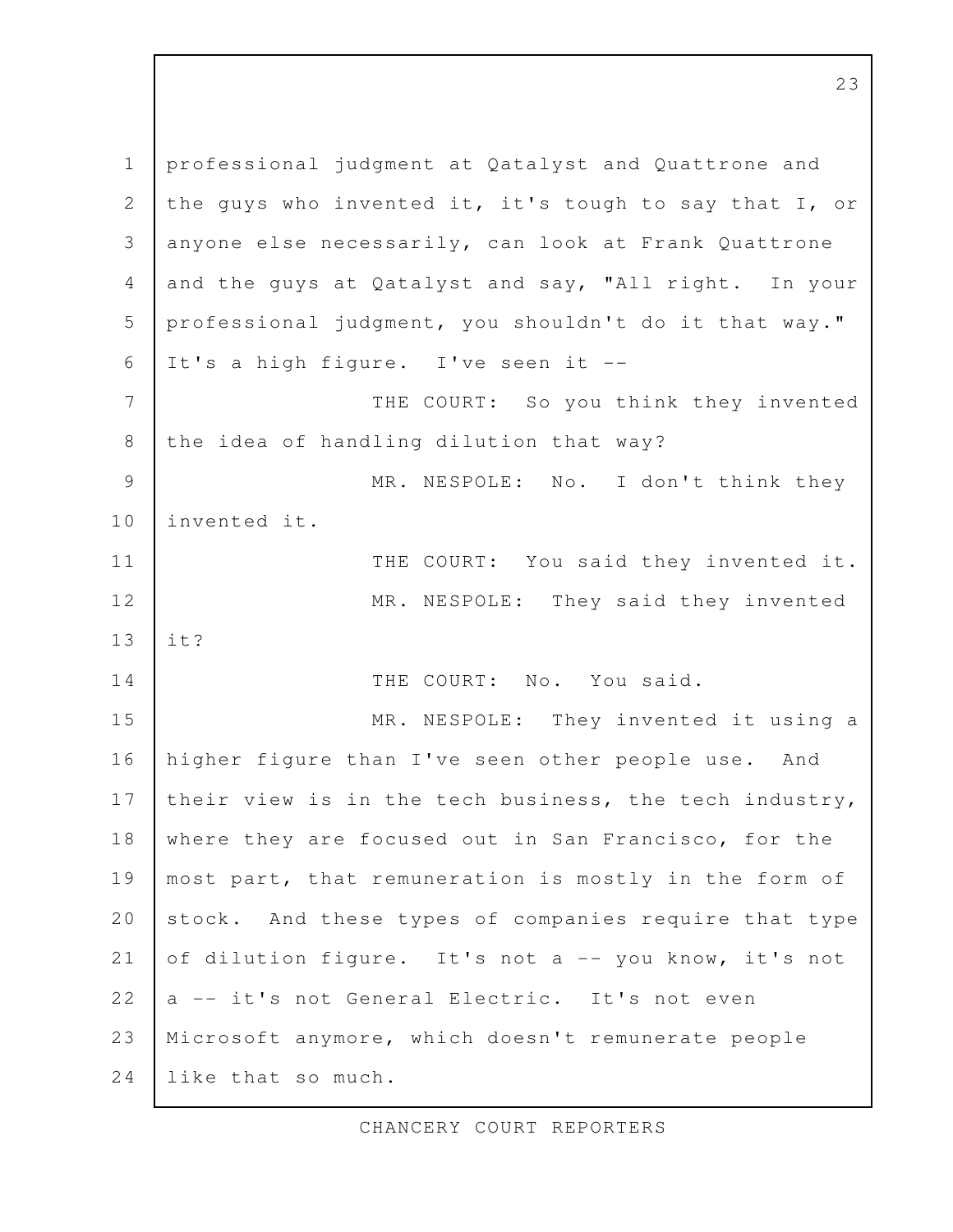His view is these tech companies do it that way. And he did it in this case, and he did it in the case earlier in the summer where I deposed him. I probably shouldn't get -- because it's not in front of Your Honor. I don't think it's in front of Your Honor. And they used the same percentage in that case with another tech company on the West Coast. THE COURT: Who are your financial experts? MR. NESPOLE: We used -- was it Nat Morris or Travis Keath? MR. ENRIGHT: I believe it's Travis Keath. MR. NESPOLE: Travis Keath from Value, Inc., in Texas. He's very smart. He does a lot of these cases. THE COURT: The stipulation refers to "experts" in plural. MR. NESPOLE: Yeah. I -- we also spoke to other people. We spoke to an accountant, who I spoke to to help me go through some of the numbers, which wasn't -- he wasn't remunerated. We have an in-house financial analyst from Wharton at Wolf Haldenstein who helped me break down these books. So 1 2 3 4 5 6 7 8 9 10 11 12 13 14 15 16 17 18 19 20 21 22 23 24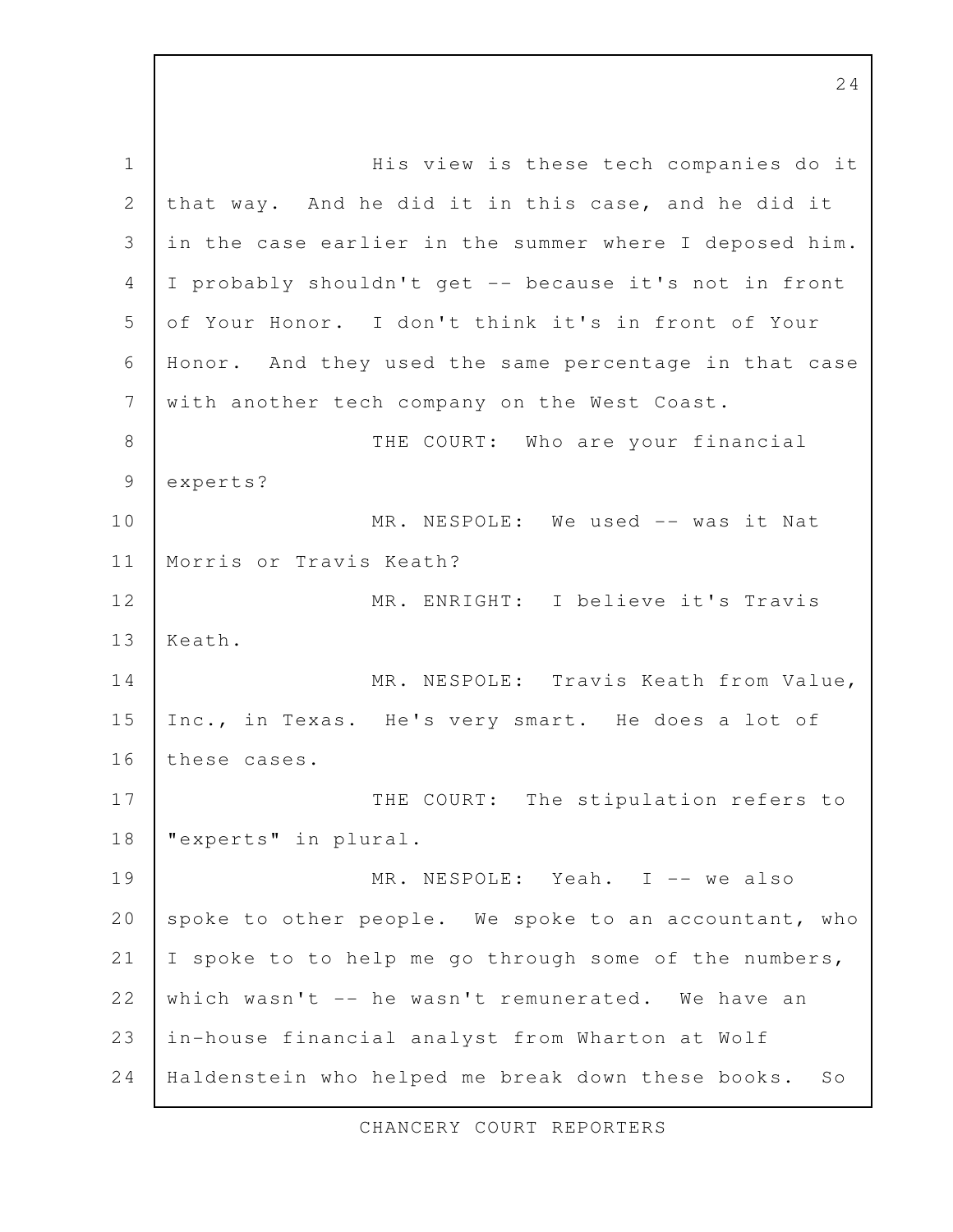yeah, I would deem, for example, that gentleman as an expert on, for example, reading Q's and K's. But Mr. Keath is the person who really broke down the books. THE COURT: But if I were reading the paragraph in the stipulation that says that you engaged and consulted extensively, "The Plaintiffs engaged and consulted extensively with their respective financial experts," plural, the financial expert that you engaged was singular. This guy with the very fine name Travis. MR. NESPOLE: Well, it's poor wordsmanship, and I apologize. THE COURT: Well, no. It's a representation about what you did, and it has to be accurate. Because it's not poor wordsmanship to imply that you engaged and consulted extensively with multiple financial experts if, in fact, you engaged one and, you know, happened to have these other guys around. MR. NESPOLE: I would say we retained and remunerated one and we consulted with others. And I suppose you're right, that's not engagement. I apologize to the Court. 1 2 3 4 5 6 7 8 9 10 11 12 13 14 15 16 17 18 19 20 21 22 23 24

25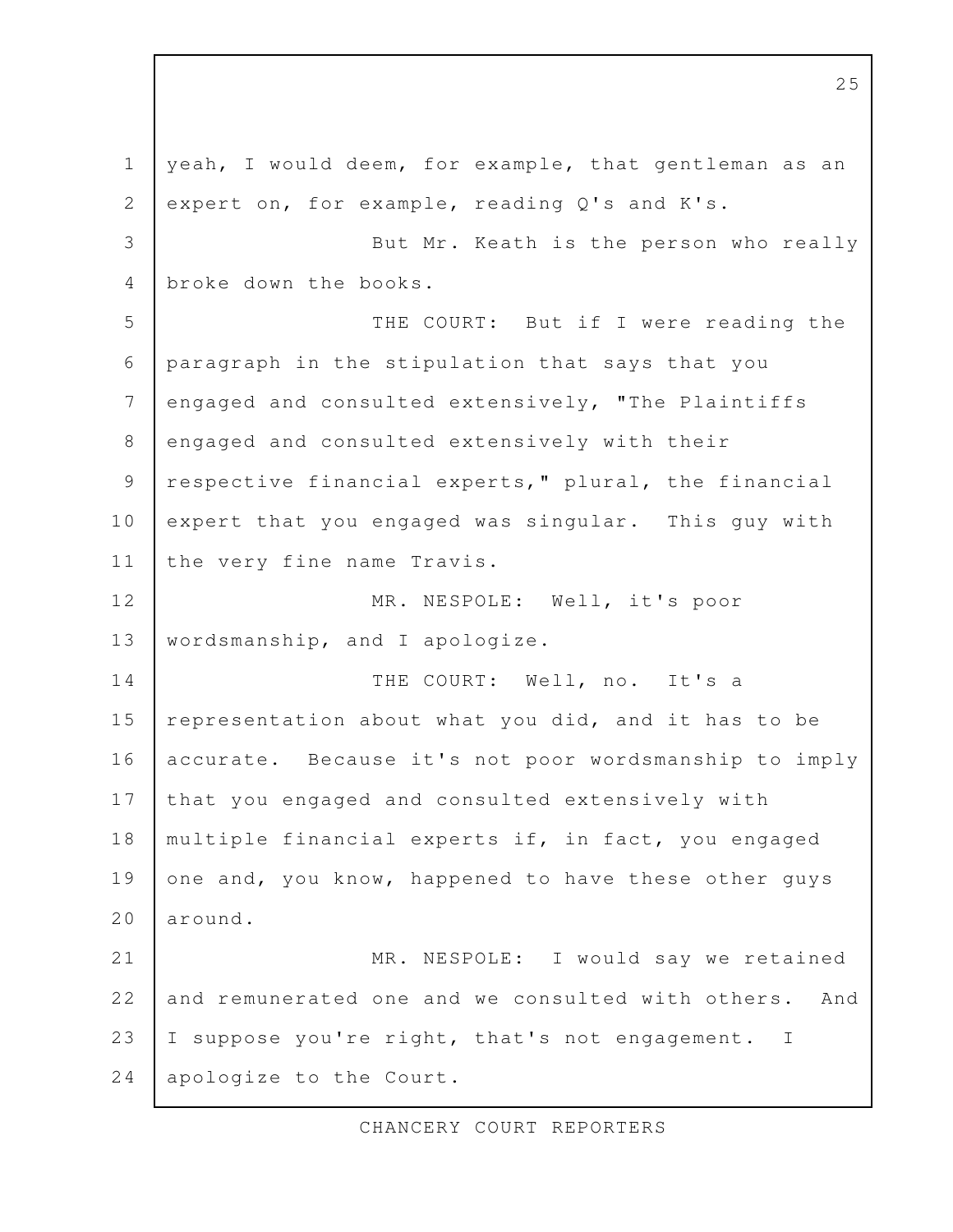THE COURT: Well, look, I just want to understand what happened. And that's one thing that jumped out at me, and so I'm glad that's your answer on it. MR. NESPOLE: Not to fence with Your Honor but, you know, Keath does have staff. He's not the only person we worked with there on the matter. There are also accountants and the like. But I understand your point. THE COURT: Keath? MR. NESPOLE: Travis Keath, the Value, Inc. fellow. But I understand your point, and it's - it's well -- it's understood. If I may talk a little bit about why I think we're very different here than Aeroflex, if this is the appropriate time. The release that we negotiated is -- is very carefully worded. It is only on behalf of stockholders for a very limited period of time. It is not going to eliminate any securities fraud claims -- THE COURT: So you didn't compare the language of the stockholder reference in your release to the language in other releases, including the Aeroflex release. Is it different? 1 2 3 4 5 6 7 8 9 10 11 12 13 14 15 16 17 18 19 20 21 22 23 24

CHANCERY COURT REPORTERS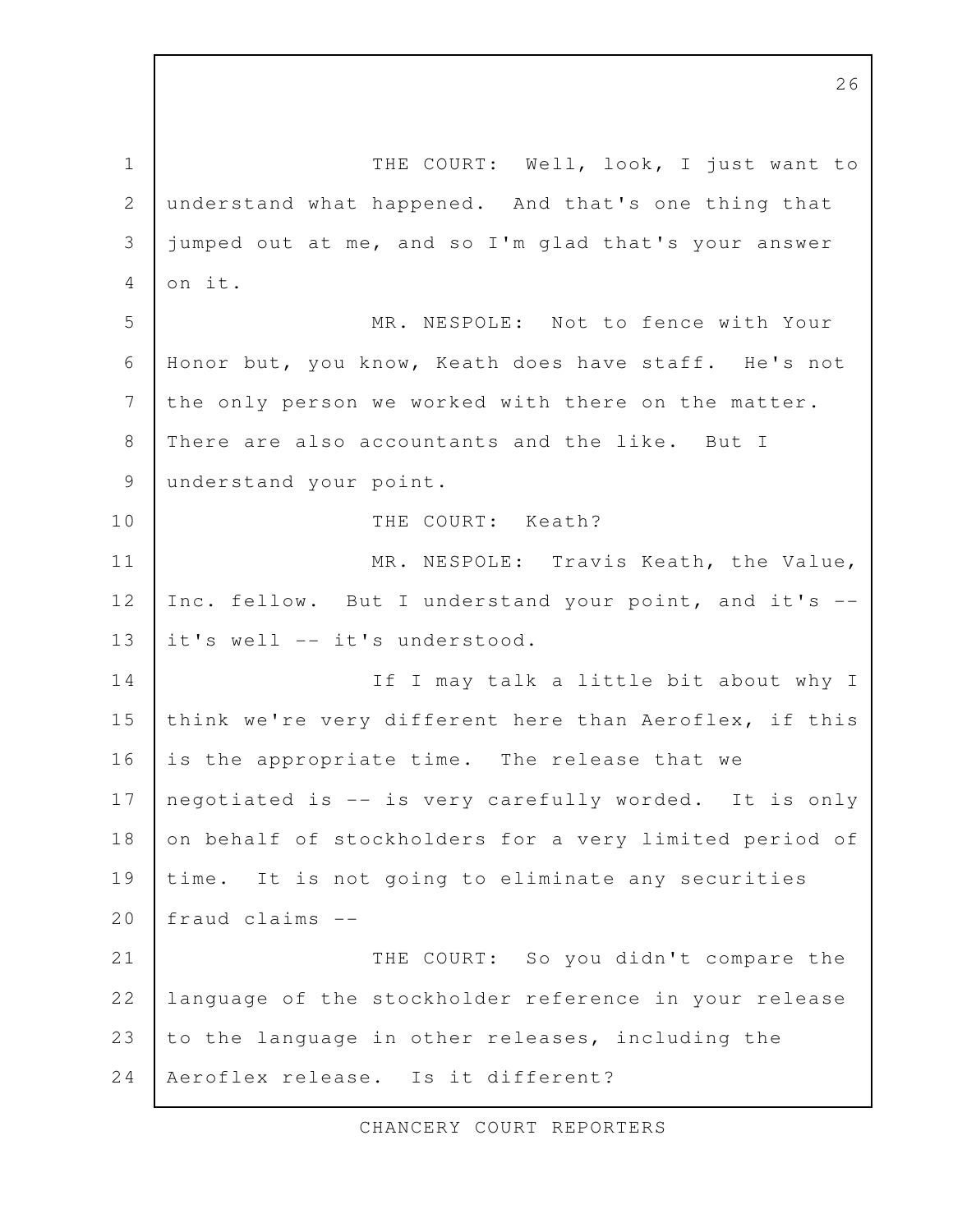MR. NESPOLE: Is it different? I can't tell you offhand, standing right here, word for word if it's different. THE COURT: So how do you know that by saying "stockholders" in this case, you actually achieved something different and more limited than what's in virtually every release we see? MR. NESPOLE: Because we actually, I think, closely vetted whether or not there were "unknown claims," even though I -- THE COURT: That's a different issue. Right now we're talking about your first argument which was, "Hey, we're doing a good job, Your Honor, because we set out and we limited the release only to capacity of stockholders." And so what I asked you is, focusing on that issue, how is that different from other releases out there? Not if we shift to another issue, as to unknown claims, but focusing on that issue. MR. NESPOLE: I suppose the language, then, is probably quite close to other releases that are before Your Honor. But I think the background -- I think the work to get to that language, what we did to make sure that language was appropriate, I think, 1 2 3 4 5 6 7 8 9 10 11 12 13 14 15 16 17 18 19 20 21 22 23 24

CHANCERY COURT REPORTERS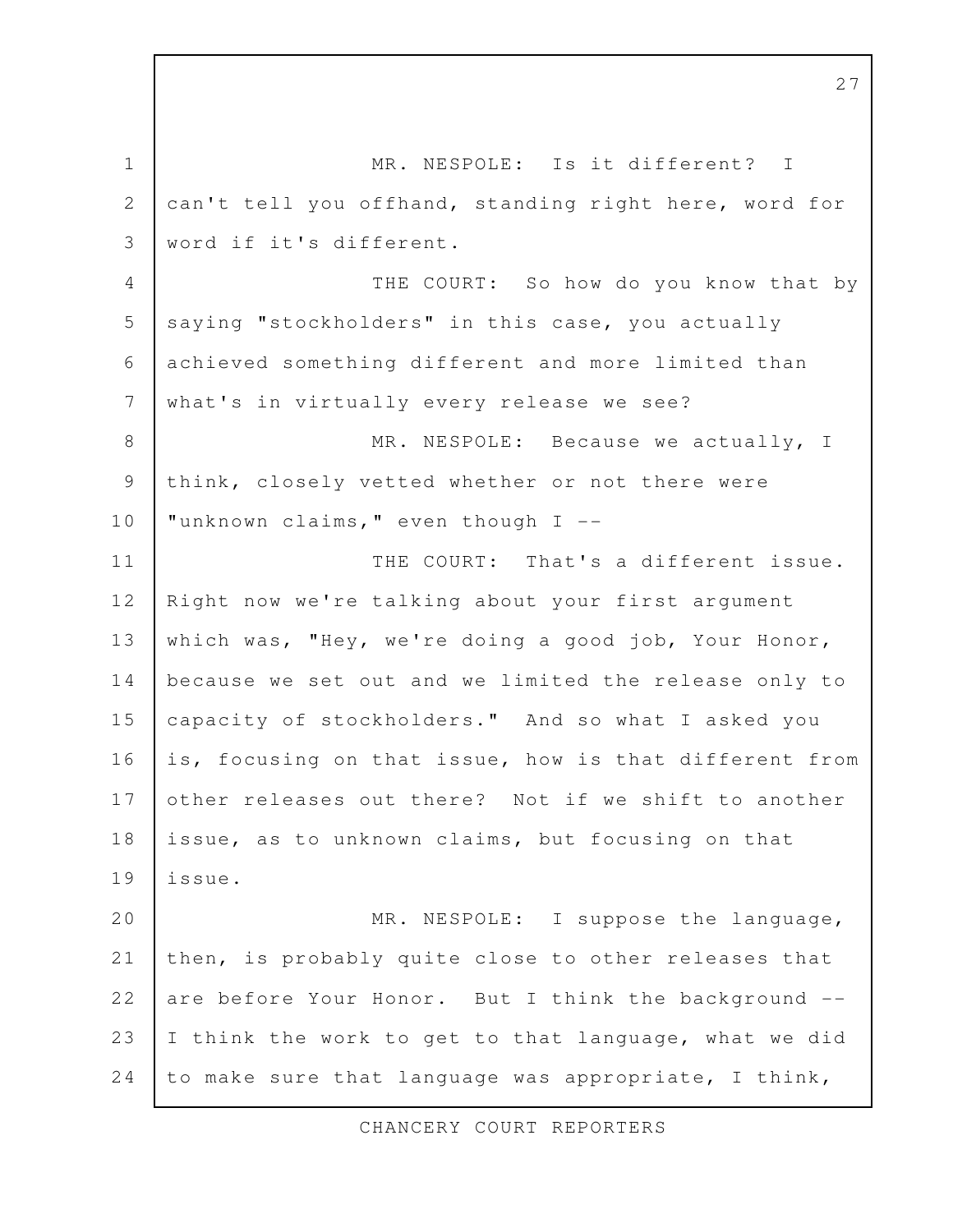sets it apart. THE COURT: Elaborate on that for me. MR. NESPOLE: Yeah, sure. With respect to what might constitute -- we're very careful to, again, make sure that the language, whether or not it comports with this release or that release, dealt only with this case. But -- THE COURT: But we're shifting now to the scope. MR. NESPOLE: I --THE COURT: But as to stockholders, as to the focus on stockholders, what you basically gave me on stockholders is, "Hey, Your Honor tried to explain in Activision the limitation of the stockholder concept." MR. NESPOLE: Uh-huh. THE COURT: And so I'm focusing right now on the stockholder chunk of the release. I'm not focusing on the unknown claim chunk of the release. I'm not focusing on the laundry list of items, romanettes (i) through whatever, that define the scope of the release as it applies to this case. I'm focusing on what your first argument was to me, which was, "Hey, Your Honor, we did a great job here, 1 2 3 4 5 6 7 8 9 10 11 12 13 14 15 16 17 18 19 20 21 22 23 24

CHANCERY COURT REPORTERS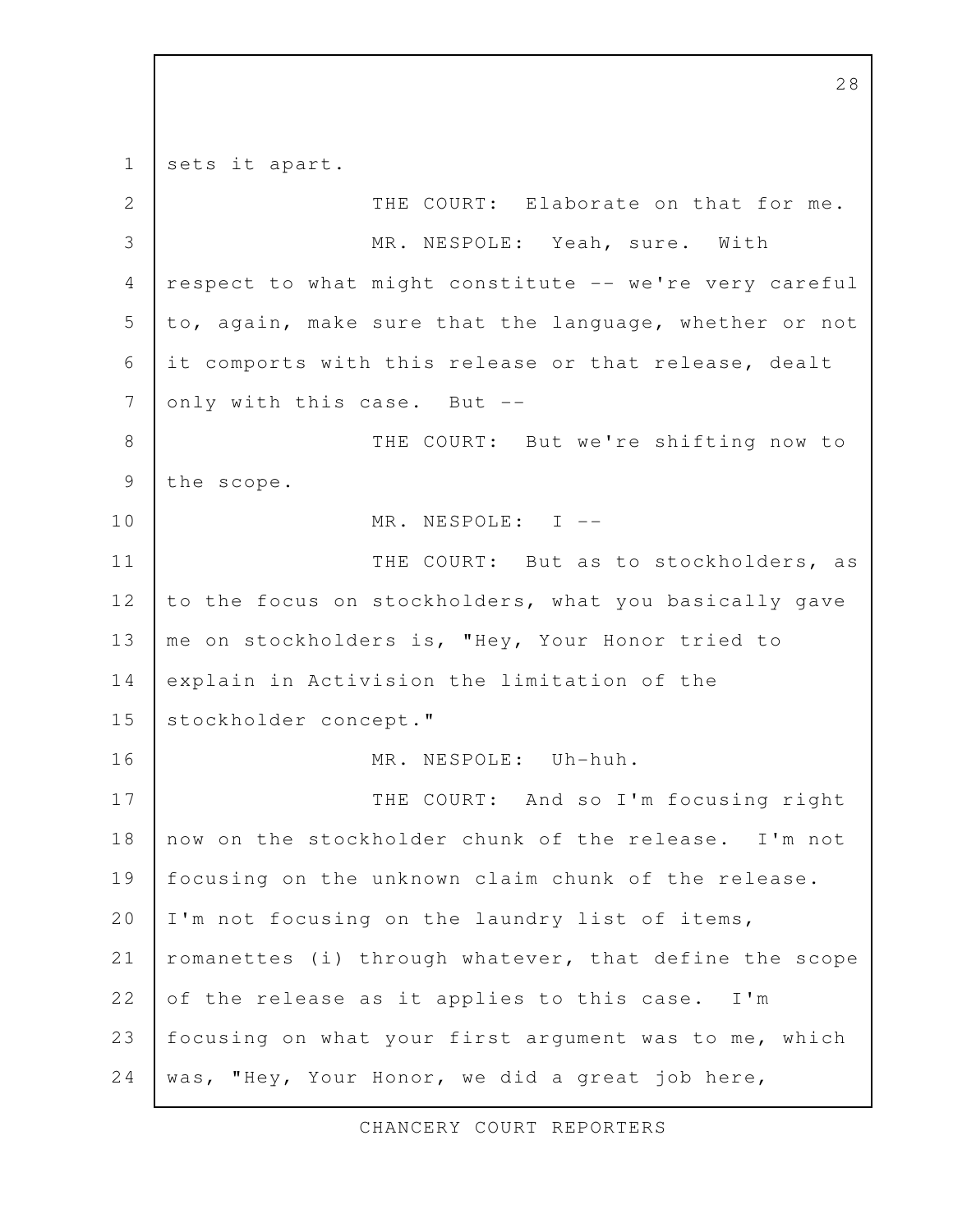because we took to heart the need to limit these things by focusing on what it meant to sue in the capacity of stockholders." MR. NESPOLE: Right. THE COURT: And that's what I want to know. I mean, did you limit anything there, or is this the same type of language I see in all these? MR. NESPOLE: I think it's the same type of language, but -- THE COURT: So why did you tell me you limited it? MR. NESPOLE: Because we limited it --I can't speak to the other -- in this, it's limited to stockholders for a very specific period of time with respect to the merger claims. THE COURT: So now we're going to shift to the other two. So let's shift --MR. NESPOLE: I'm sorry I'm conflating them. I am. THE COURT: Well, there are three issues in your brief. When you put your brief in front of me, your brief makes three separate arguments. And your first argument, which is one of the most -- you know, certainly it gets equal weight, 1 2 3 4 5 6 7 8 9 10 11 12 13 14 15 16 17 18 19 20 21 22 23 24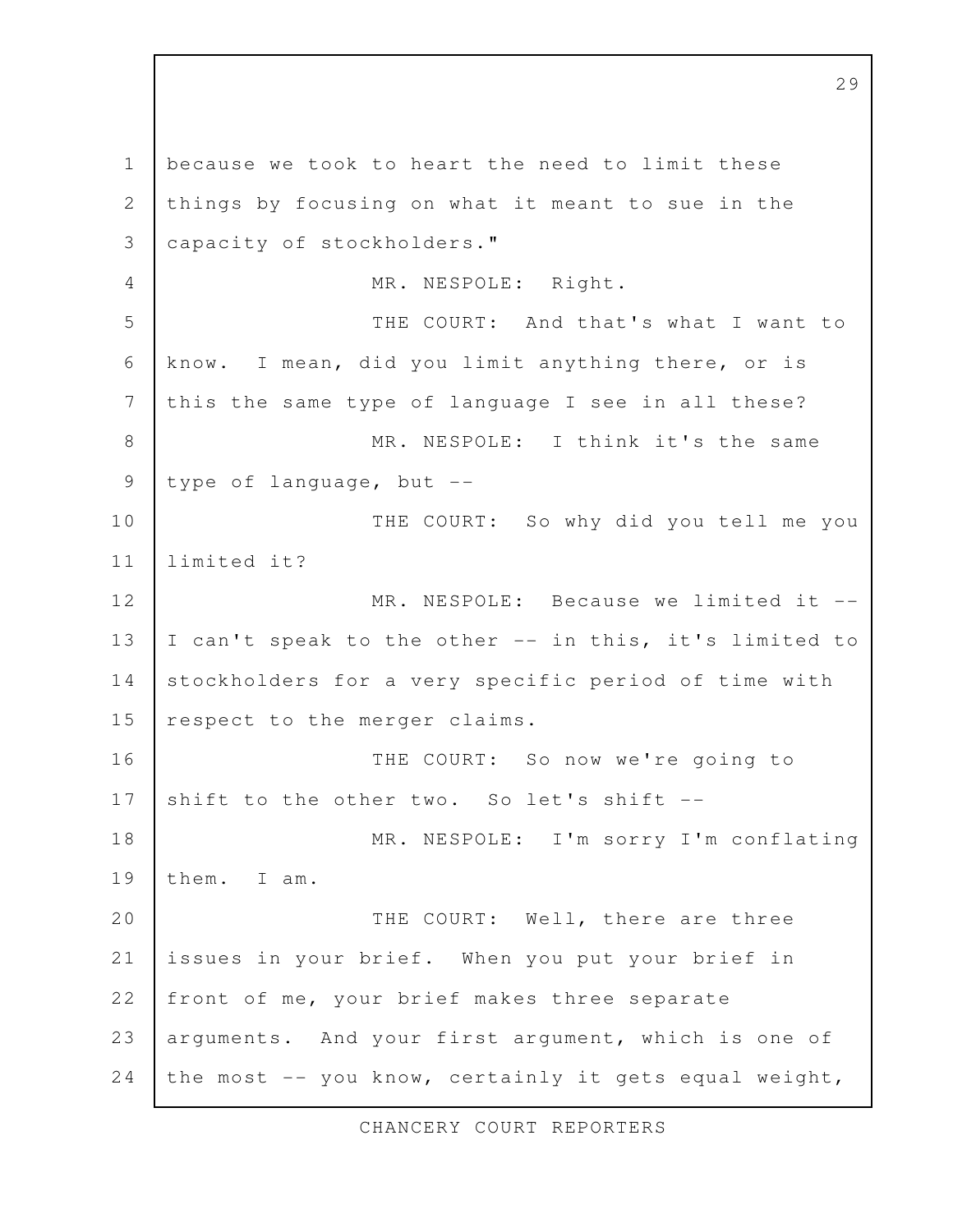is, "Hey, Your Honor, it's all good here, because we read Your Honor's decision in Activision and that alleviates any concern we might have had about broader releases. Because by definition, a release that's limited to stockholders can't release these securities claims, can't release these other things, so it's all great." So that's what I'm trying to push on. I'm trying to push on is this, like, undiscovered wisdom, that we have been worried about this aspect of this release for a long time and, really, because of a trial court decision -- because remember, that's a trial court decision. It's not Delaware Supreme Court. That's one member of this Court. Because one member of this Court tries to reason through, in Activision, what it means for Delaware stockholder claims to pass from one to the other, this is now sort of the insight that solves the problem. MR. NESPOLE: Your Honor, Aeroflex, Aeroflex -- we're saying Activision, but we're -- THE COURT: Yeah. Because you cited Activision. MR. NESPOLE: Oh, I see. I see. THE COURT: Activision is the case 1 2 3 4 5 6 7 8 9 10 11 12 13 14 15 16 17 18 19 20 21 22 23 24

CHANCERY COURT REPORTERS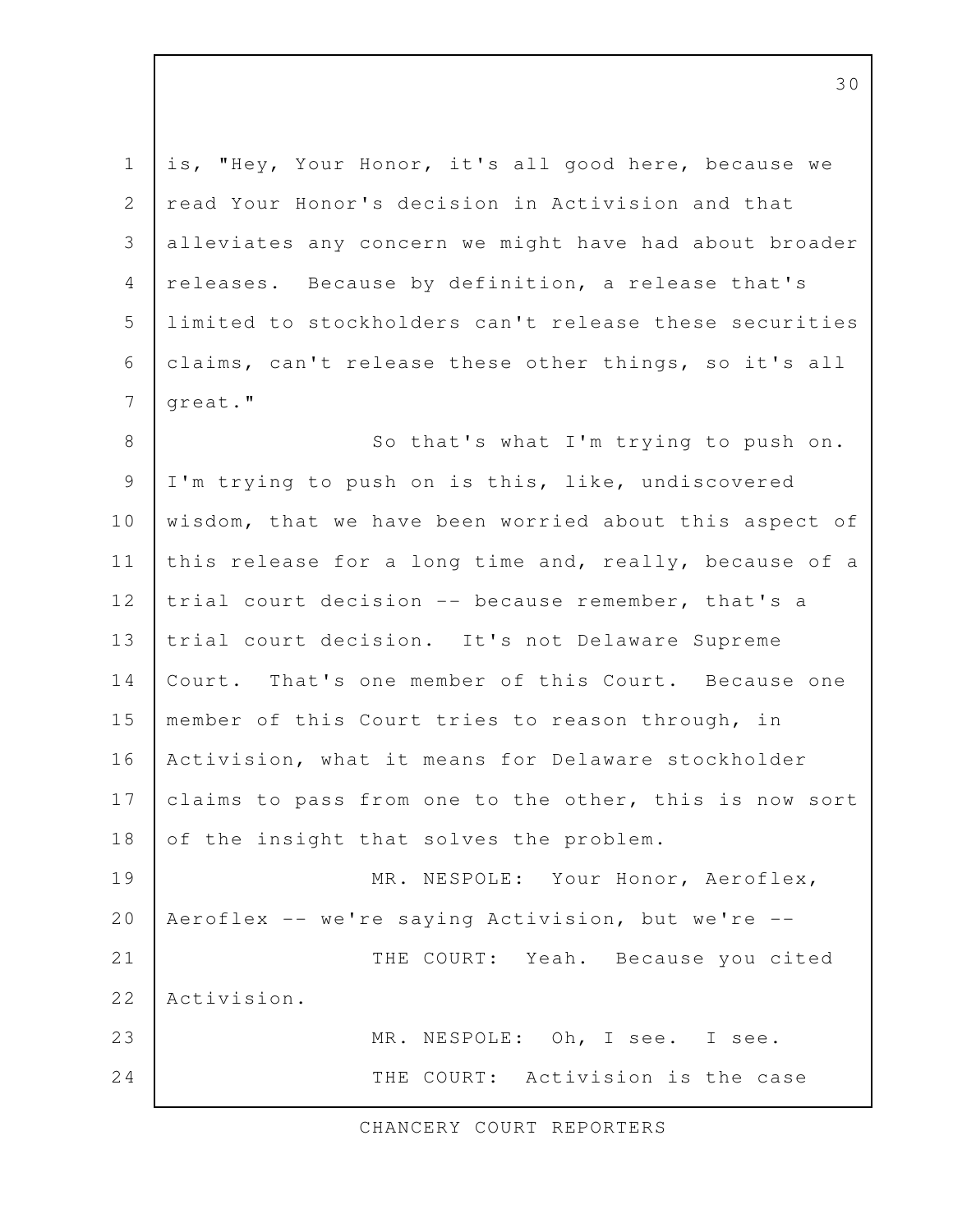that you relied on. MR. NESPOLE: Uh-huh. THE COURT: To say, "Your Honor, 'stockholders' is no longer a problem anymore because it's 'capacity as stockholders.'" Is that new to you? MR. NESPOLE: No, no. It's not new to me, Your Honor. I think -- and I'll say it again. I think you're right. The language of this release probably comports with the language of the releases Your Honor has seen in this courtroom for years. But given what I have read, especially in Aeroflex, is the concerns as to why a release should be entered into. The relief that one achieves to justify the release, the looking behind the scenes with respect to the possibility of unknown claims and other claims that might be released by something where I have not necessarily achieved what might be perceived as a tremendous result for class -- namely, a price bump - that all of that, the fact that -- yes, that language probably does comport with the other language you've seen. THE COURT: Okay. Great. Then we can move off that. MR. NESPOLE: Fine, then. Fine. 1 2 3 4 5 6 7 8 9 10 11 12 13 14 15 16 17 18 19 20 21 22 23 24

CHANCERY COURT REPORTERS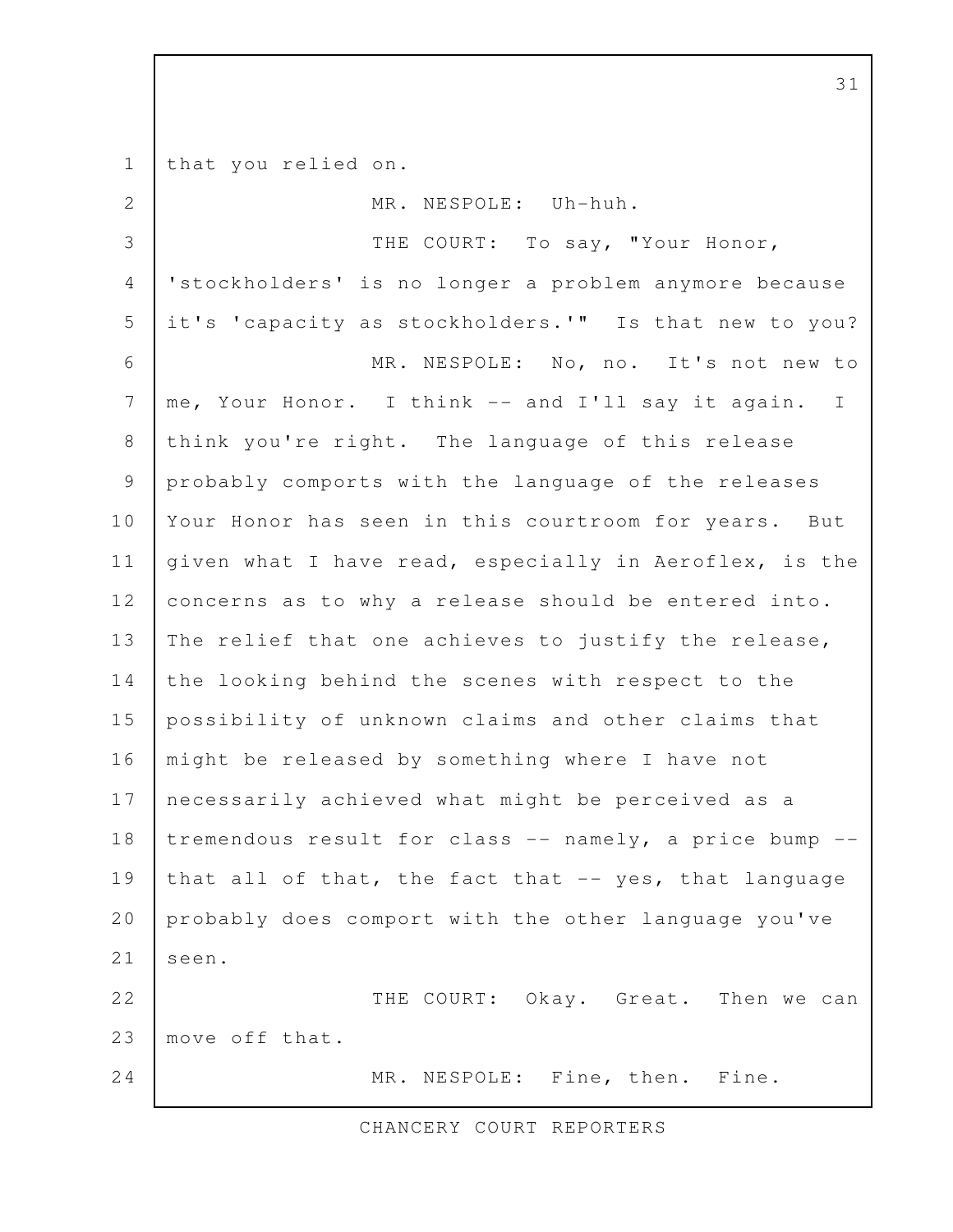THE COURT: See, I'm going through the issues in your brief and trying to perceive where you're coming from on them. So we can take that issue and we can set it aside. And we can accept that, for that one, there's actually no difference. So now let's move to the second one which you want to talk about, which is the narrowing of the scope. And the limiting to what was at issue in this case. Tell me about that one. MR. NESPOLE: We were very careful, again, with the definition of the class. The class period, what was -- THE COURT: How does the definition of the class period differ from what I understand? MR. NESPOLE: I would think the class period on an M&A case is almost always similar, but I have seen efforts in other courts to -- other courts, not Delaware -- to try to open up that class, to try to get people who have had other claims pending out there swept in. THE COURT: I don't think you've ever seen that in Delaware. MR. NESPOLE: Not in Delaware. Not in Delaware. I've seen it elsewhere. 1 2 3 4 5 6 7 8 9 10 11 12 13 14 15 16 17 18 19 20 21 22 23 24

CHANCERY COURT REPORTERS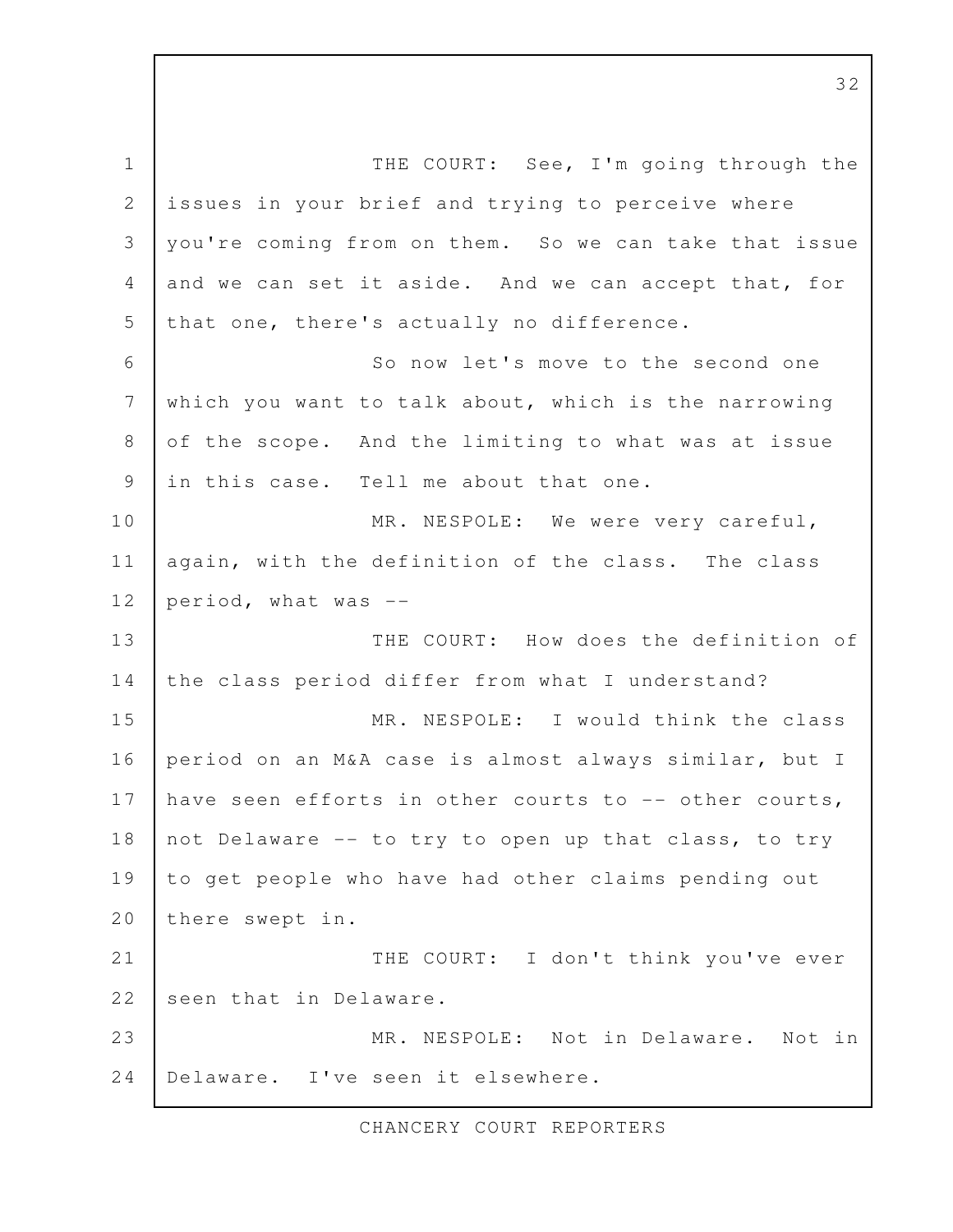THE COURT: I've seen it a lot in Delaware. I've seen defendants reaching back to the start of the earliest date referenced in the proxy, and I see plaintiffs signing off on it. Again, you didn't do it in this case. MR. NESPOLE: I haven't done it. Ever. THE COURT: I'm not saying you have done it. You said that you've never seen it in Delaware. MR. NESPOLE: I've never seen it because I haven't done it. I haven't done it. THE COURT: That's great. All right. So relative to the overreach, but in terms of what your date range would be in an M&A case, what did you guys use? MR. NESPOLE: I think we used the -what? The date of the announcement to date of the final close. I need to check. THE COURT: So how does that differ from other releases I've seen? MR. NESPOLE: Other releases have tried to open up well before when there was an earlier -- for example, in this case there was a 1 2 3 4 5 6 7 8 9 10 11 12 13 14 15 16 17 18 19 20 21 22 23 24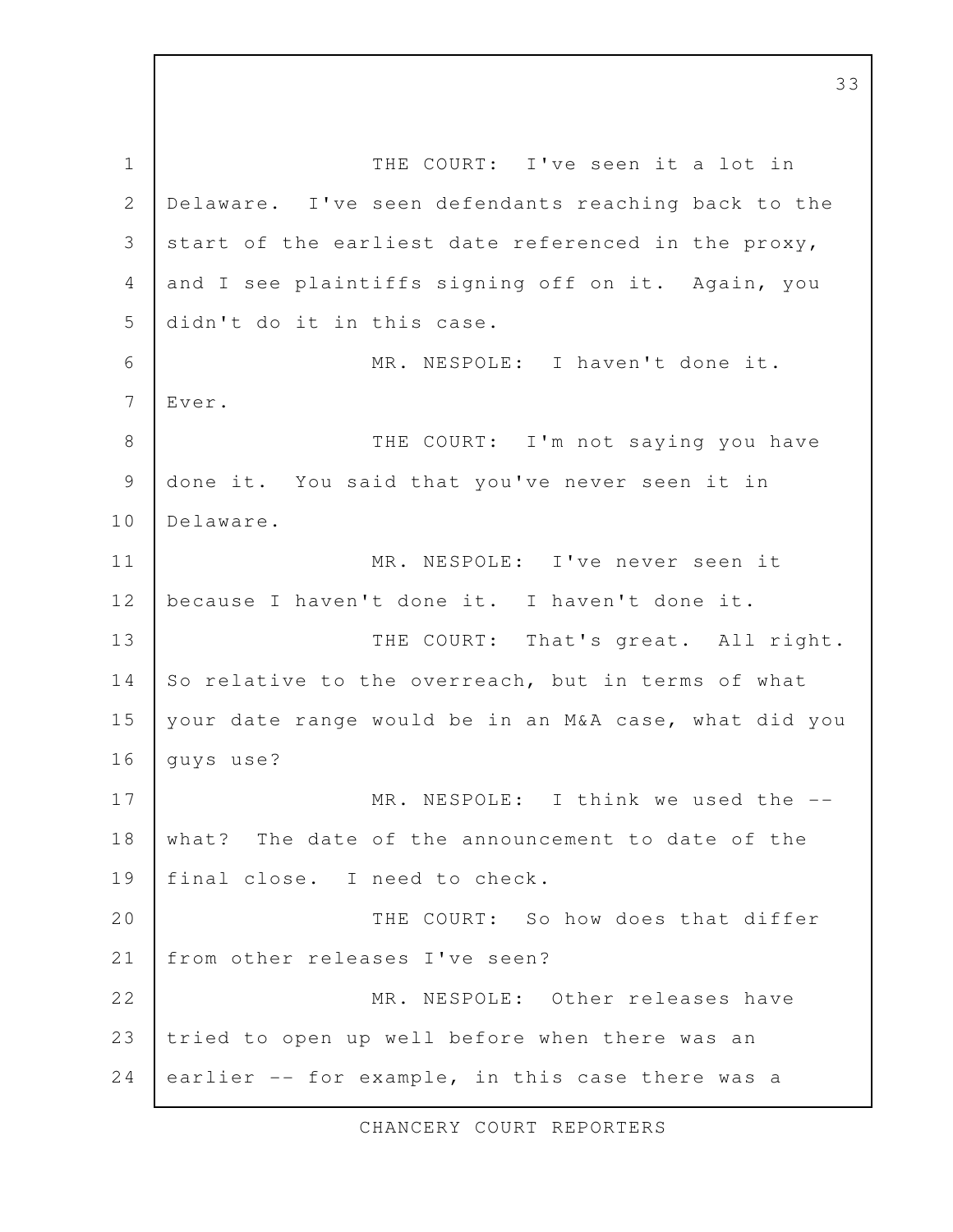negotiation as early as 2014. And one could try to say there might have been some sort of misrepresentation back then concerning what was said during that process. I mean, the proxy is pretty clear they were talking. I'm not trying to release anything with respect to that. THE COURT: Is it narrower? Did you -- again, the premise, at least I thought, was "Hey, we did something narrower here." So your point is you didn't overreach, but did you carve back on what would be customary? MR. NESPOLE: What would be customary for me, no. THE COURT: Okay. So now let's go to the third one. Is the third one scope of unknown claims? MR. NESPOLE: We can finally get to that, yeah. THE COURT: Why don't we talk about that. MR. NESPOLE: We analyzed that closely. We took depositions. I took depositions of people who, frankly, if there was a reason to think there was a serious fraud claim out there, I think I 1 2 3 4 5 6 7 8 9 10 11 12 13 14 15 16 17 18 19 20 21 22 23 24

CHANCERY COURT REPORTERS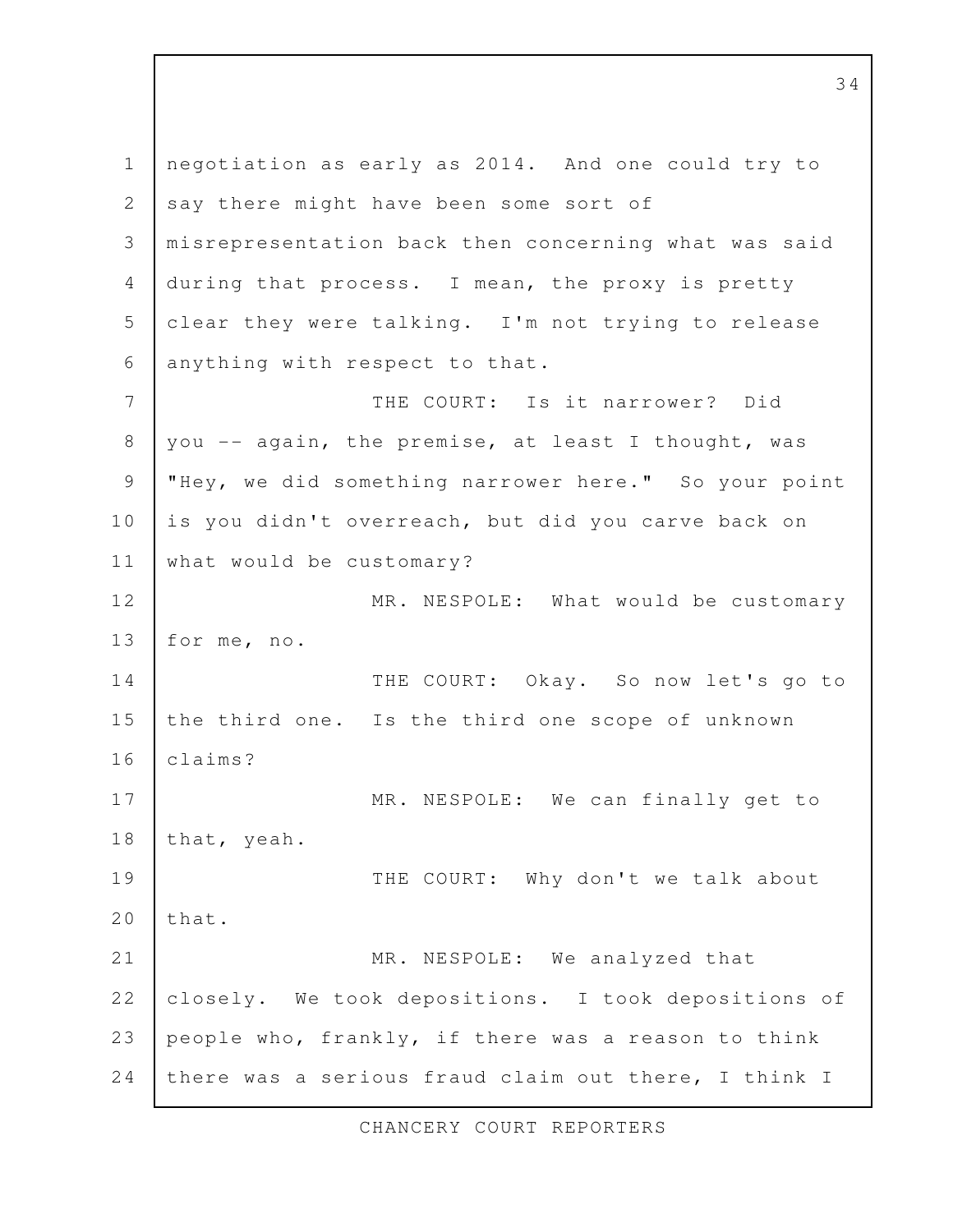would have unearthed it. Because, frankly, I've done 10b-5 cases for a long time. I went back into the company's stock price, looked for anything that looked like inflation premised on misstatement. Couldn't find any. There were no curative disclosures with respect to what looked like malfeasance. There was a drop a few months back in the stock's price, but it was a function of earnings. The statement before that drop in the earnings was not overly bullish. It didn't even, you know, rise to puffery. So I could find no -- and there was no offerings to give rise to a 33 claim. A derivative claim obviously would be extinguished. There was no reason to think there was any sort of double-derivative or anything else out there. There was no antitrust claims that we're aware of. With respect to any patent litigation these people may have at Aruba  $--$  and there's a  $--$  I'm sure there's a few of them, I think -- we're not releasing those. We were careful to make sure that any language that we put in the release had nothing to do with that. Indeed, I'm sure if we had tried, there would have been a great deal of noise from all sorts of different angles. 1 2 3 4 5 6 7 8 9 10 11 12 13 14 15 16 17 18 19 20 21 22 23 24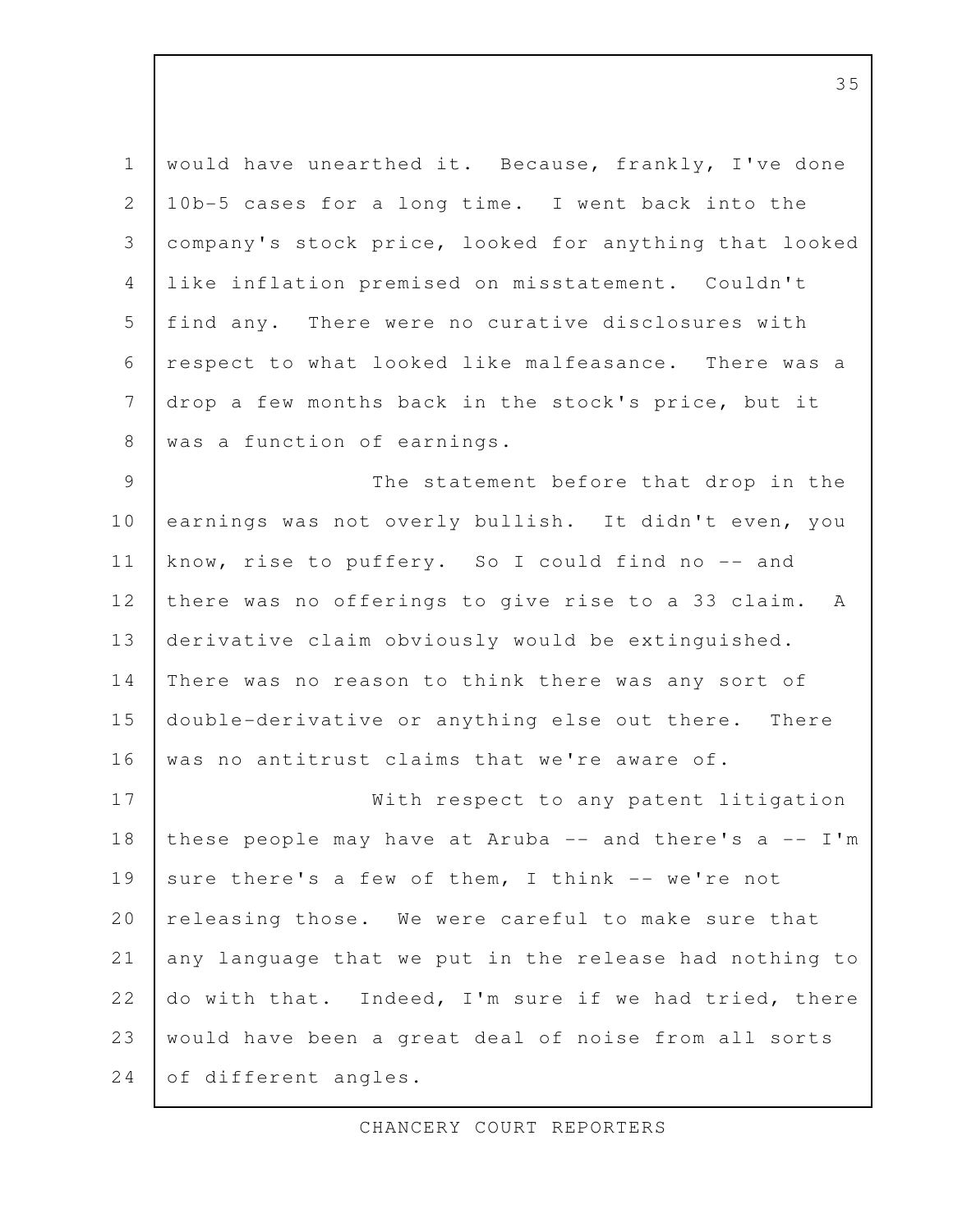But, you know, we  $-$  I did it. I went back and I looked carefully to make sure there was nothing there. THE COURT: I just want to understand what the argument is. MR. NESPOLE: Your Honor -- I'm sorry. THE COURT: The argument is not that your definition of unknown claims is tighter or different. The argument is that you believe that you investigated? MR. NESPOLE: Your Honor, that's correct. THE COURT: All right. MR. NESPOLE: And I -- I think I did. I know I did. That's how we got to that release. And it was hard-fought. It was -- THE COURT: So it's not that you tailored the release. It's that you used the same release, but you think you diligenced the case? MR. NESPOLE: Yeah, Your Honor. I think that's fair. THE COURT: All right. Because, I mean, the brief I got said you guys tailored the release. And so I spent time thinking about whether 1 2 3 4 5 6 7 8 9 10 11 12 13 14 15 16 17 18 19 20 21 22 23 24

CHANCERY COURT REPORTERS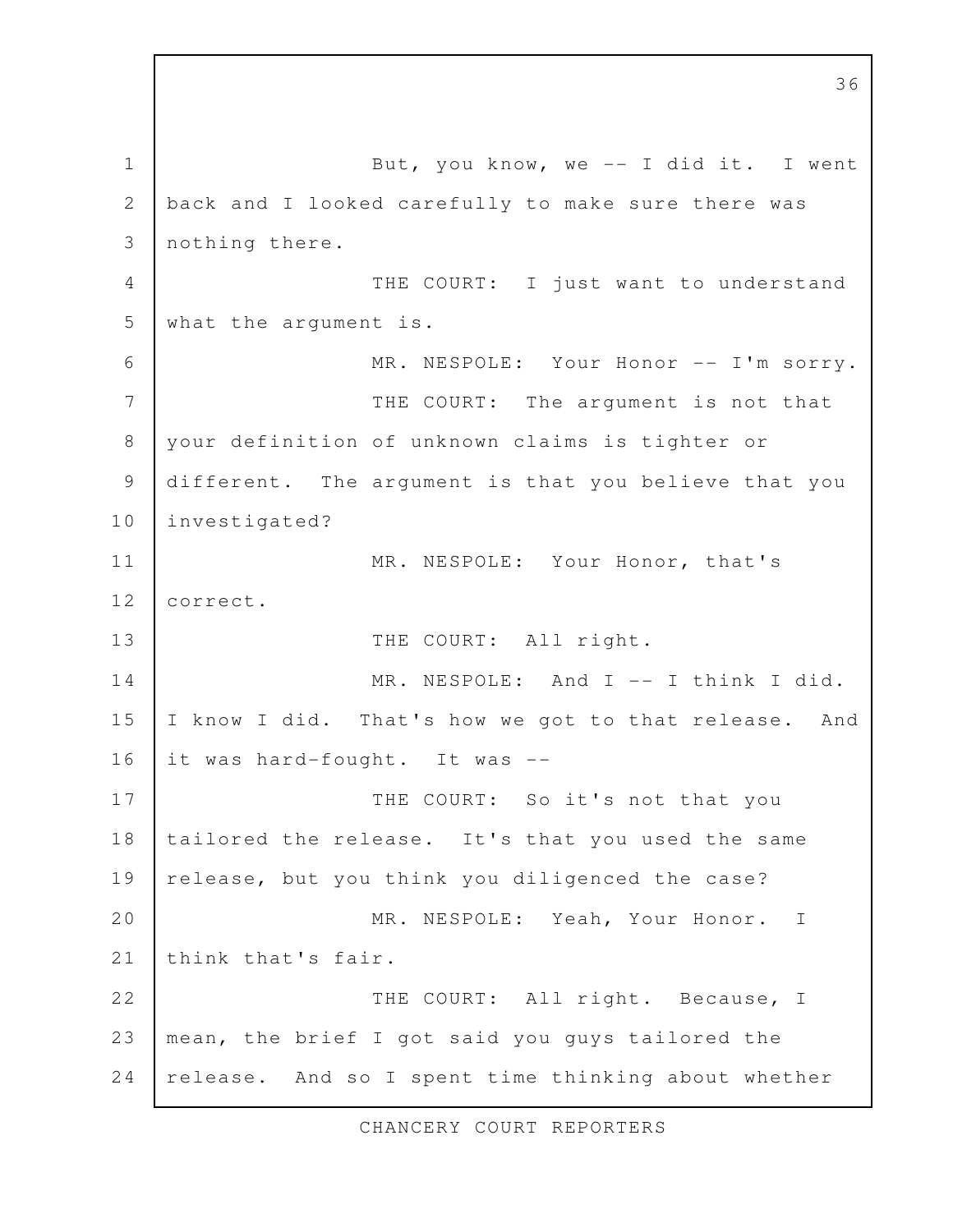you actually tailored the release. MR. NESPOLE: I apologize to the  $Conrt$ . It  $--$ THE COURT: No, look --MR. NESPOLE: If it wasn't written well, I do -- if it wasn't written well -- THE COURT: It's not a case of whether it's written well or not. It's the case of actually telling me what you did. MR. NESPOLE: See -- may I? Having read Aeroflex closely a couple of times, it seemed to me as if it wasn't just a mechanical analysis of "There's the release, this is what was achieved." It struck me as if the whole process now here, it was bigger. It was a -- this whole concept, you had to take it all in at the same time. You had to assess the release, the language, relative to what you learned during the case, what you should have learned during the case; what, if you were diligent, you should have learn during the case. And then, when I came to you and said, "Your Honor, we achieved something here" -- not to get up on a box and say, "Oh, we gave you the sun and the moon." I read very carefully the references to 1 2 3 4 5 6 7 8 9 10 11 12 13 14 15 16 17 18 19 20 21 22 23 24

CHANCERY COURT REPORTERS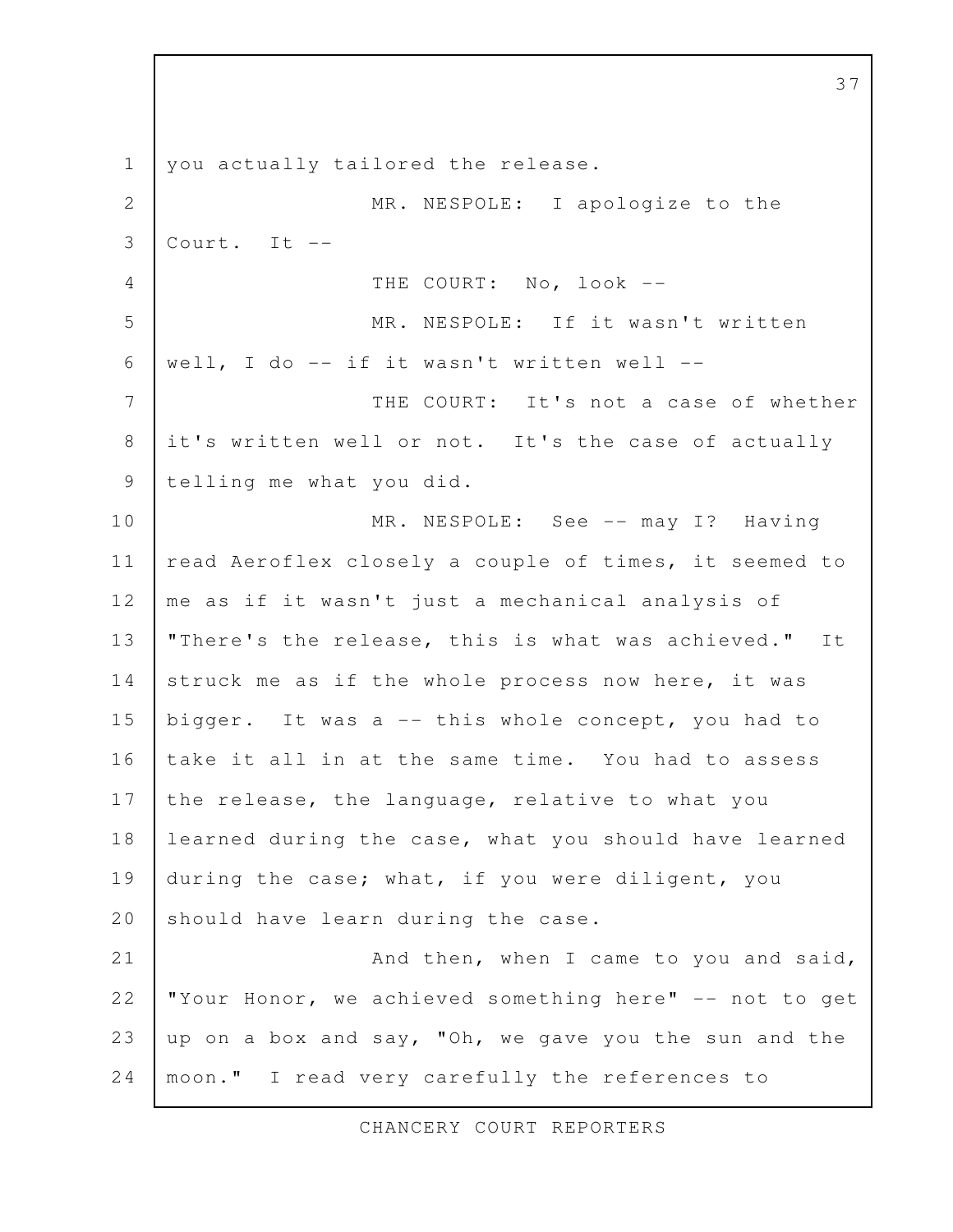transmissions and tires. But to come to Your Honor and say, "We achieved, I think, some significant things. That's what we got for the stockholders." In exchange, we gave these people a release. And the release wasn't just automatically a function of what we got for the stockholders. It was also a function of our diligence, to make sure that we weren't giving anything away that, frankly, they didn't deserve. And also, I read Aeroflex to -- and I'm told by some of my colleagues I'm reading it too far, and I guess I'll find out. But in Aeroflex there was an argument that doesn't happen here, that the relief brought in support of the settlement was, I think, two prongs. It was matching rights and reducing a topping fee, when the motion to expedite argued that there was a controlling stockholder and there was a third party that was locked up. He was shackled. So when counsel walked in here and said, "I have this relief for you and I want 800 and some-odd thousand dollars for it" -- big number. Big number. "And the relief is these two things." And Your Honor said to him, "That's great. 1 2 3 4 5 6 7 8 9 10 11 12 13 14 15 16 17 18 19 20 21 22 23 24

CHANCERY COURT REPORTERS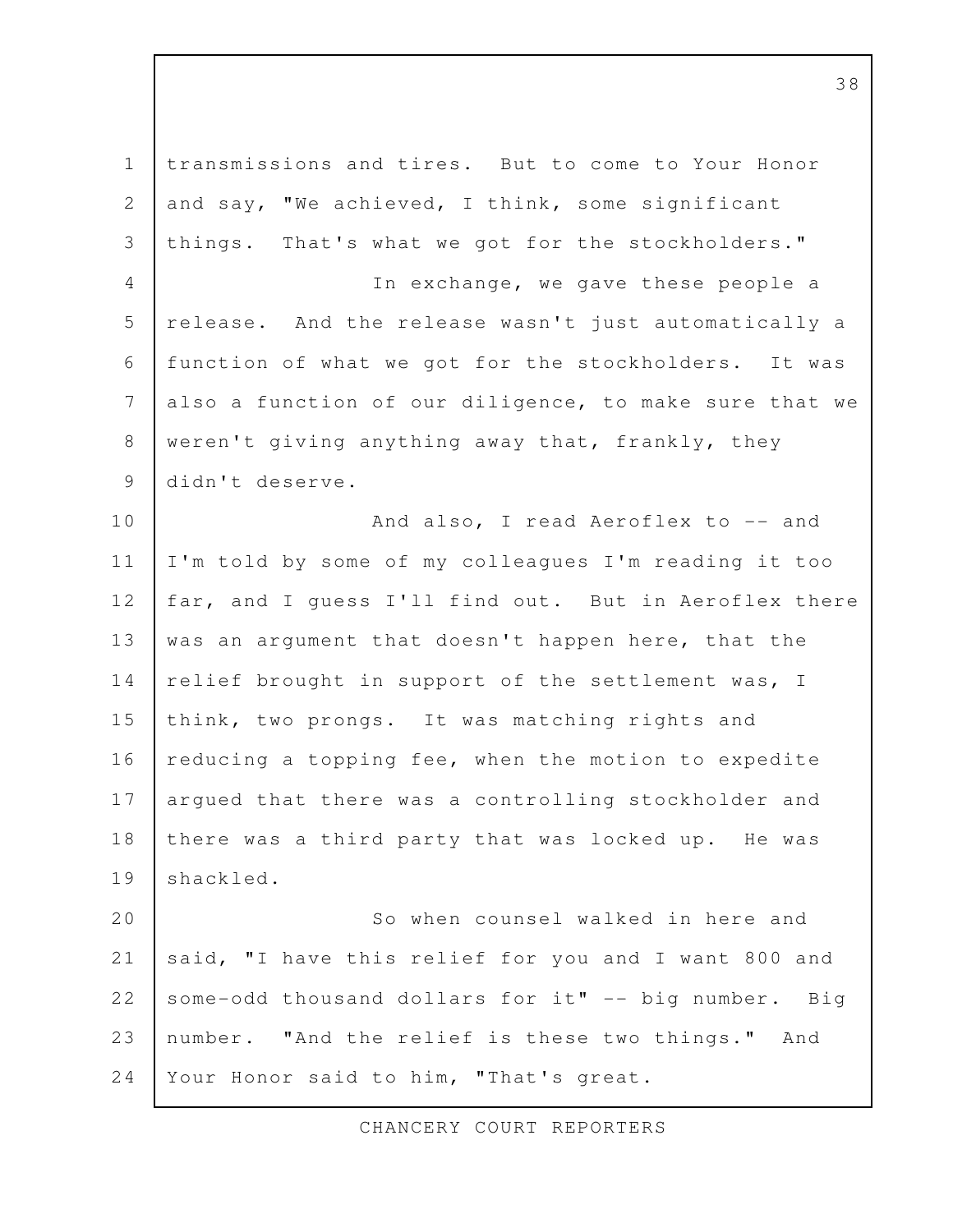Congratulations. But there's only one person in the world that could avail himself of that, or itself of that, and you didn't do anything to unshackle that investor. You left him tied to that confi, that nondisclosure, whatever he was tied to. So thanks. You brought the stockholders this terrific relief. You want a release. You want to get paid. But nobody can avail themselves of it." I was mindful of that from day one. I think what we got here -- see, that's why I combined the concept of the release and the relief. Here, what we got that we're giving them a release for actually has value. Is it the most significant result in the history of M&A litigation in this courthouse? I'm not going to tell you it is. One day I might, in another case. But I'm not. And that's why I asked for I think what is a modest fee, in terms of what the fees are in this state. I didn't come in here and ask for something ridiculous, because I was mindful of what we achieved. THE COURT: Look, I think you're reading Aeroflex correctly in terms of it's a holistic analysis. Where I think you're perhaps not reading it 1 2 3 4 5 6 7 8 9 10 11 12 13 14 15 16 17 18 19 20 21 22 23

sufficiently is part of the problem in Aeroflex was

24

CHANCERY COURT REPORTERS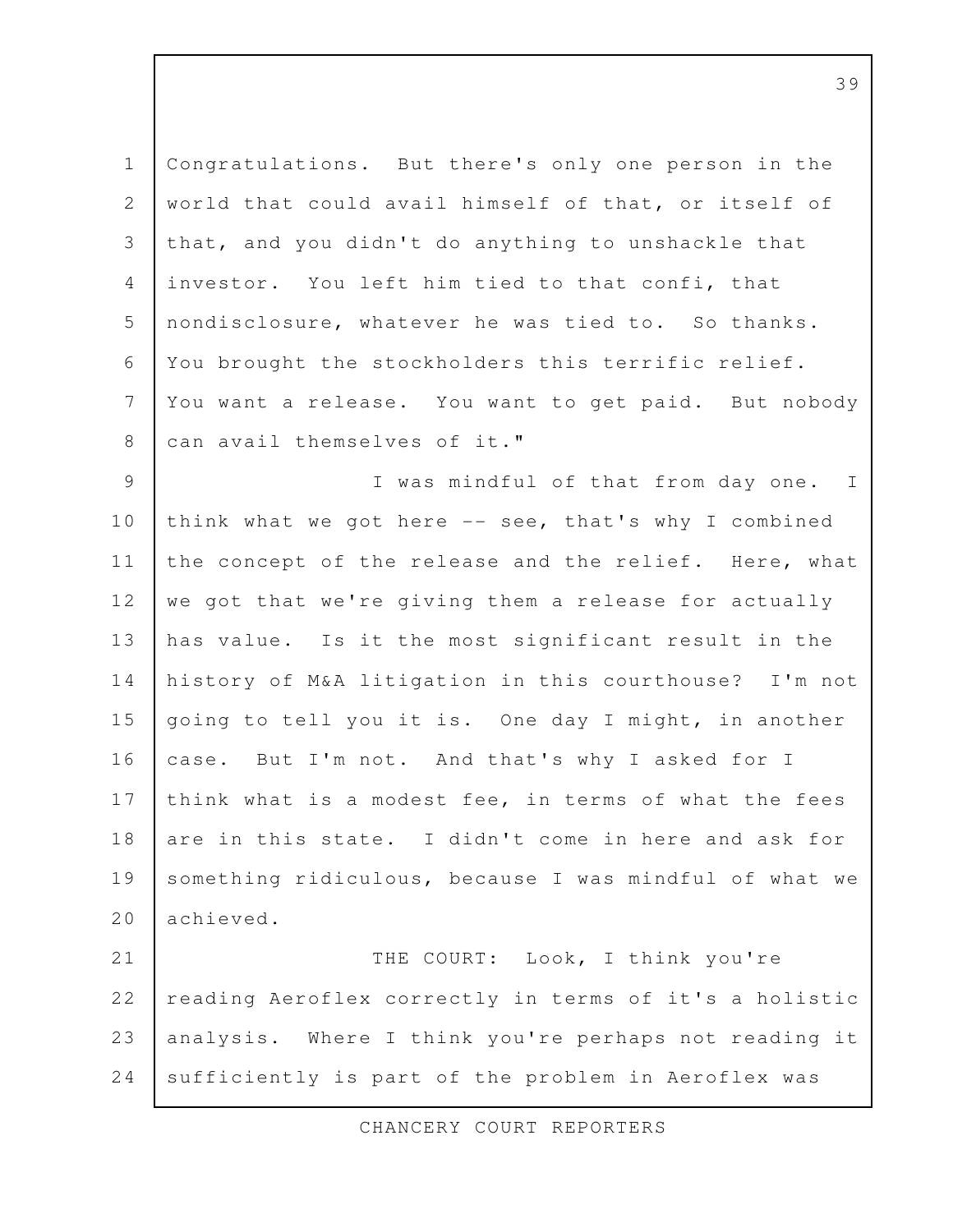those guys didn't tell me about the controller. They presented it as if it was an open shopping process. And part of what you guys  $-$ MR. NESPOLE: I -- please. THE COURT: -- part of what the generalization of the plaintiffs bar needs to recognize is you actually have to be accurate in your papers. And what I repeatedly see -- and it dates back to the first time I came down on you guys for it, which was the Revlon situation -- what I repeatedly see is people saying things in their stips that aren't accurate, and then I get briefs that aren't accurate. And they're either not accurate in an affirmative sense, in terms of saying things that aren't true, or there are big omissions. And the big omission in that case was the controller situation. So are you right to draw the holistic inference? Yeah. But what you ought to be drawing is also what I've been calling you on, which is this stuff has to be right. And it's not just wordsmithing. You're actually here presenting me with a factual record on which I am supposed to make a decision as to whether this is in the best interests of the class. 1 2 3 4 5 6 7 8 9 10 11 12 13 14 15 16 17 18 19 20 21 22 23 24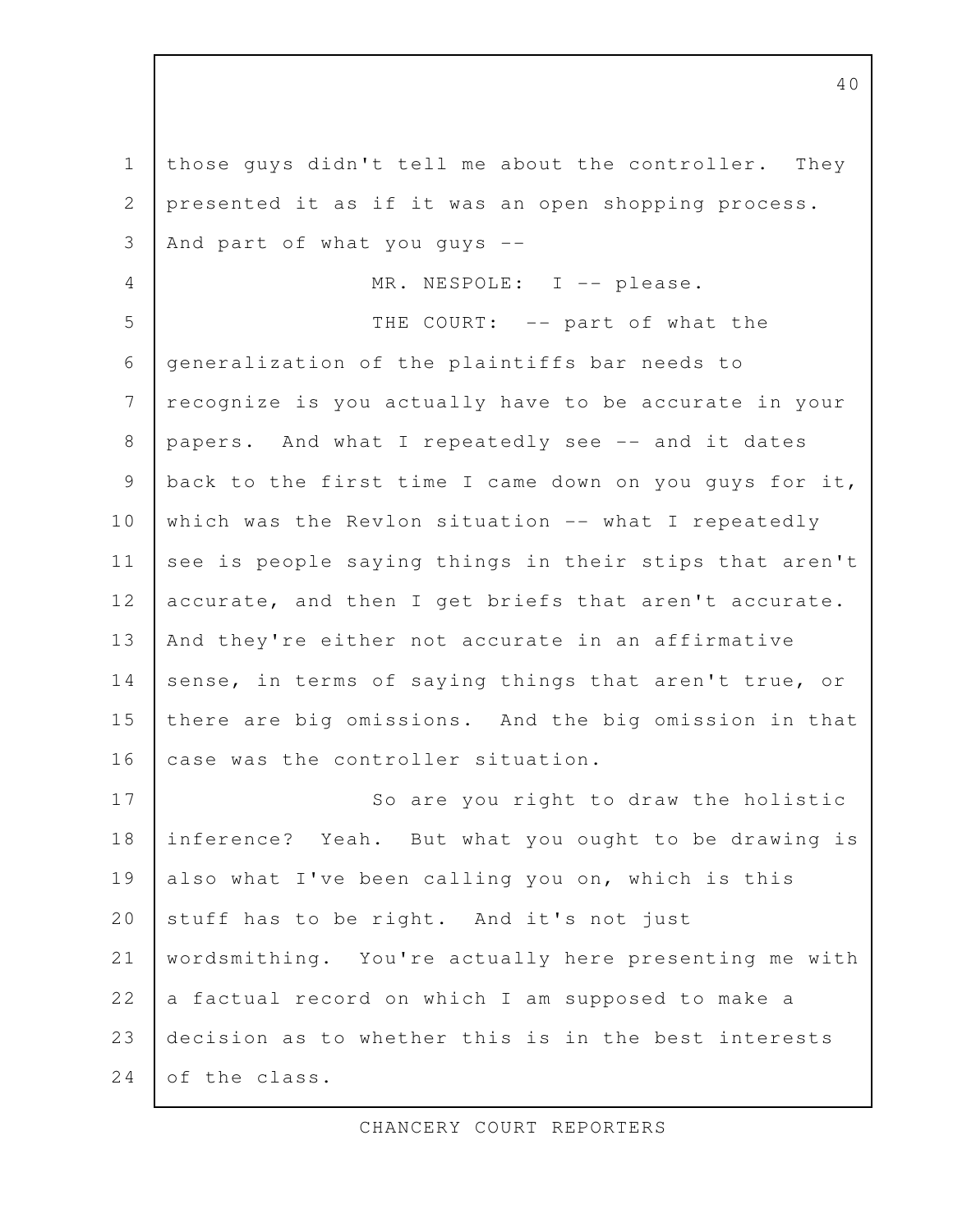And so I agree with you in terms of holistics, agree with you in terms of your assessment of distinctions between this case and Aeroflex. The parallel that you didn't mention, which I would hope you would draw, and your colleagues at the tables would draw going forward, is this stuff better be right. MR. NESPOLE: I -- I'm sorry. I'm ashamed. I'm embarrassed. I really thought it was right. But you're right, the -- the word "experts," "consultants" is not -- THE COURT: If a knucklehead like me, who knows nothing about the facts --MR. NESPOLE: Sorry? THE COURT: If a knucklehead like me, who knows nothing about the facts, can pick out errors, I think what would happen, if you actually had somebody on the other side -- like, think if this were actually an adversarial proceeding where, you know, Mr. Sonnenfeld was coming at you hammer and tongs. When I see little errors, it makes me suspect that there's actually really big errors in here, and that if I had the voice of the defendants, they would rip this thing apart. Because again, if somebody like me, 1 2 3 4 5 6 7 8 9 10 11 12 13 14 15 16 17 18 19 20 21 22 23 24

CHANCERY COURT REPORTERS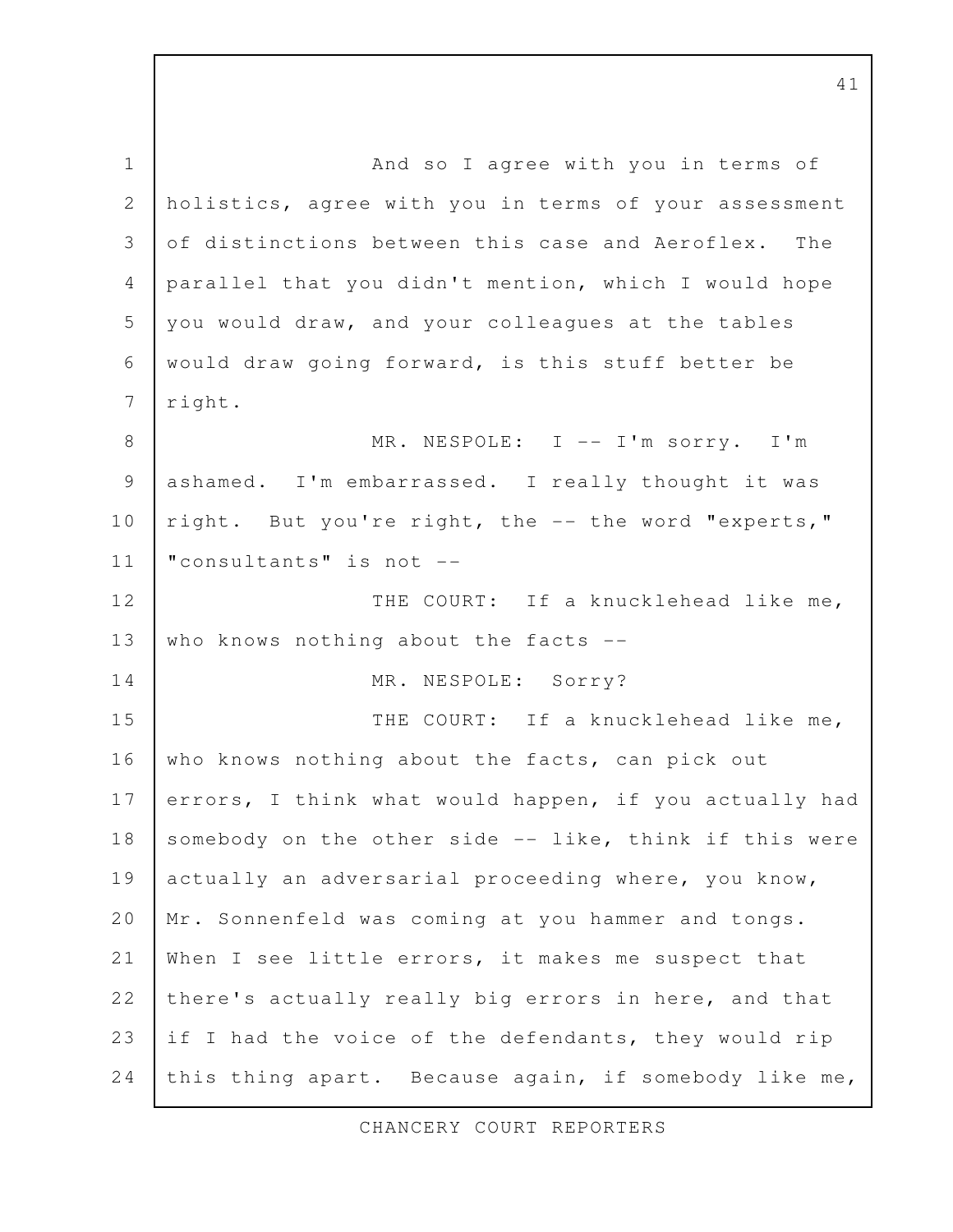operating in an informational vacuum, finds mistakes, it is a huge red flag. But as to the holistic thing, you're spot on. MR. NESPOLE: I -- again, I am sorry. I'm sorry. We -- it's taken to heart. And it's not something I'm very proud of. But -- THE COURT: Let me -- MR. NESPOLE: But I hope that it doesn't necessarily reflect poorly upon the entire body of work we tried to do here, including work closely to understand how to deal with issues raised in Aeroflex and what has become a very difficult area of the law to litigate. So again -- THE COURT: All right. Well, thank you. MR. NESPOLE: Thank you, Your Honor. MR. ENRIGHT: Your Honor, might I speak briefly? Because I feel like there's a couple of issues that were just raised that I think -- THE COURT: Yeah. Come on up, Mr. Enright. MR. ENRIGHT: -- I might be able to 1 2 3 4 5 6 7 8 9 10 11 12 13 14 15 16 17 18 19 20 21 22 23 24

CHANCERY COURT REPORTERS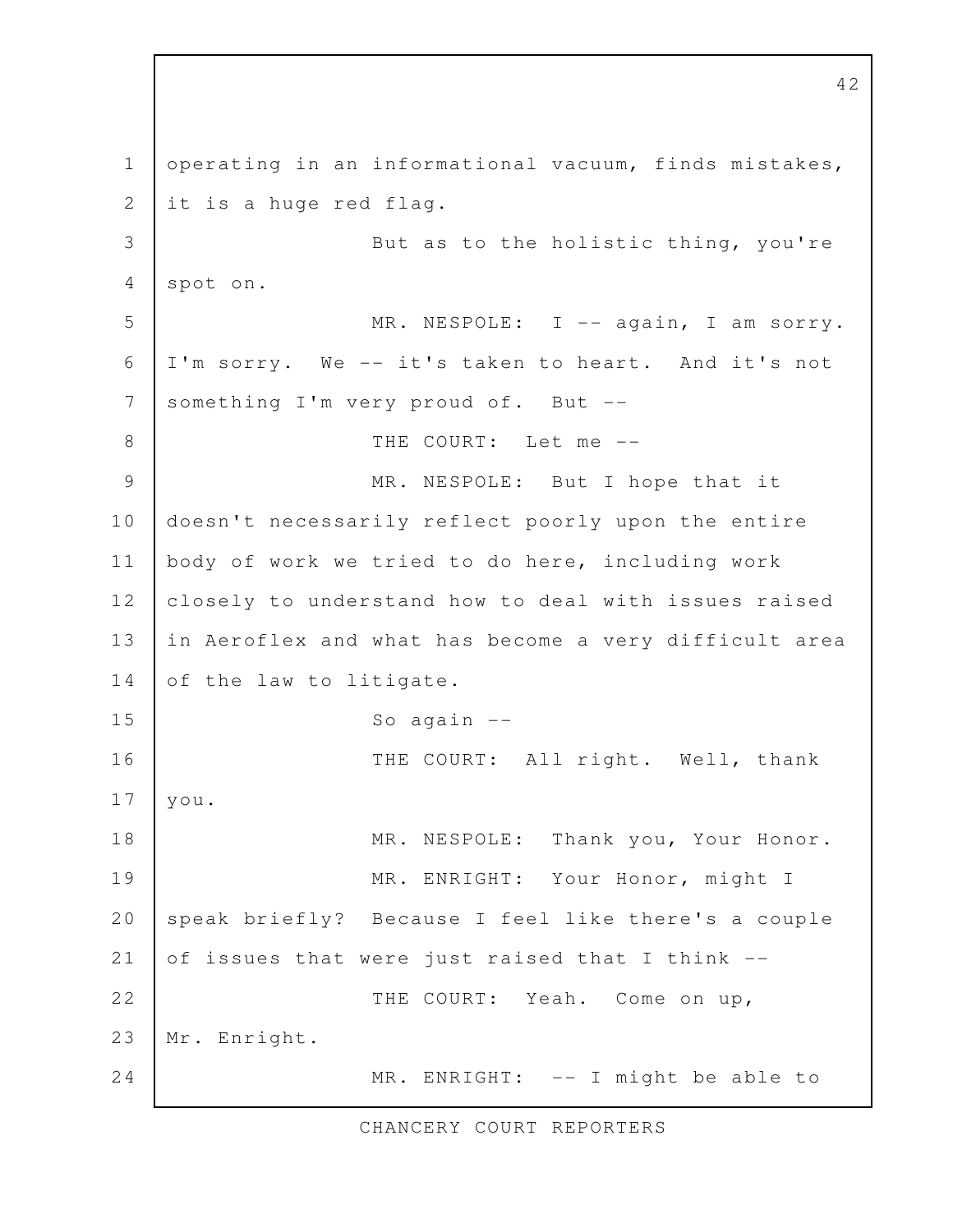elucidate on. THE COURT: When I saw you getting pro hac'd, I thought you were going to be talking today, so I shouldn't deny you the opportunity. MR. ENRIGHT: I got pro hac'd just in case, and I see that it may have been a good idea. Your Honor, candidly, any errors in the brief were my fault. Okay? But I'm not sure that they were errors. When we hire an expert firm like Value, Inc., which has a lead expert like Travis Keath working on it, and then he has a staff of other people with CFAs that are working on it with him, we call them our experts. That is the normal nomenclature that I use. THE COURT: Don't do that. Because, you know, when you're dealing with somebody who, in the litigation context -- had this gone forward and you had designated an expert, you would not have designated ten people at Value, Inc. MR. ENRIGHT: Absolutely correct, Your Honor. THE COURT: Right? So when I read "experts" plural, I think, all right, these guys talked to multiple guys. 1 2 3 4 5 6 7 8 9 10 11 12 13 14 15 16 17 18 19 20 21 22 23 24

CHANCERY COURT REPORTERS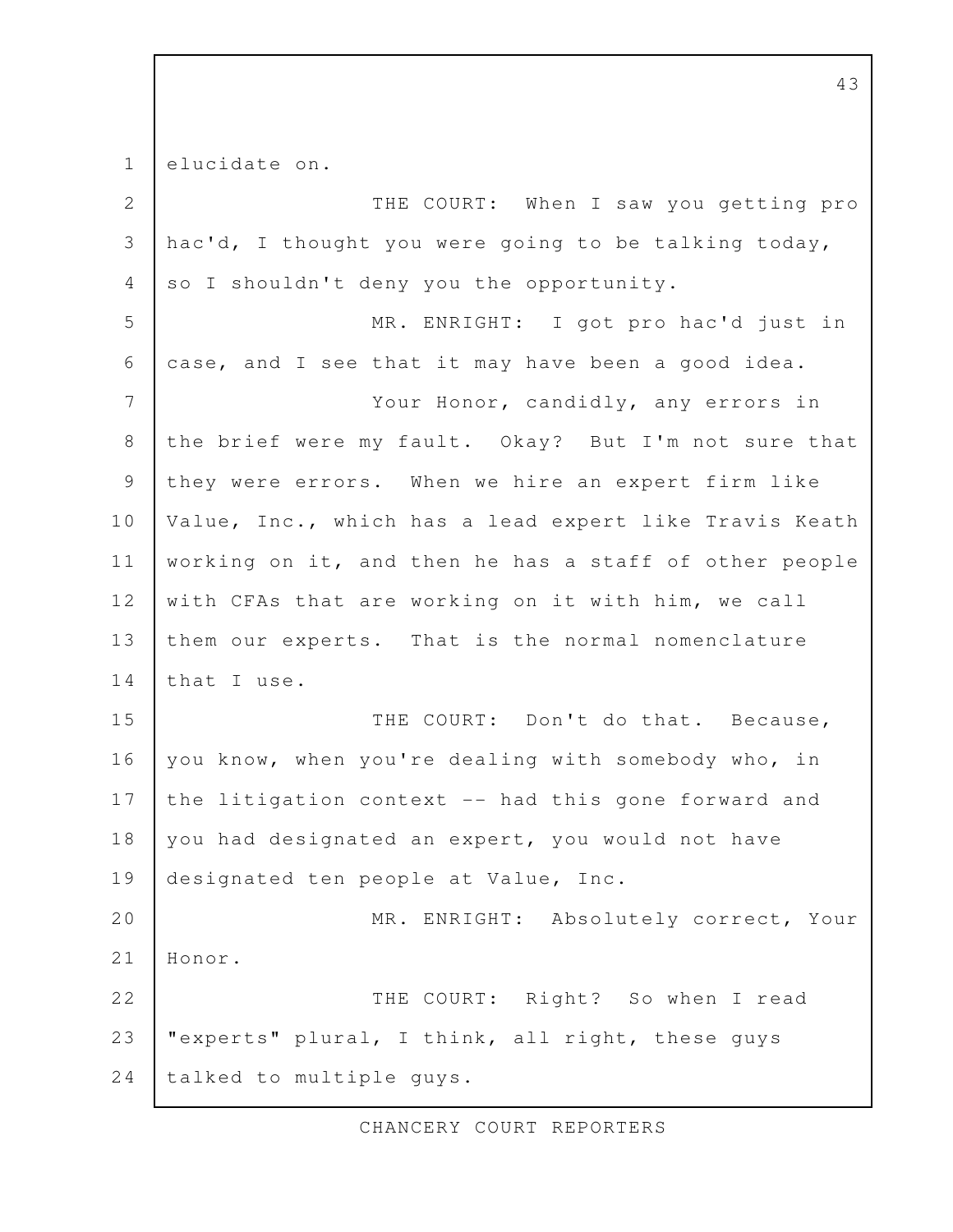MR. ENRIGHT: And to some extent we did, as Mr. Nespole said. But that language was really supposed to capture our experts at Value, Inc. To the extent that that common nomenclature, which I use often, is troubling to Your Honor, I hereby undertake to stop it right now. THE COURT: Let's just be more accurate about it. MR. ENRIGHT: Absolutely. THE COURT: And the same thing. It's the pattern of overstatement. And I finally -- it took about three years, but I finally got you guys to stop telling me that you had "mastered complex financial information," when you hadn't done anything to master complex financial information. So then we worked on "vigorously," and I got you guys to back off that everything you did was vigorous. In this one, it seems to be "extensive." "Extensive," to me, actually means you did a lot. Two is not a lot. Two is two. Three is three. Three to fourteen is a few. Two is a couple. You know? It's not extensive. It's a couple. We didn't take "extensive" depositions. We took a couple of depositions. 1 2 3 4 5 6 7 8 9 10 11 12 13 14 15 16 17 18 19 20 21 22 23 24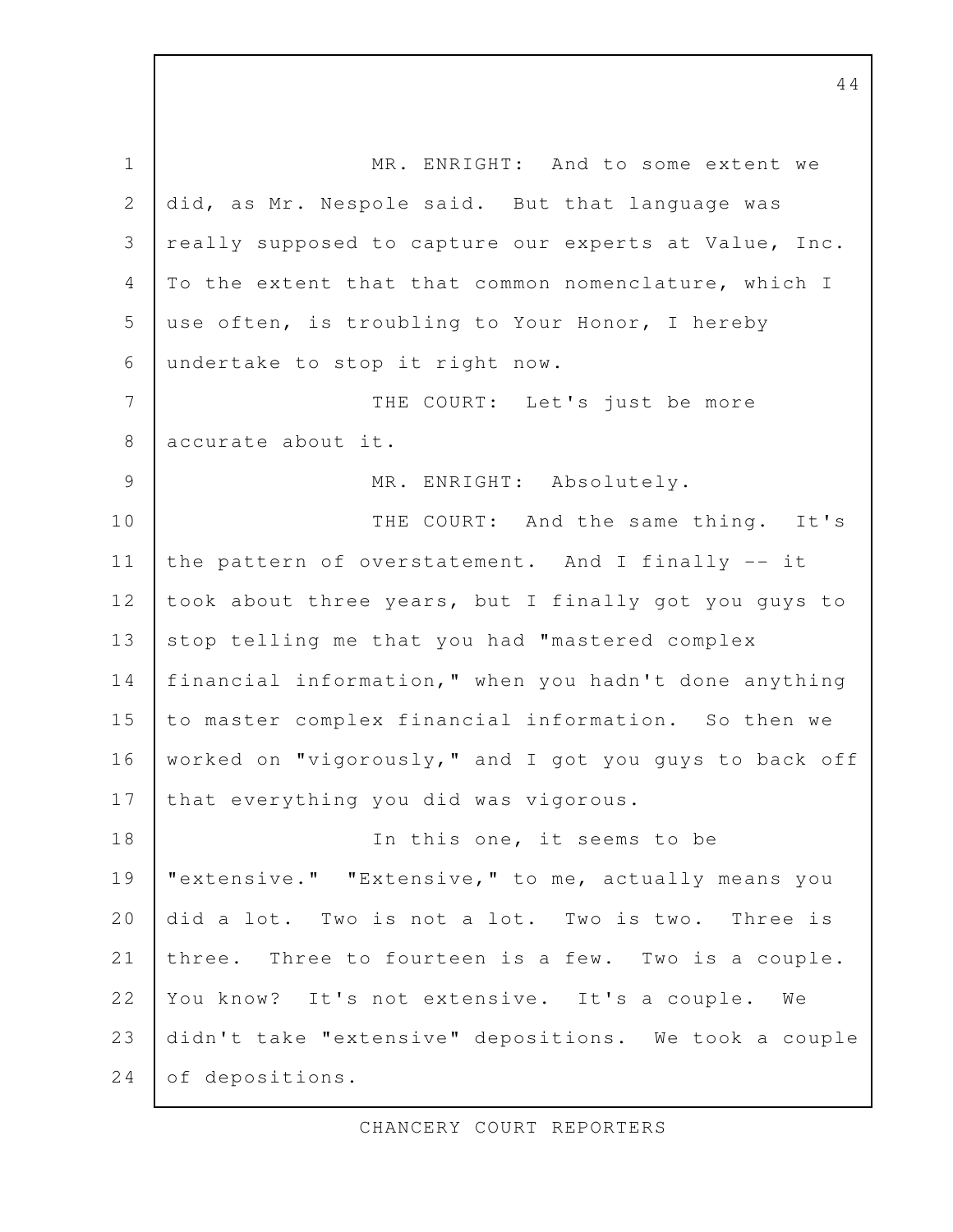And you're dealing with somebody who, for better or for worse, reads this stuff. The problem is -- and I think all my colleagues, I think all judges, read this stuff. It's how quickly you read it. And if you're reading through something and blowing through it -- not blowing through it, but reading more rapidly because you don't have an adversarial presentation, it's really easy to get suckered in by plurals like "experts," by puff words like "extensive." And then, when you actually go and look at the depositions and things, you get a different picture. And so what I can't stress enough for you guys is particularly -- and don't forget, there is a heightened professional conduct obligation of disclosure when you are in an ex parte context. And this is not a true ex parte context, the defendants are sitting here, but they have agreed not to oppose the settlement. So you are the speakers. You are the mouthpiece. Unless I break protocol, as I did today, and look at the defendants and ask them something, or unless they feel the settlement going down the tubes and they want to stand up and try to defend it, they don't say anything. 1 2 3 4 5 6 7 8 9 10 11 12 13 14 15 16 17 18 19 20 21 22 23 24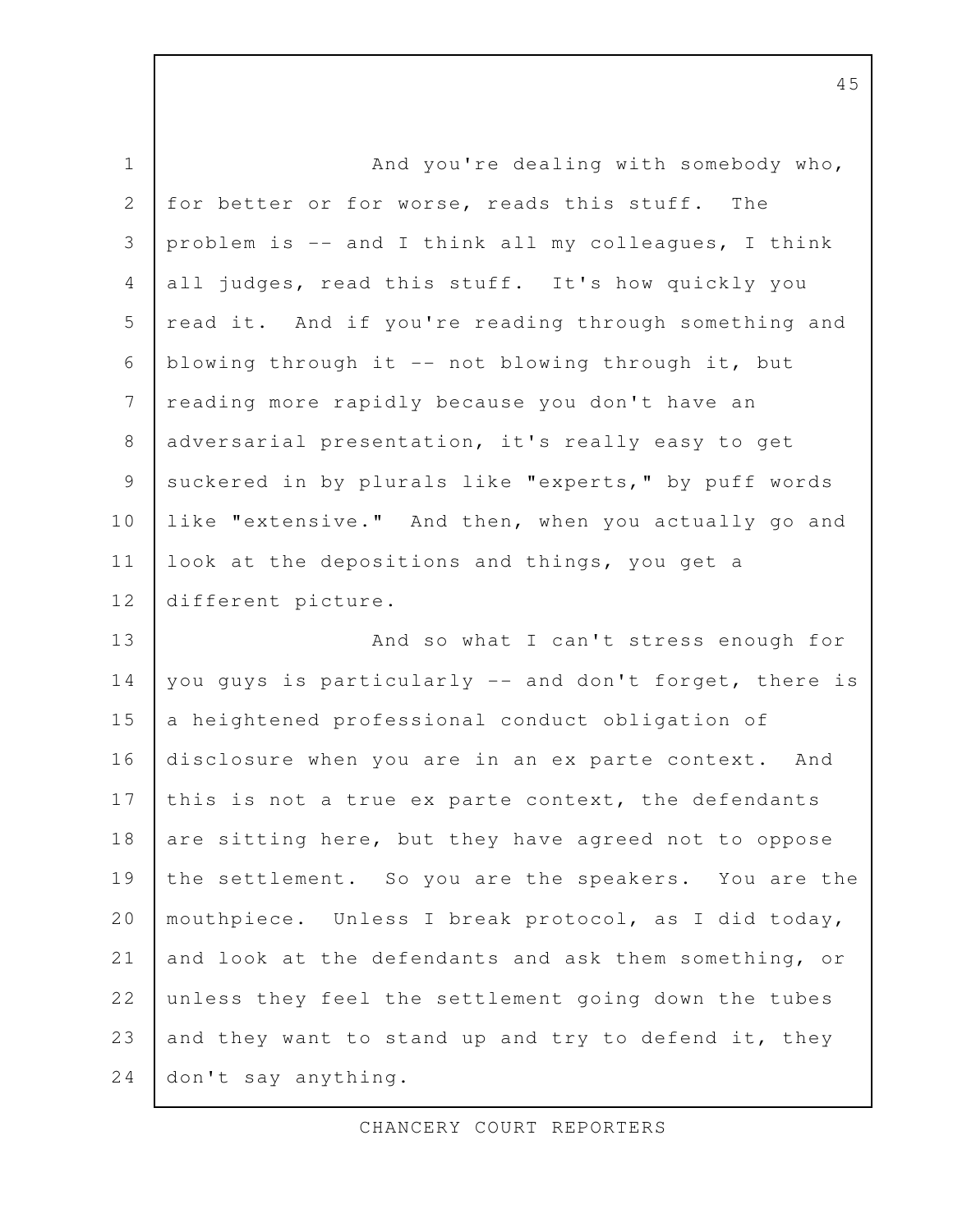So you guys have a heightened obligation to actually be accurate. And as people who are dedicated  $--$  I mean, the way you quys read proxy statements, I know you are dedicated to accuracy. You are dedicated to accuracy and thoroughness. You are not people that believe that things ought to be glossed over. You are not people that believe that things ought to just be sort of referred to. You don't get to turn that stuff on when you're focusing on these guys and then turn it off when you're doing your own work. All right? You're either going to live up to a standard or you're not. And so, that's what I'm saying. And actually, the obligation is higher once you get to this context, because these guys are turned off. So that's why I keep getting up on my soap box. I've been doing it since I got here. This stuff has to be truthful. And I'm not saying that you guys are consciously saying, "Oh, I'm going to lie to Laster." I don't think you'd do that for a second. MR. ENRIGHT: No. THE COURT: I think there's a degree of laxity that comes from presenting these things on a relatively recurring and formulaic basis. And as a 1 2 3 4 5 6 7 8 9 10 11 12 13 14 15 16 17 18 19 20 21 22 23 24

CHANCERY COURT REPORTERS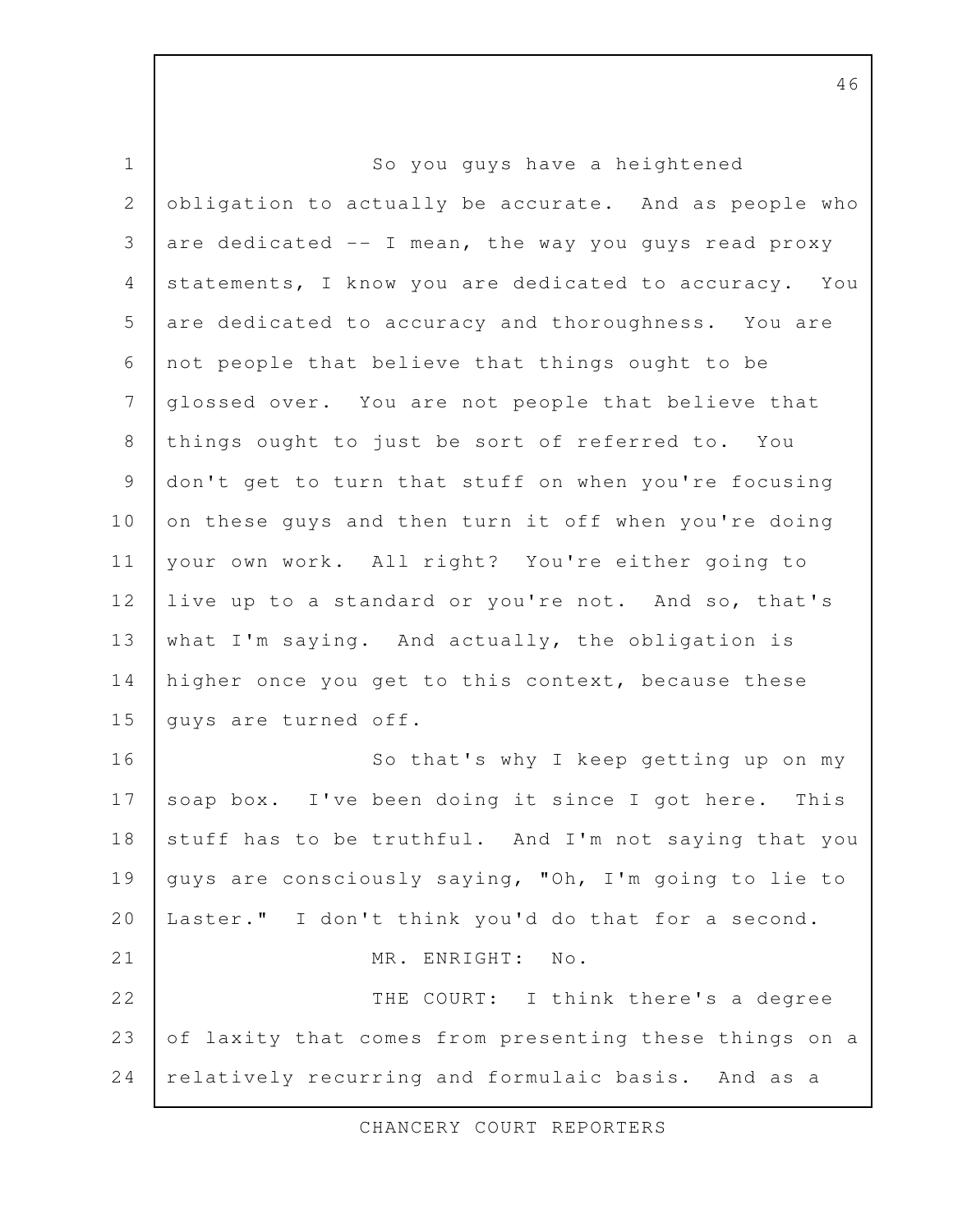result, I get stuff that, when I read it, it doesn't hold true to me. And then I ask you guys about it. I give you guys credit. I give Mr. Nespole credit. Now, I like it that you take responsibility for it. That's not enough. It's not enough. It's got to be accurate from the get-go. MR. ENRIGHT: Your Honor, I can tell you that we are all extremely mindful of our obligation to be not just truthful, but direct and candid with the Court. THE COURT: I didn't get it in Aeroflex. I got no reference at all to the controller. MR. ENRIGHT: Your Honor --THE COURT: And I know it wasn't your case. MR. ENRIGHT: -- I was not in that case. THE COURT: It wasn't your case. I'm just saying. So what I see is I see patterns of practice. And certainly, when I get in here, I will take comfort if Mr. Enright's getting up to make statements, because, you know, you've been in front of me a lot, and you've taken the hit at times. And 1 2 3 4 5 6 7 8 9 10 11 12 13 14 15 16 17 18 19 20 21 22 23 24

CHANCERY COURT REPORTERS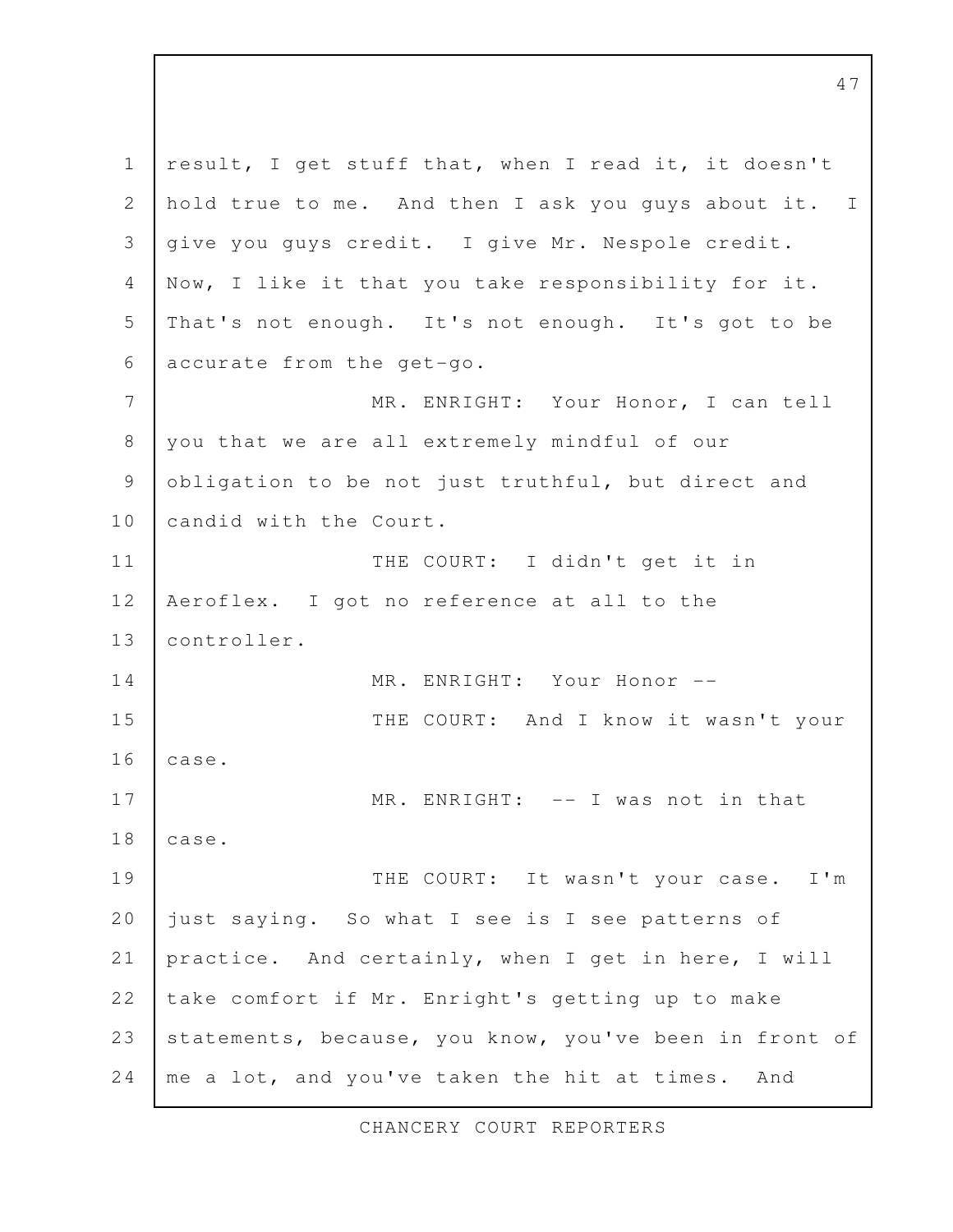then, after you've taken the hit on one thing, I actually see changes in your behavior. Very positive. MR. ENRIGHT: I try very hard to, Your Honor. THE COURT: That's a good thing, right? That's a good thing. So I'm more speaking as to the impression -- and I want you guys to hear it. This stuff has got to be right. MR. ENRIGHT: So --THE COURT: So what else do you want to cover? You stood up to cover the expert. It's a fair point on the expert. MR. ENRIGHT: Sure. THE COURT: Please don't do that anymore. MR. ENRIGHT: Absolutely. THE COURT: What else is on your list? MR. ENRIGHT: Similarly with the "extensive" thing. I apologize for that. That's, you  $know --$ THE COURT: Advocacy. MR. ENRIGHT: Yeah. Advocacy that, frankly, in this context, I understand, Your Honor, 1 2 3 4 5 6 7 8 9 10 11 12 13 14 15 16 17 18 19 20 21 22 23 24

CHANCERY COURT REPORTERS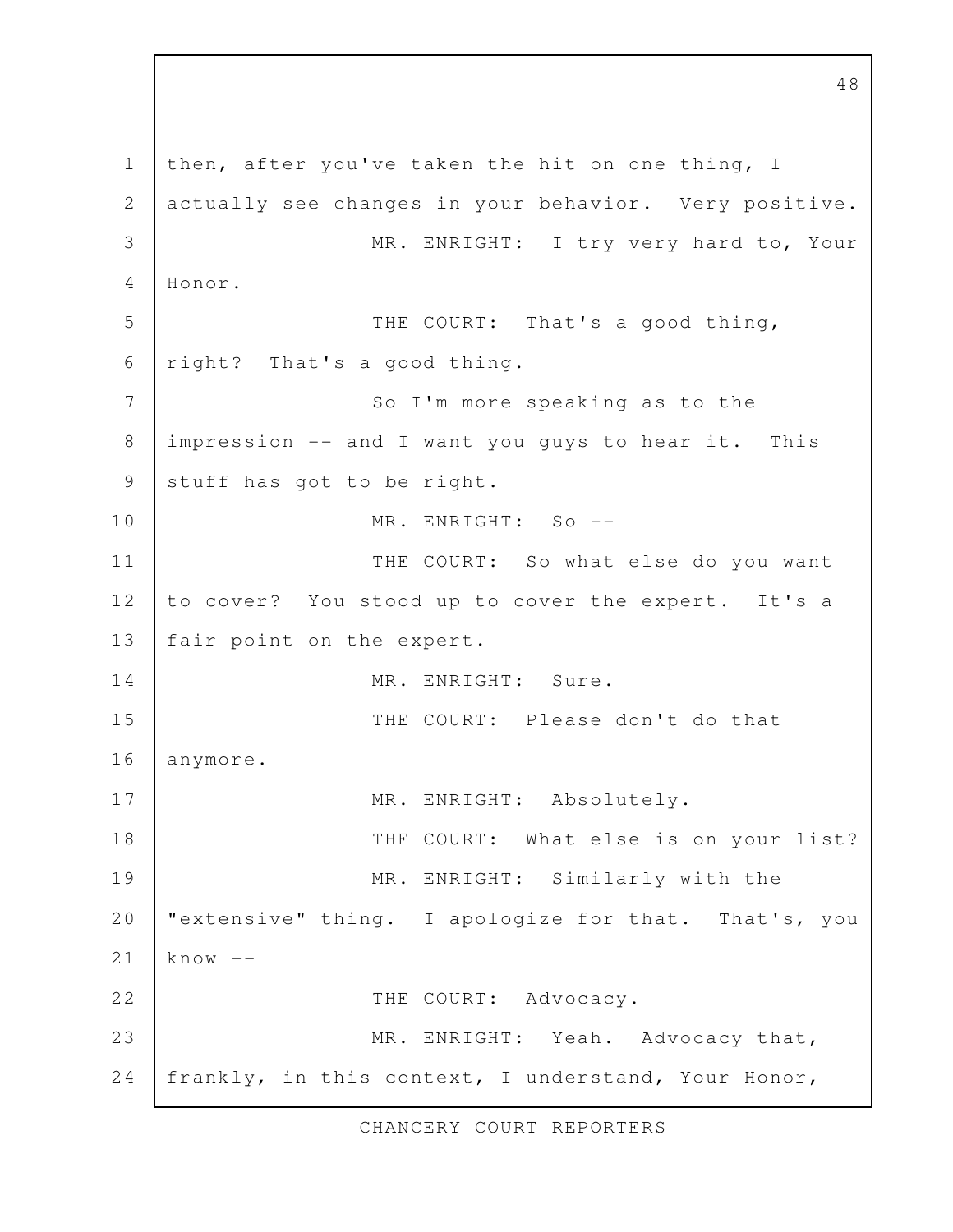our obligation of candor to the Court, particularly in this context, requires us to be more careful, and we will be. THE COURT: Yeah. It was better than if you said "vigorous and extensive," but I -- MR. ENRIGHT: We will be mindful of this, Your Honor. I can tell you for certain, I will make sure that we're more mindful of this, at least in my cases, in the future. With regard to the release, Your Honor, I wrote that section of the brief personally. And I did not intend, in that brief, to give the impression that we did something -- oh, that we saw what happened in Aeroflex and we did something different. I'm pretty sure that the release that we negotiated here was negotiated before Aeroflex happened, so we could not have done that. Okay? And so I wasn't trying to say in the brief there that, "Oh, we saw what you said and we negotiated a more narrow release here." Because frankly, Your Honor, that's not what happened. What happened here was, number one  $-$ -I'm going to blow my own horn for a second here. I am, in general, I think, more mindful about releases 1 2 3 4 5 6 7 8 9 10 11 12 13 14 15 16 17 18 19 20 21 22 23 24

CHANCERY COURT REPORTERS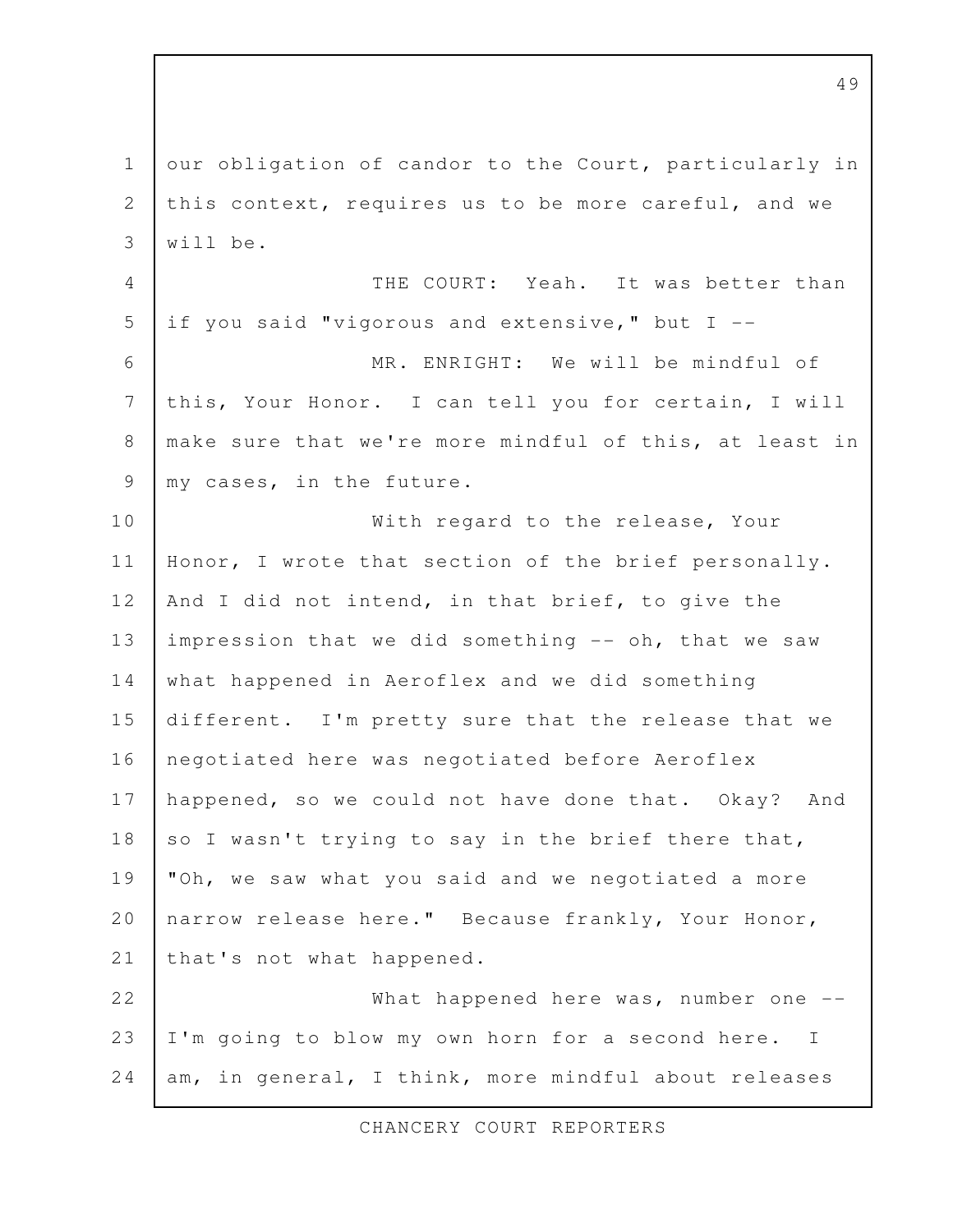than most of my colleagues in the plaintiffs bar. I've always paid attention. THE COURT: You were early on the securities law carve-out. I'll give you that. Again, you can blow your own horn, and Mr. Nespole afterwards will be like, "Ah, come on, man. What pile of you-know-what was that?" But regardless, you were early on the carve-out for securities, and I appreciate it. MR. ENRIGHT: And that's one thing that actually came to Your Honor's attention. That's just one thing. I actually pay attention to this language, and I always actually -- almost always push back on release language when we're negotiating with defendants in these contexts. That said, this was not trying to -- we did not try to narrow this in response to Aeroflex or any other decisions. This was, I think, a fairly standard release that was negotiated here. It is different from Aeroflex in some respects. Not with regard to the "in capacity of stockholders" language, because that was present in Aeroflex. THE COURT: Yeah. MR. ENRIGHT: Okay? It is somewhat different in terms of the scope of the claims release, 1 2 3 4 5 6 7 8 9 10 11 12 13 14 15 16 17 18 19 20 21 22 23 24

CHANCERY COURT REPORTERS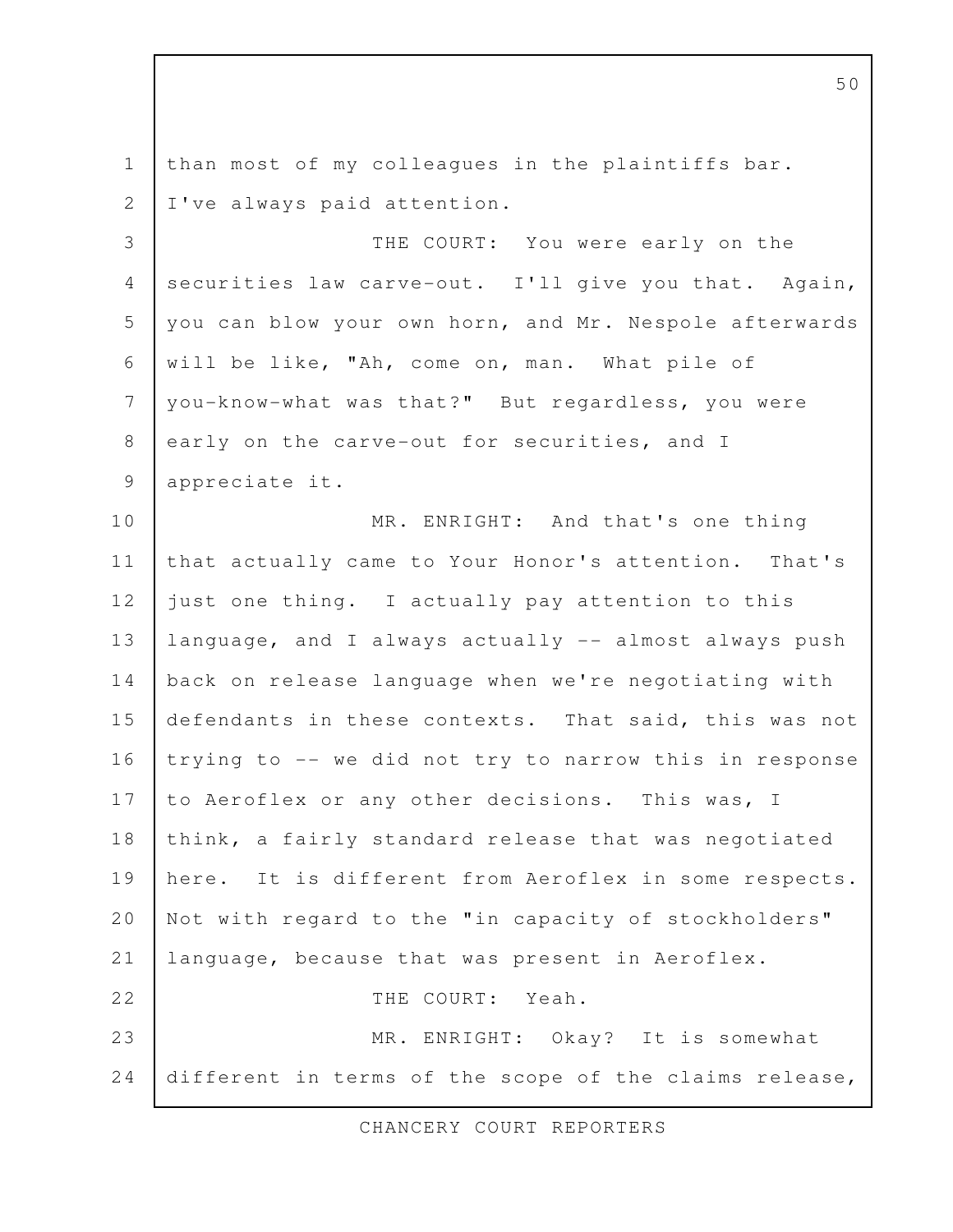the limitations, as far as in relation to the merger, et cetera. I think that language is actually a little bit broader in Aeroflex. I don't think it makes a huge practical difference. THE COURT: That's what I was going to tell you. MR. ENRIGHT: No, I -- THE COURT: I think it's the equivalent of having a list of ten synonyms and cutting it back to a list of six synonyms. MR. ENRIGHT: And you know, Your Honor, this is the thing about these releases that I really -- the whole reason I put my pro hac in is because I wanted to have a chance to get up and talk about this. I don't think this release is intergalactic. I don't. It has a lot of words. It's hard to parse, but it's not impenetrable. And when you actually analyze it, what ends up ultimately being released here is really what we investigated and prosecuted and litigated. Derivative claims are extinguished already. I don't believe the 10b-5 claims are released here. And even if they would be covered by this release language, we looked. There are no lost causation -- Dura Pharmaceuticals lost 1 2 3 4 5 6 7 8 9 10 11 12 13 14 15 16 17 18 19 20 21 22 23 24

CHANCERY COURT REPORTERS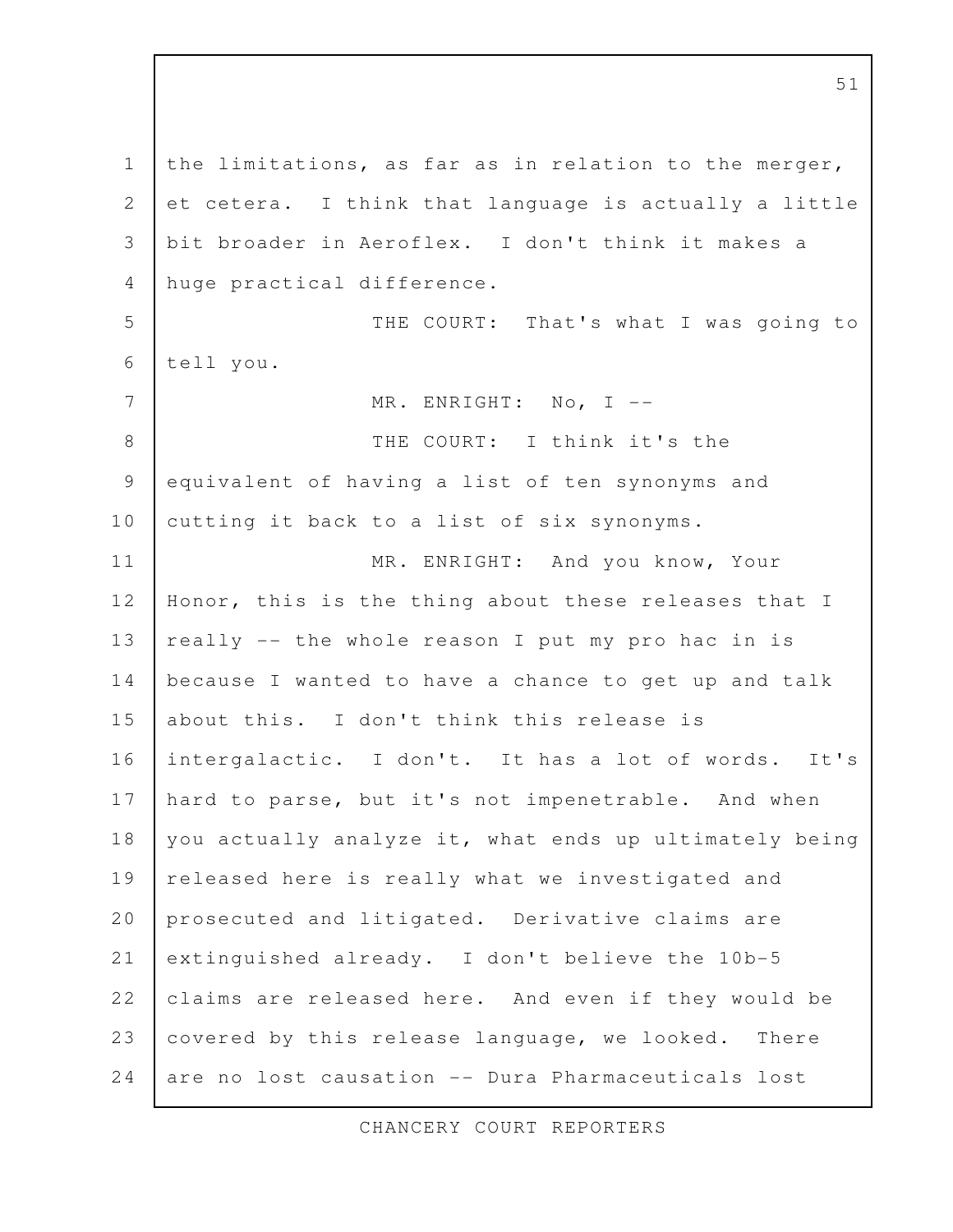| $\mathbf 1$     | causation events here that could give rise to a 110b-5 |
|-----------------|--------------------------------------------------------|
| $\mathbf{2}$    | claim, and because the stock no longer trades, none    |
| 3               | can happen in the future. So I don't see anything      |
| $\overline{4}$  | being released here. I guess 220 actions -- the        |
| 5               | company no longer exists. 220 actions are gone.        |
| 6               | So what's really being released here?                  |
| $7\phantom{.0}$ | Direct stockholder claims in connection with the       |
| $\,8\,$         | merger. And that's what we litigated here. So I        |
| $\mathsf 9$     | don't think that this is an intergalactic release. I   |
| 10              | think it's a release that is poorly worded with too    |
| 11              | many synonyms, as you say. It's hard to parse, but at  |
| 12              | the end of the day, when you really do analyze it, the |
| 13              | release is what we litigated here.                     |
| 14              | And what really, I think,                              |
| 15              | differentiates this case from Aeroflex is not the      |
| 16              | release so much, or the wording of the release, but,   |
| 17              | as Mr. Nespole said, what we did beforehand and the    |
| 18              | quality of the consideration. It's not so much the     |
| 19              | give that's different. It's just that the get here     |
| 20              | actually made a difference in terms of the quality of  |
| 21              | the disclosure. Where, as you said in Aeroflex that    |
| 22              | the disclosures there were immaterial and that the     |
| 23              | therapeutics were unhelpful, here we actually obtained |
| 24              | disclosures that would have been injunction worthy, in |

CHANCERY COURT REPORTERS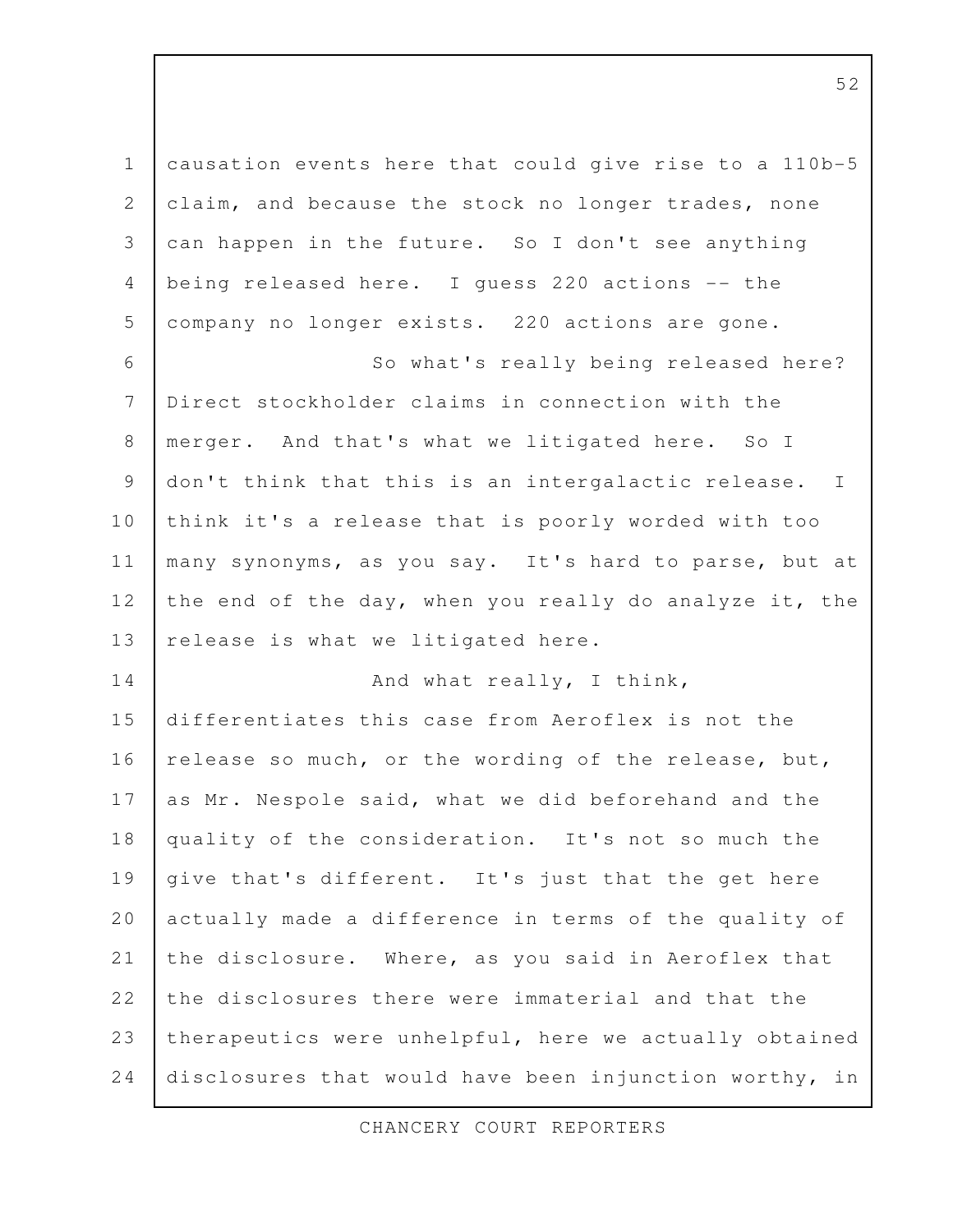| $\mathbf 1$    | my opinion. We filed our PI brief here. We were        |
|----------------|--------------------------------------------------------|
| $\mathbf{2}$   | ready to bring them before Your Honor in argument.     |
| 3              | You know, I -- I sort of even like to do that.         |
| $\overline{4}$ | And I actually did win an injunction                   |
| 5              | from Your Honor on that same exact issue regarding the |
| 6              | employment communications, in Complete Genomics, that  |
| $\overline{7}$ | is present here. And I think that that -- here, it's   |
| $8\,$          | arguably an even bigger get than in Complete Genomics, |
| $\mathsf 9$    | because here, this wasn't just supplemental. This was  |
| 10             | corrective. I believe the proxy, before we fixed it,   |
| 11             | was actually, arguably, misleading; whereas now it's   |
| 12             | truthful.                                              |
| 13             | And these issues, again, involving                     |
| 14             | Qatalyst being pushed into the background, that        |
| 15             | bespeaks a power dynamic in those negotiations with    |
| 16             | HP, but the shareholders really should have known,     |
| 17             | particularly given the fact that they then were        |
| 18             | talking about hiring Evercore, mentioned that to HP,   |
| 19             | got the thumb's up on it from HP.                      |
| 20             | Whether or not that was, you know,                     |
| 21             | just a stray conversation or an intentional trial      |
| 22             | balloon to get a reaction, I don't know. But that      |
| 23             | power dynamic, again, a truly material fact that I     |
| 24             | think the shareholders needed to have here to          |

CHANCERY COURT REPORTERS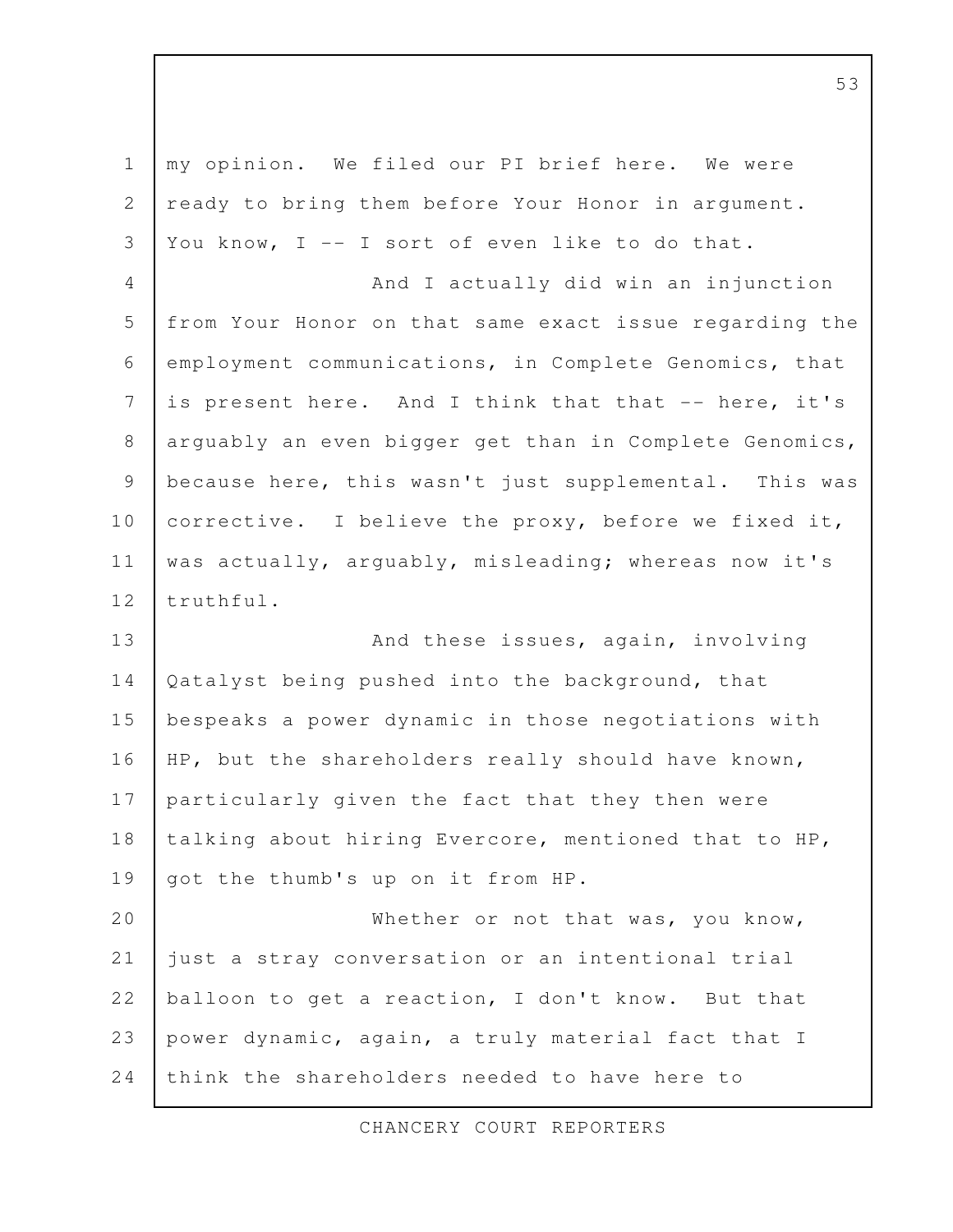understand what actually transpired here. And with regard to the other thing, the multiples -- well, and then the fact that Mr. Francis had actually been with Barclays, HP's banker, until five months earlier, as the head of the practice group that they were negotiating against, also obviously material in my view. And then, with regard to the multiples, the issue there was that some of the comparable companies that were listed, they didn't actually get multiples from and plug them in. So listing those and then giving a mean and median, without disclosing that there were no multiples derived from some of the companies on the list, giving that mean and median, and without giving that information, it's misleading as to what that mean and median actually constitute. And so that's why I think we actually got real, corrective, important stuff here that just wasn't there in Aeroflex, and that's the difference between the cases. And that's why this case, this settlement, should be approved. And that was really what I wanted this brief to convey to Your Honor. And the fact that it -- that it gave a different impression, I 1 2 3 4 5 6 7 8 9 10 11 12 13 14 15 16 17 18 19 20 21 22 23 24

CHANCERY COURT REPORTERS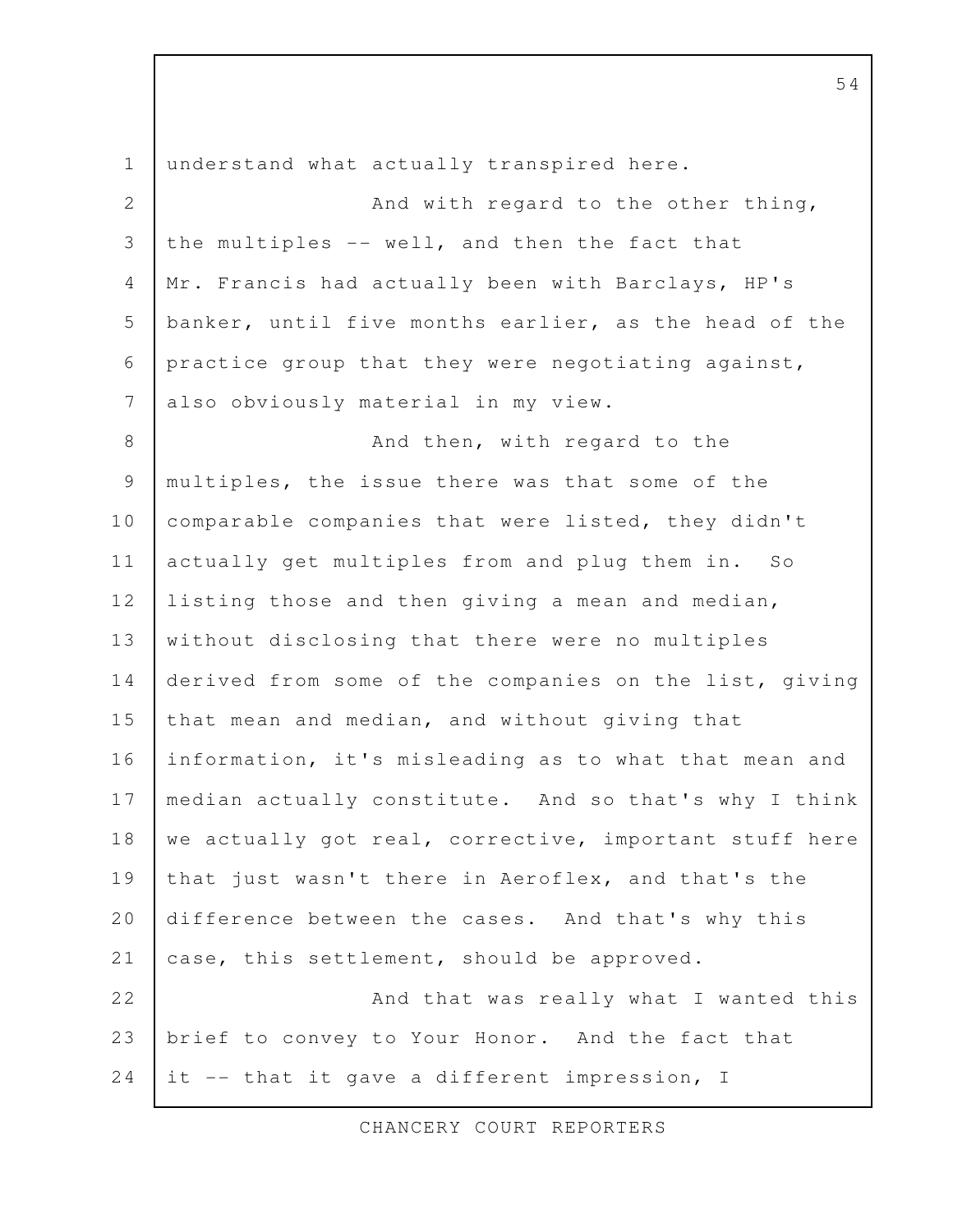apologize. That really was not what I intended. THE COURT: No. You know, if there's one thing that was obvious to me, both in practice and certainly on the bench, is I am no less fallible than anybody else. And so I can misread things just like anybody else. I think the difference, the only difference, when I come out and berate you guys in these settlement hearings is when I feel like you're not even trying or when I feel like you're telling me things that aren't accurate. Because I may get a lot of stuff wrong, but one thing that I do know -- and again, I have a privileged perspective into what I do. I know how much time I put in reading this stuff and running this stuff down and trying to figure out what went on, despite the fact that I've got a one-sided presentation. And so it bothers me when, based on that, I feel like I'm getting inaccuracies. Now, obviously, I don't have the same privileged viewpoint into how much you guys prepare. You-all may come in with exactly that same type of effort and feel, therefore, unjustly beaten about the head and shoulders by me when I come in. But that's the disconnect that you're hearing from me this morning, and other people have heard from me in other 1 2 3 4 5 6 7 8 9 10 11 12 13 14 15 16 17 18 19 20 21 22 23 24

CHANCERY COURT REPORTERS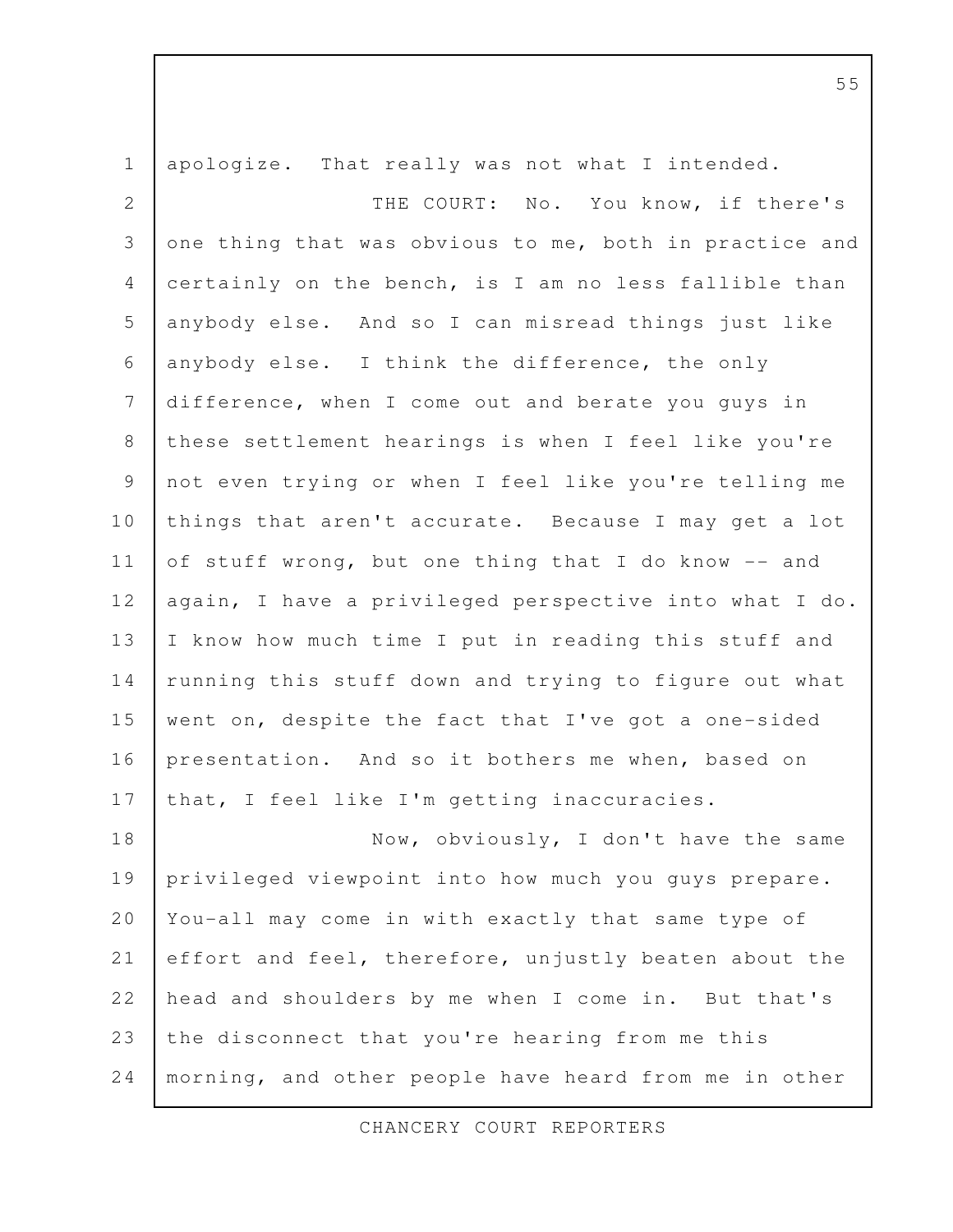cases. When I feel like I see something where people are, at least in the first instance, somewhat going through the motions, and then, in the second instance, telling me stuff that, when I look at it, I'm like, "This is not fairly reflecting what went on." So that's what generates ire from this side of the podium. And it's probably unfair to you-all, but that's the origin of it. MR. ENRIGHT: Your Honor, I certainly do not want to earn your ire. Quite the contrary. But one thing I can tell you is that these little items -- and I shouldn't call them little. These items of concern that you raised, the multiple of experts and "extensive," and things of that nature, I'm going to undertake to make sure that that doesn't happen. Not just in front of you, but in general, in the future. I'm going to genuinely take that to heart. THE COURT: The great thing is you've got with you Delaware guys who probably have a majority of the market share. So at least in terms of Delaware, you have the ability to fix this. MR. ENRIGHT: Absolutely. THE COURT: They do. So these are not 1 2 3 4 5 6 7 8 9 10 11 12 13 14 15 16 17 18 19 20 21 22 23 24

CHANCERY COURT REPORTERS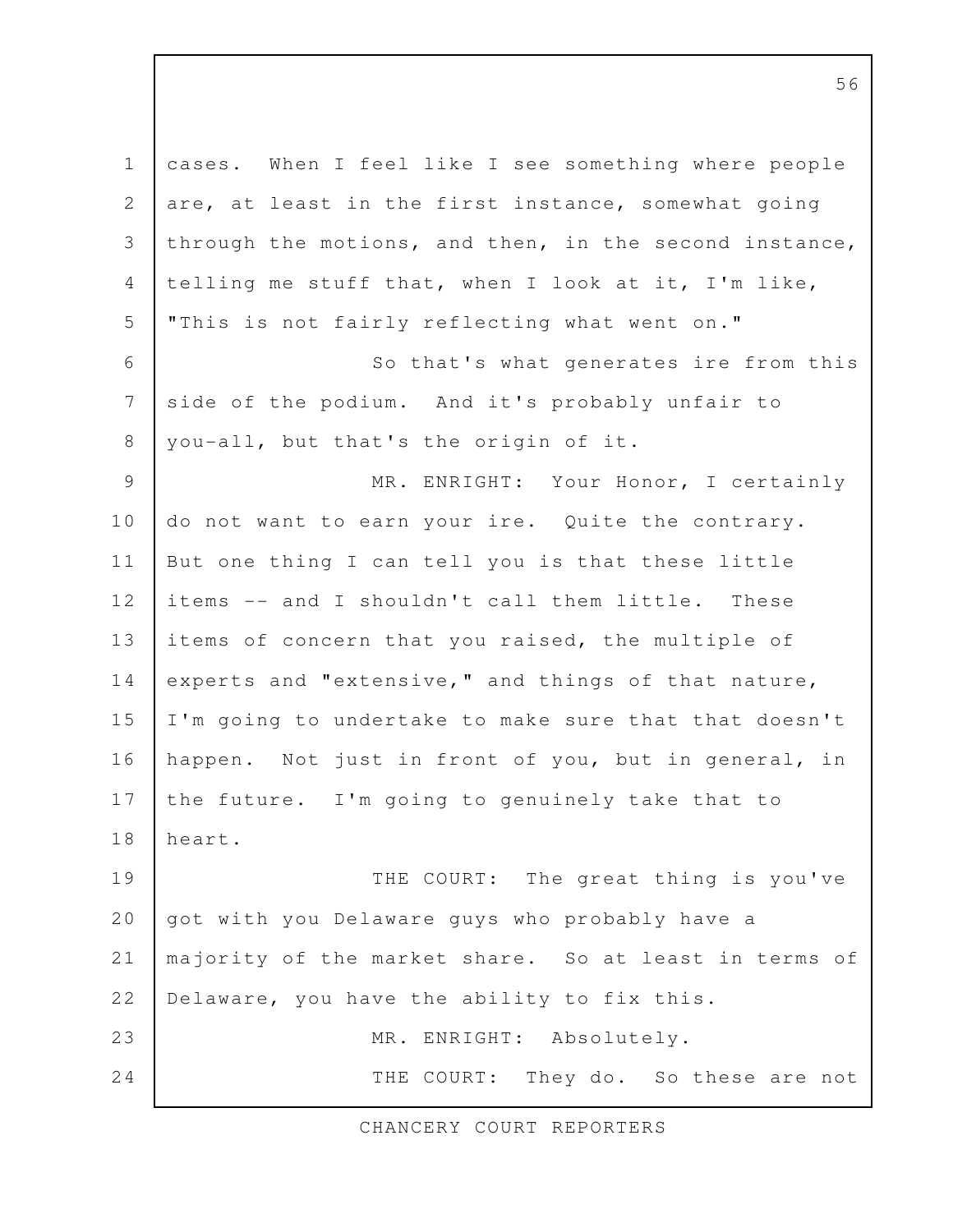things that ought to be recurring. 1

MR. ENRIGHT: But what you said earlier was that when you see little things like that, it makes you think that there are big things lurking in the background. Your Honor, I'm telling you, we might slip on a piece of puffery, like saying "extensive" where maybe that word isn't entirely appropriate -- although I do think that the discovery we took here is fully appropriate, maybe "extensive" isn't the right word. I mean, I've been in -- Greg Nespole and I did a nine-year 10b-5 case together in which we reviewed 2 million documents and took 30 depositions -- THE COURT: That's extensive. MR. ENRIGHT: -- and, you know, recovered \$45 million. THE COURT: That's good. That's real money and that's extensive. MR. ENRIGHT: So in the context -- but what I want to express is that we slipped by saying "extensive" there, and I apologize for that. And the nomenclature of referring to our experts at Value, Inc., when, you're right, if we actually designated an expert from Value, Inc., it would be one guy. It 2 3 4 5 6 7 8 9 10 11 12 13 14 15 16 17 18 19 20 21 22 23 24

CHANCERY COURT REPORTERS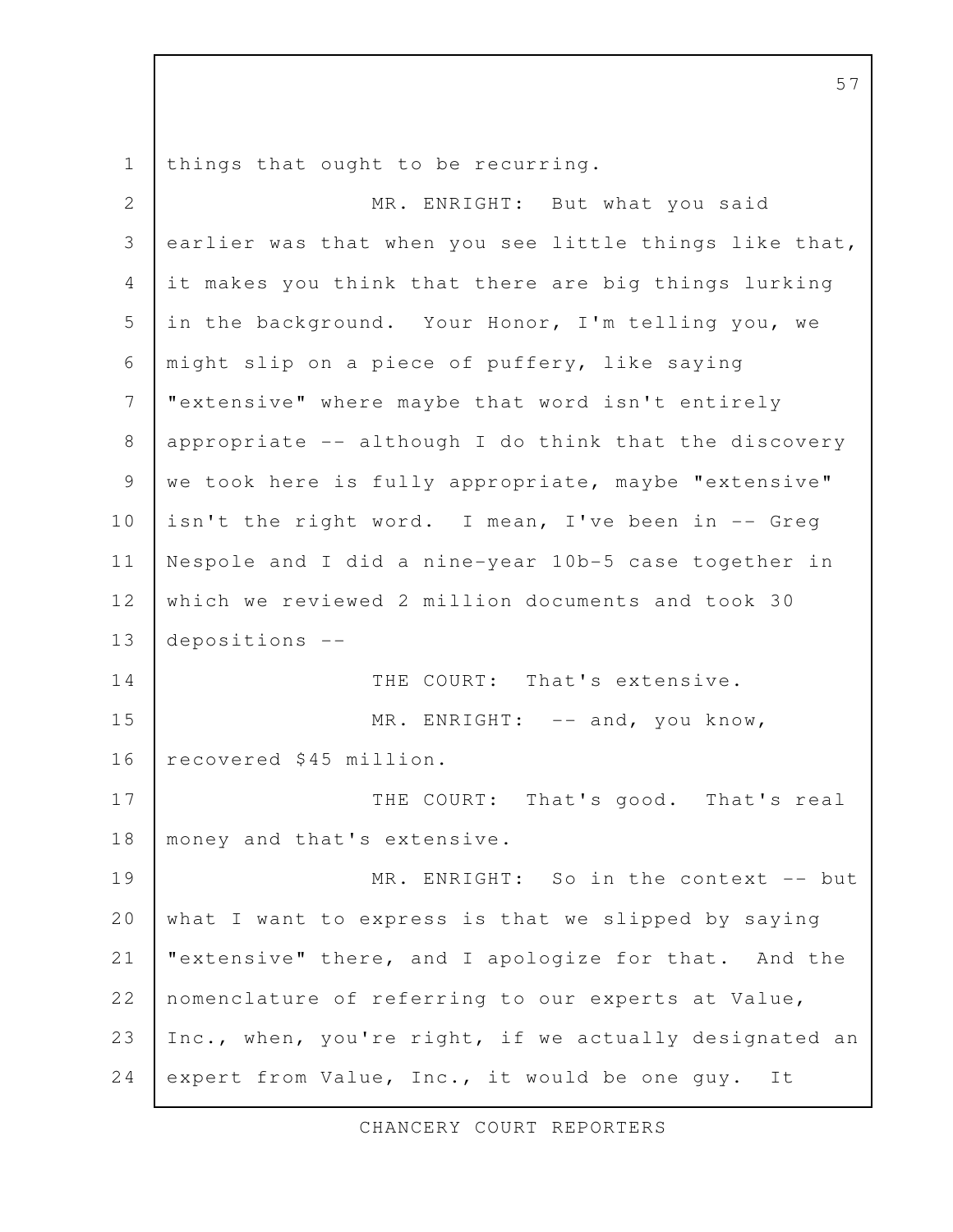would be Travis Keath. I apologize for that. But there are no big issues lurking out there here. We take our job seriously. And I don't know if this will comfort you or not. When we're in front of you, we are really extra careful because, frankly, we're all scared of you and of - and of doing something that will earn your ire, frankly. So we really, we did this carefully. I apologize for those two errors, but there aren't those big issues lurking from the background. THE COURT: Well, I will try to be kinder. MR. ENRIGHT: No, Your Honor. I don't mean that as a criticism. THE COURT: I know. MR. ENRIGHT: I don't. I mean simply to say we don't want to screw up in front of you, and we're very careful to try not to. THE COURT: I appreciate that. Thank you. MR. ENRIGHT: I have nothing further, Your Honor. THE COURT: All right. Well, I appreciate everyone's presentations today. 1 2 3 4 5 6 7 8 9 10 11 12 13 14 15 16 17 18 19 20 21 22 23 24

CHANCERY COURT REPORTERS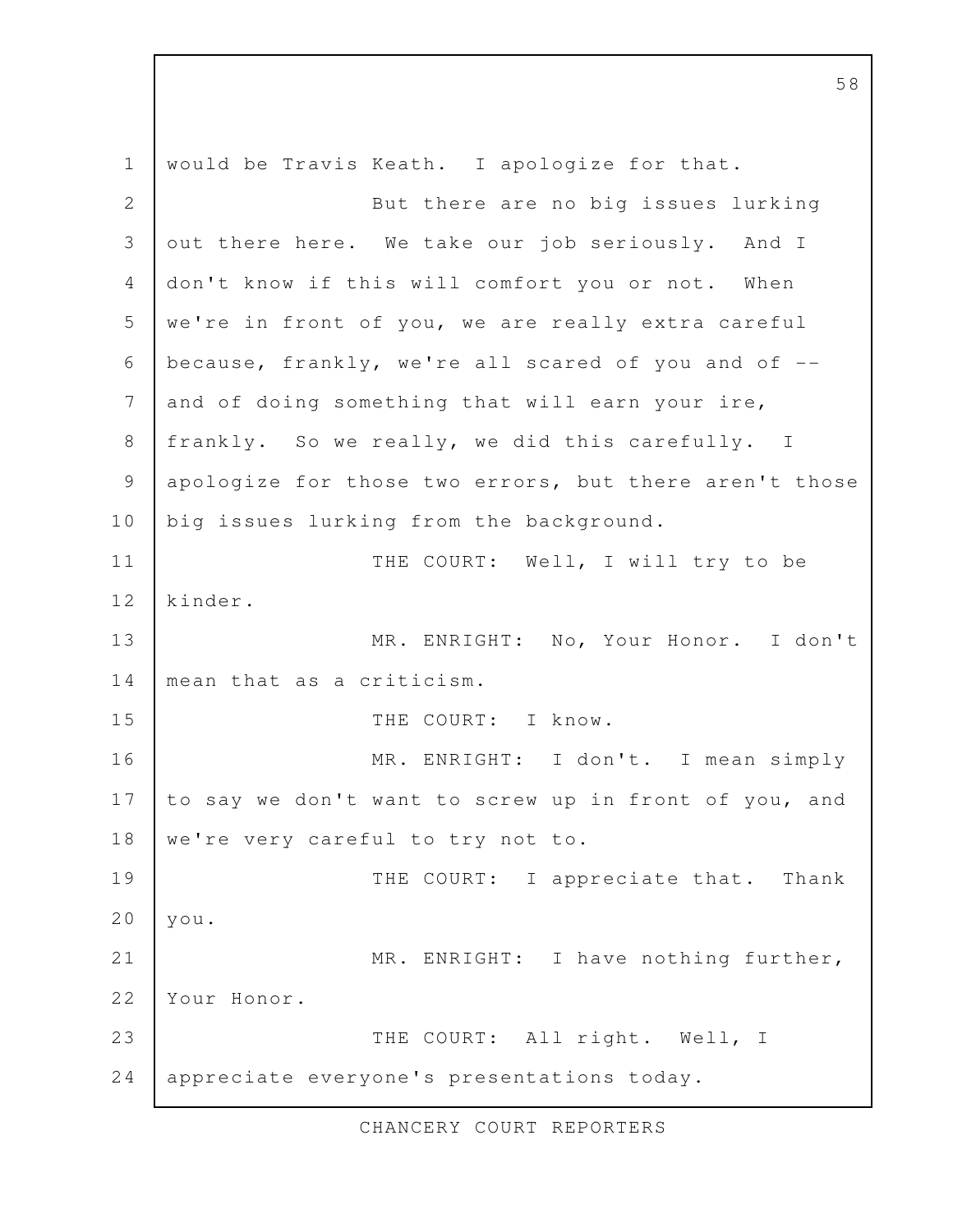I am not going to approve this settlement. First of all, I don't think the case was meritorious when filed. At the time it was filed, what the market evidence suggested was an arm's-length strategic buyer, a 34 percent premium to unaffected market price, and an even higher premium based on other metrics. Qatalyst was involved. If anybody has a reputation for driving price up as the inheritors of the "bid-them-up Bruce" appellation, it's Qatalyst. Price alone isn't a claim. You have to have something that suggests a lack of reasonableness, some type of conflict. You don't just get to come in and say "Price inadequacy. Therefore, gross negligence." That is not a claim. Once the proxy comes out, the background of the merger section -- and here is another beef for you-all. Give me the proxy when you are presenting a settlement. You guys did attach it to the affidavit filed in support of your preliminary injunction. And so, yeah, when we couldn't find -and I use the "we" to refer to my clerks and me - when we couldn't find the proxy statement in the materials that you guys gave me for purposes of the settlement, then we went back and pulled it. But what 1 2 3 4 5 6 7 8 9 10 11 12 13 14 15 16 17 18 19 20 21 22 23 24

CHANCERY COURT REPORTERS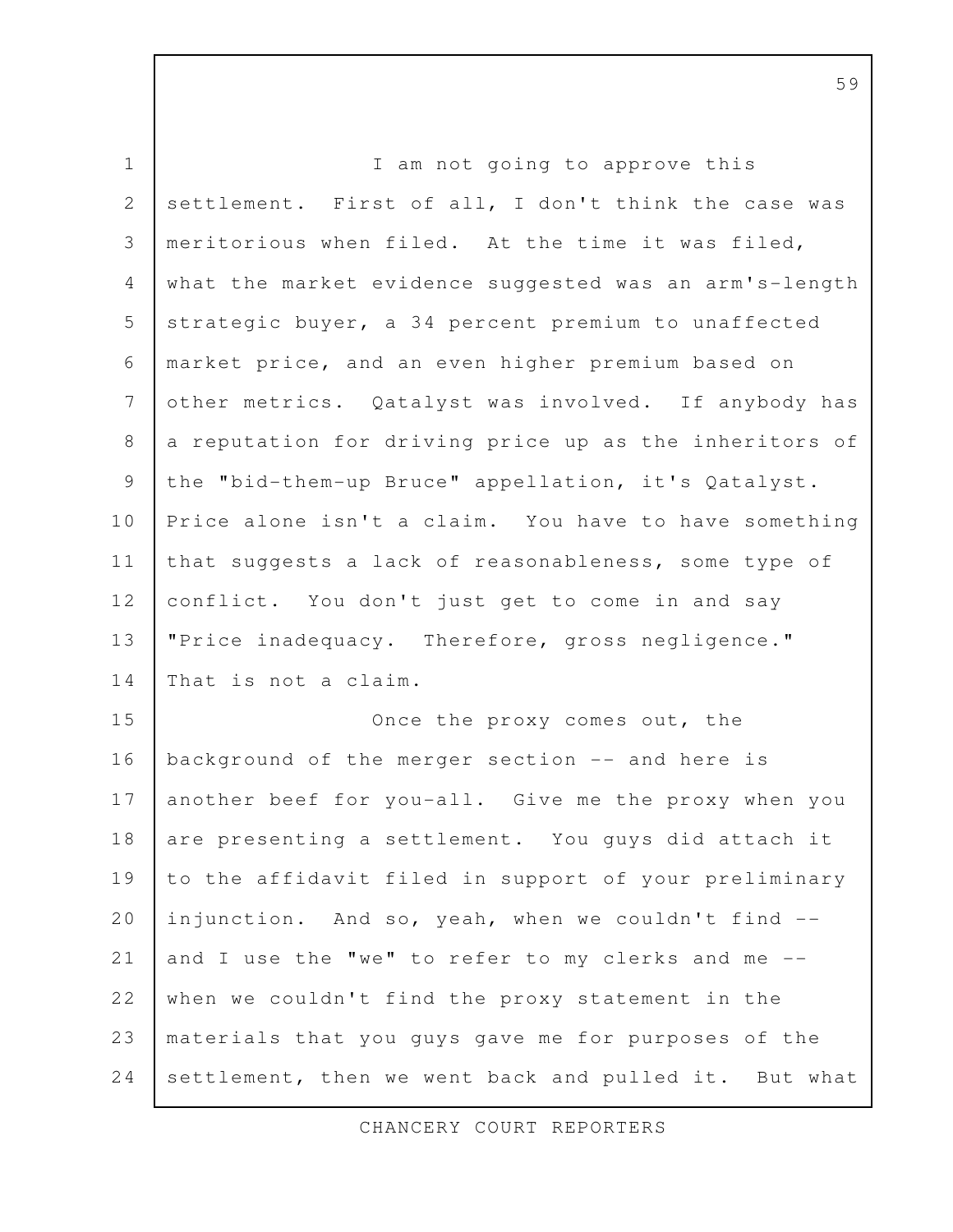you gave me was the Hewlett Packard 10-K. It's nice and beefy. You gave me the supplement. You gave me a few other things. The first thing I read is the proxy. The first thing I read is the background of the merger in the proxy. 1 2 3 4 5

So anyway, when I went back and pulled the proxy and read the background of the merger, it was not suspicious. These were facts that were, as far as price claims, confirmatory. You had outgoing calls pre-deal. You had a board that actually wasn't single-mindedly focused on the deal. They took a mid-process pause that refreshes, to consider whether they should be remaining in stand-alone, before they went back and talked more to HP. It was cash, so there were appraisal rights available as a back-end check. This just wasn't something that I can understand how it attracted a type of filing that is all too common. 6 7 8 9 10 11 12 13 14 15 16 17 18

Then did something fall in your lap? Yeah. Something fell in your lap. You got an indication in discovery -- you got direct evidence in discovery, in the form of these e-mails -- that the proxy was materially inaccurate and misleading as to the timing of the executive talks. That was a get. 19 20 21 22 23 24

CHANCERY COURT REPORTERS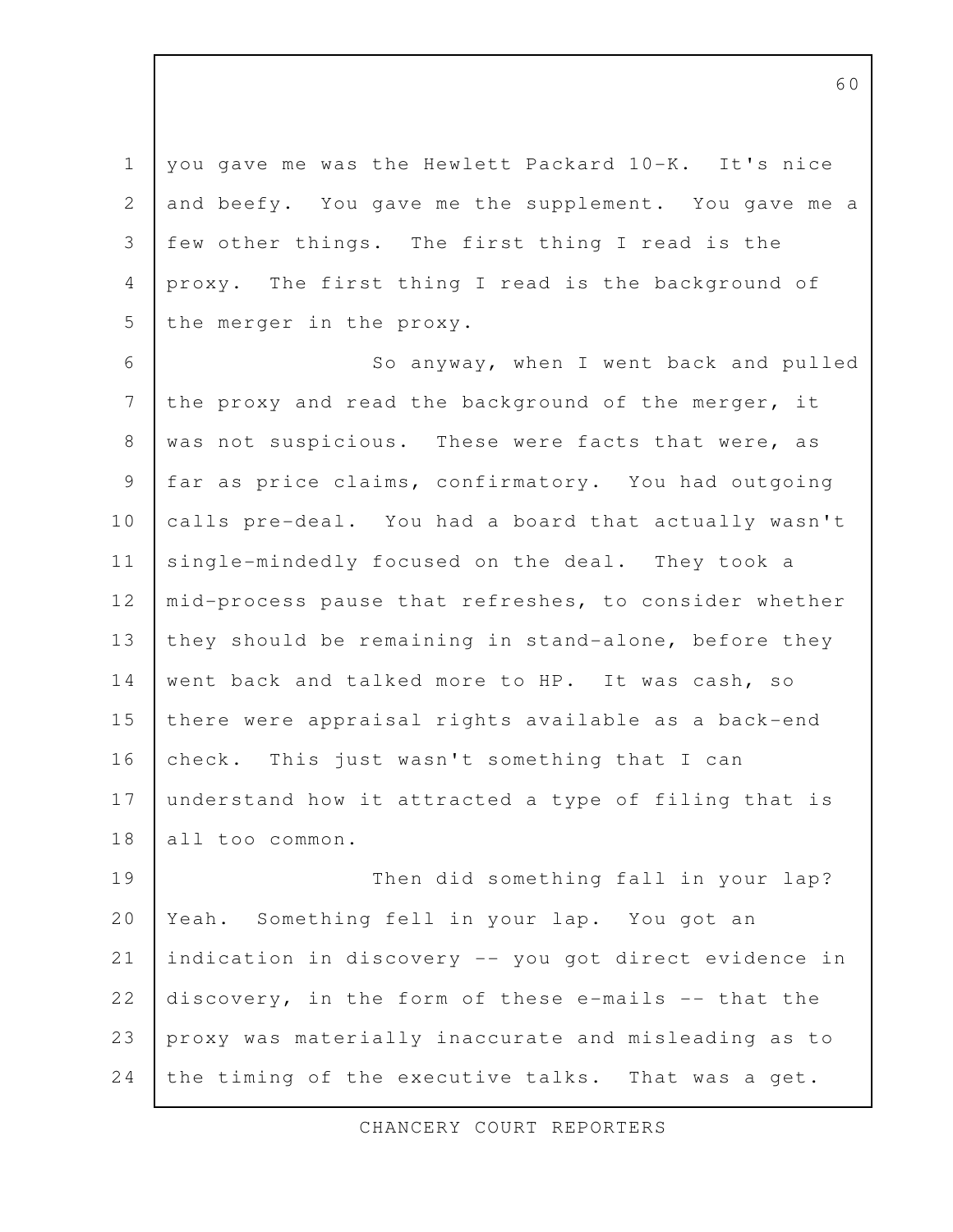That was something that would support a disclosure-based injunction. I actually think it might support even more meaningful relief. I mean, people just don't get to put incorrect stuff into a proxy statement. And when you're signing onto that and saying it's true, I don't think the remedy is just, "All right. Well, tell the truth the next time around." Now, is it necessarily a deal-bump remedy? A price bump-up remedy? I hadn't thought so coming in. But what Mr. Nespole explained this morning is, yeah, it could have been, because this was a situation where management was important, and management really made this a private-value situation, and so maybe it was potentially a post-closing damages situation. But remedies aren't all-or-nothing things. Part of what a court of equity can do is tailor remedies. I just had a case where people asked -- belatedly, so I didn't give it to them, because it was too late in the process. They asked for it post-trial, which is a little late -- but they asked for disgorgement of some compensation based on what the trial record showed. 1 2 3 4 5 6 7 8 9 10 11 12 13 14 15 16 17 18 19 20 21 22 23 24

CHANCERY COURT REPORTERS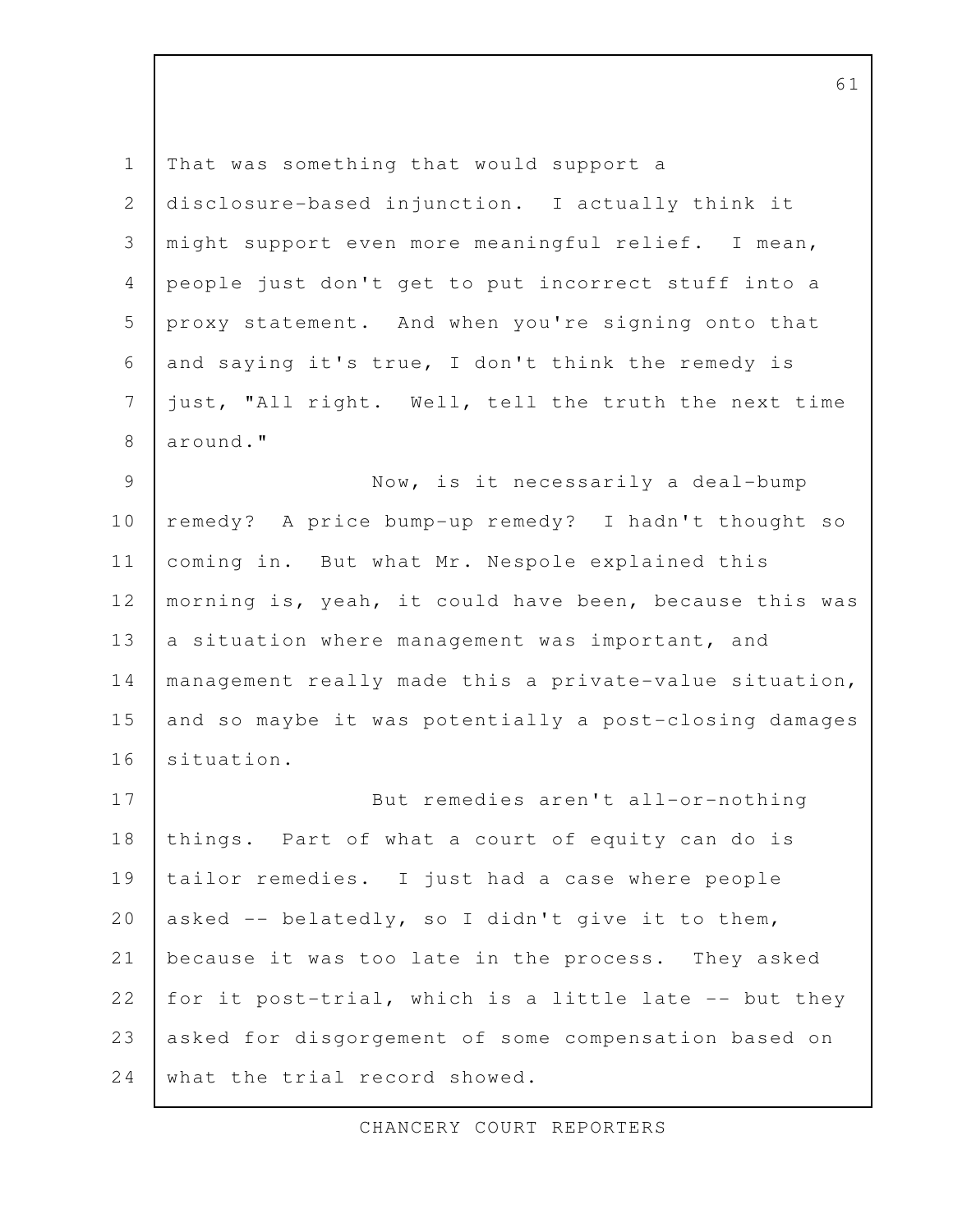Well, if you're going to include false statements -- and I don't know what the mental state was, I don't know what the scienter was behind this - but I do know that there was something that, in the proxy statement, implied something directly contrary to what the record showed about when the employment negotiations took place. Why wouldn't there be some possibility for some other remedy, other than just "Well, tell the truth next time"? So I think about those things. I did think that the Qatalyst issue was more of a "tell me more" variety. I didn't think that that one could support money coming in. Right now, perhaps it could. It could lead to some disgorgement. I mean, maybe you require the second banker fees to come out, because they were essentially insisted upon by HP. I don't know. It would all depend upon what was proved at trial. But there are ways here to potentially get things for stockholders based on what you uncovered, other than the ephemeral benefits of information. Important information? Sure, but not actually anything tangible. So what I have here, when I think about it -- and I do approach this holistically. I 1 2 3 4 5 6 7 8 9 10 11 12 13 14 15 16 17 18 19 20 21 22 23 24

CHANCERY COURT REPORTERS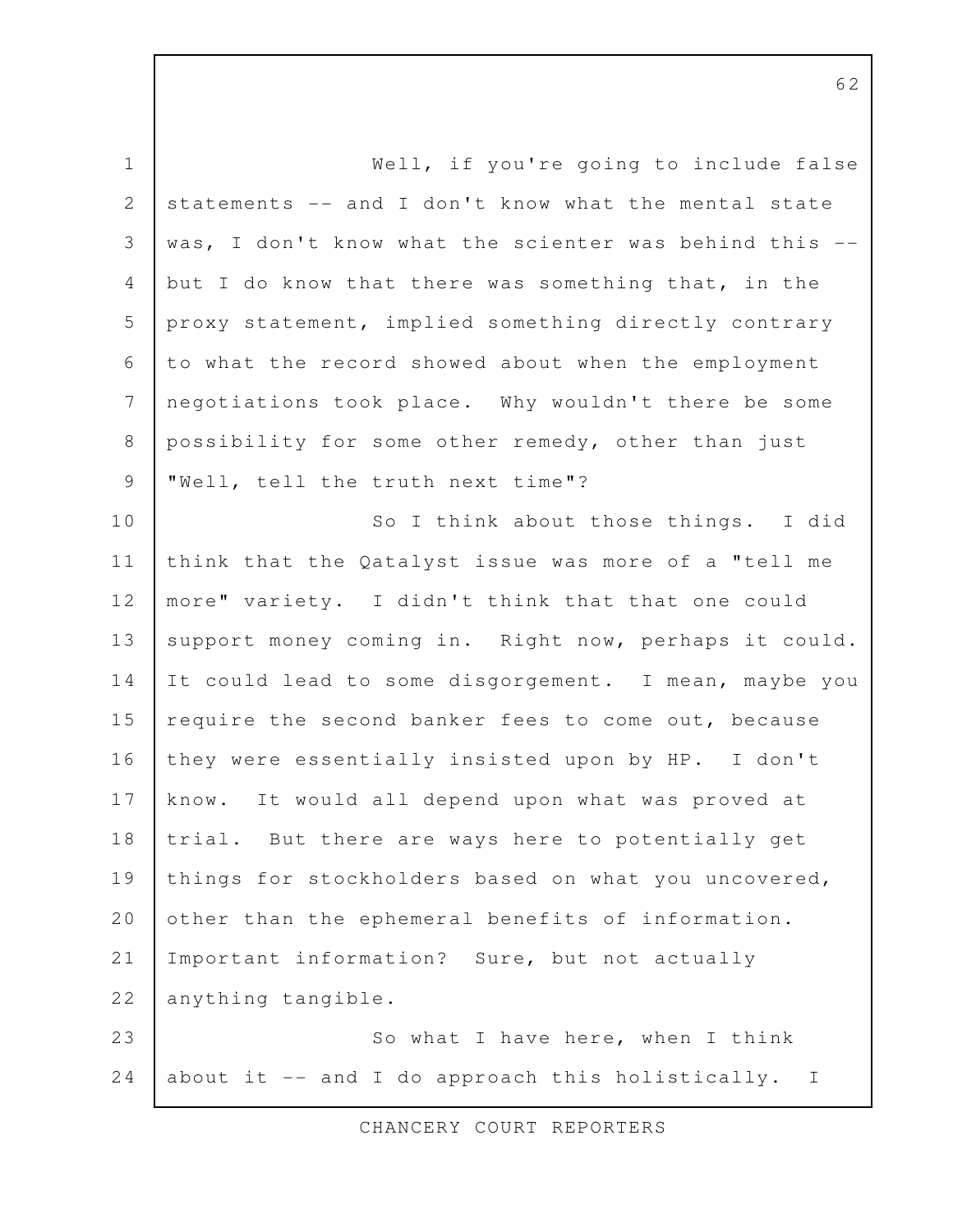do. I think Mr. Nespole is exactly right on that - but I have a situation, when I look at it, it looks like a harvest. And when I think about why it looks like a harvest, I get initial indications of no claim. Then I thought the discovery record here was really weak. I really did. 1 2 3 4 5 6

Mr. Nespole, I know you are very experienced, but I couldn't tell what you were trying to do in that Boutros deposition. I read it. And I am not the world's greatest deposition taker -- never was -- and I know depositions are not a series of Perry Mason moments. But I couldn't tell if you were taking that like a discovery deposition, where you were trying to exhaust the witness and pin him down on what he potentially could say in terms of an affidavit or at trial. In fact, I think you affirmatively weren't doing that, because you seemed to be very targeted. 7 8 9 10 11 12 13 14 15 16 17 18

As to the things you were targeted on, I don't really get why you were being targeted. You're targeted with third-party witnesses that are not likely to come to trial. This guy was likely to put in an affidavit, if there were further proceedings, or, if there was a merits hearing, come 19 20 21 22 23 24

CHANCERY COURT REPORTERS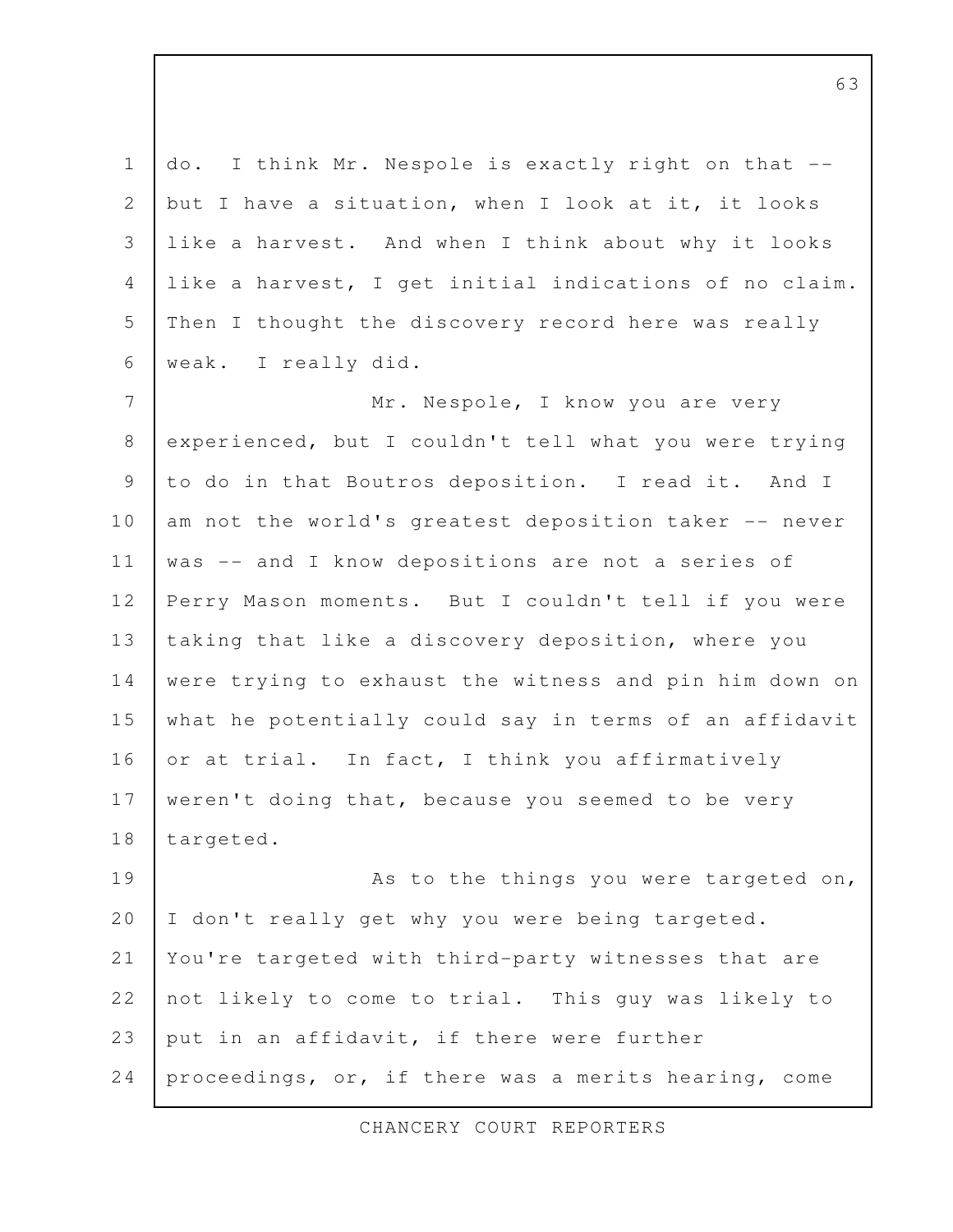to trial. And the things you were targeted on, perhaps there's other areas where you do a better job questioning witnesses, but it wasn't a deposition that gave me comfort. Nor did the other depositions give me much comfort. And so, having read those, when I juxtaposed those with the types of descriptions that I've now already discussed with you-all, in terms of "extensive" document production and "extensive" depositions, that was a red flag for me. In terms of the presentation, there were other red flags for me. Again, nobody bothers to give me the proxy. I get a canned brief. I mean, read the statement of facts in your brief, after we get out of here, and go back and also read the Tripodi affidavit and highlight the things in there that are deal specific, like actual background fact type stuff that allows me to assess the claims you've made, as opposed to being essentially a recitation of docket entries. I think you'll find a complete absence of deal-related facts. There's deal-related facts later in the brief. There's deal-related facts in the back end of the brief. But they're not in the statement of facts. 1 2 3 4 5 6 7 8 9 10 11 12 13 14 15 16 17 18 19 20 21 22 23 24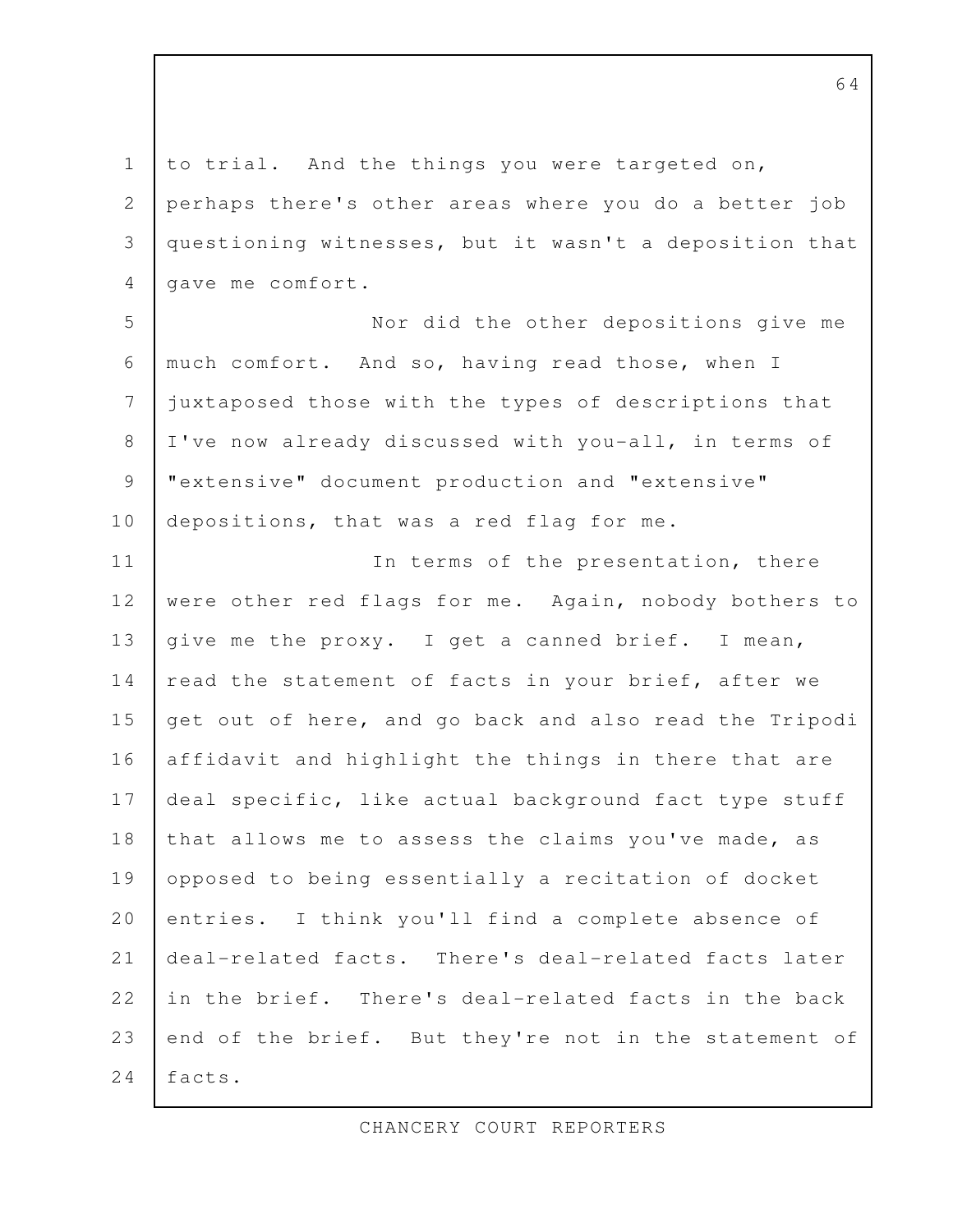| $\mathbf 1$    | Then, in terms of the release, I                      |
|----------------|-------------------------------------------------------|
| $\mathbf{2}$   | probably did misinterpret you. I thought you guys     |
| 3              | were telling me that this was a narrower,             |
| $\overline{4}$ | non-intergalactic release. What I understand you are  |
| 5              | telling me from this morning is actually you disagree |
| 6              | with the term "intergalactic" and that really, unless |
| 7              | people are being overzealous and reaching back into   |
| $\,8\,$        | earlier time periods, M&A releases themselves are not |
| $\mathcal{G}$  | intergalactic. To use Vice Chancellor Glasscock's     |
| 10             | term, perhaps they're Jovian. To use the term we all  |
| 11             | used to use, before we ventured into interstellar     |
| 12             | space and beyond, perhaps they are simply global.     |
| 13             | Basically what this pitch was is "You                 |
| 14             | don't need to really worry about anything you've been |
| 15             | worried about." Again, I'm not buying that. I think   |
| 16             | that we have reached a point where we have to         |
| 17             | acknowledge that settling for disclosure only and     |
| 18             | giving the type of expansive release that has been    |
| 19             | given has created a real systemic problem. We've all  |
| 20             | talked about it now for a couple years. It's not new  |
| 21             | to anybody. But when you get the sue-on-every-deal    |
| 22             | phenomenon and the cases-as-inventory phenomenon, it  |
| 23             | is a problem. It is a systemic problem. And so when   |
| 24             | you're faced with that systemic problem, to me, it is |

CHANCERY COURT REPORTERS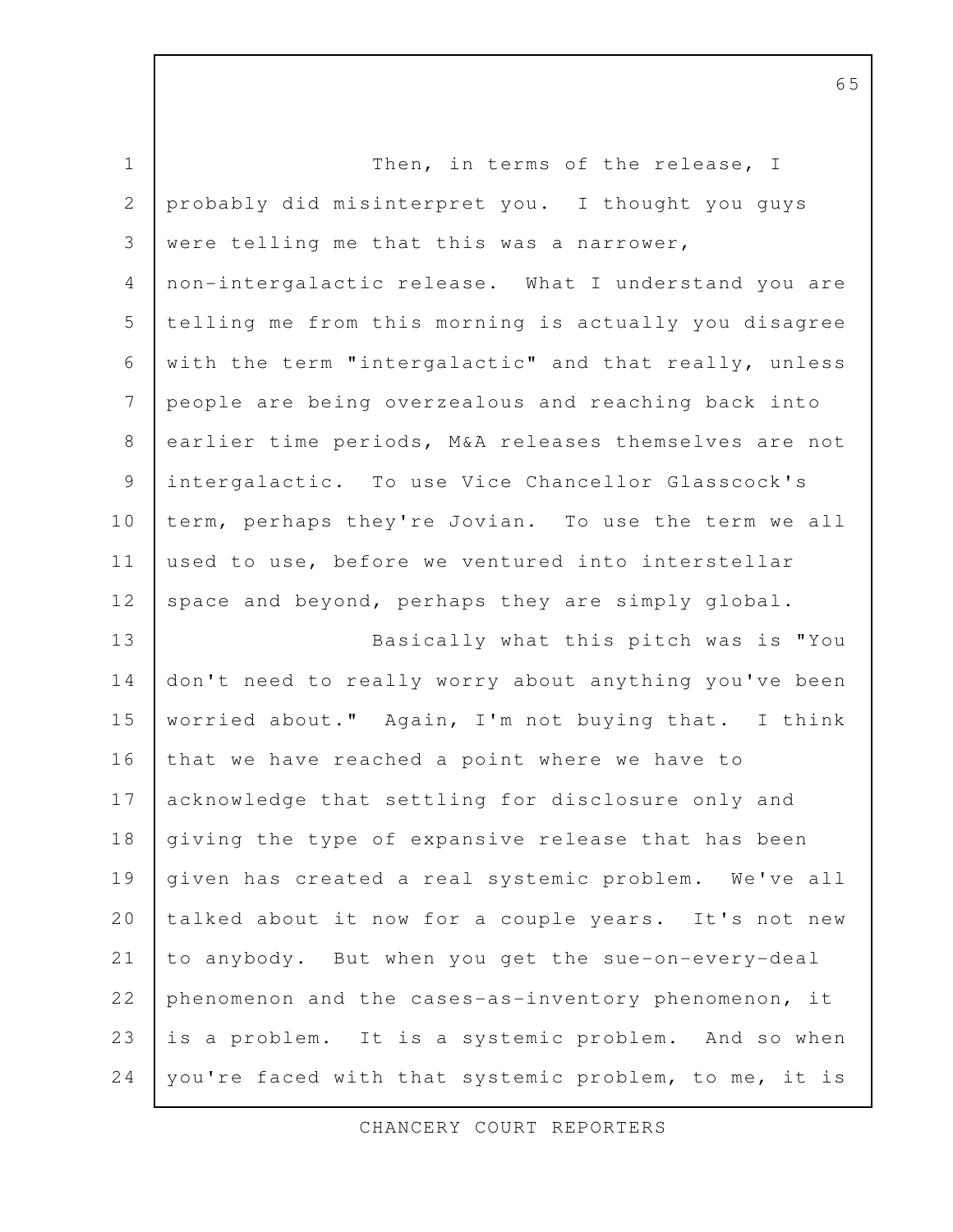not a convincing response to say, "It's cool. This release actually isn't a big deal." I think that if you'd only released disclosure claims, I would have given you that. Why would I have given you that? I would have given you that because then, if somebody decides later on, "You know what? We read these disclosures and it actually, we think, was wrong, absolutely wrong, and a diversion of merger proceeds. And, therefore, it gives rise to a direct claim for actually money, for somebody to have essentially lined up employment at the start. We want to sue on that." With a disclosure-only release, they could do that and sue. Now, I think that, again, the disclosures were something. You got disclosures. So release the disclosures. I don't know why you get to release for nothing these other claims. The historical basis for this has just been the defendants' desire for complete peace. I would like complete peace. I would like peace in our time, without appeasement. But just because you want it doesn't mean you get it. The question is, is what you're giving enough for the Court, in its evaluation, to sign off 1 2 3 4 5 6 7 8 9 10 11 12 13 14 15 16 17 18 19 20 21 22 23 24

CHANCERY COURT REPORTERS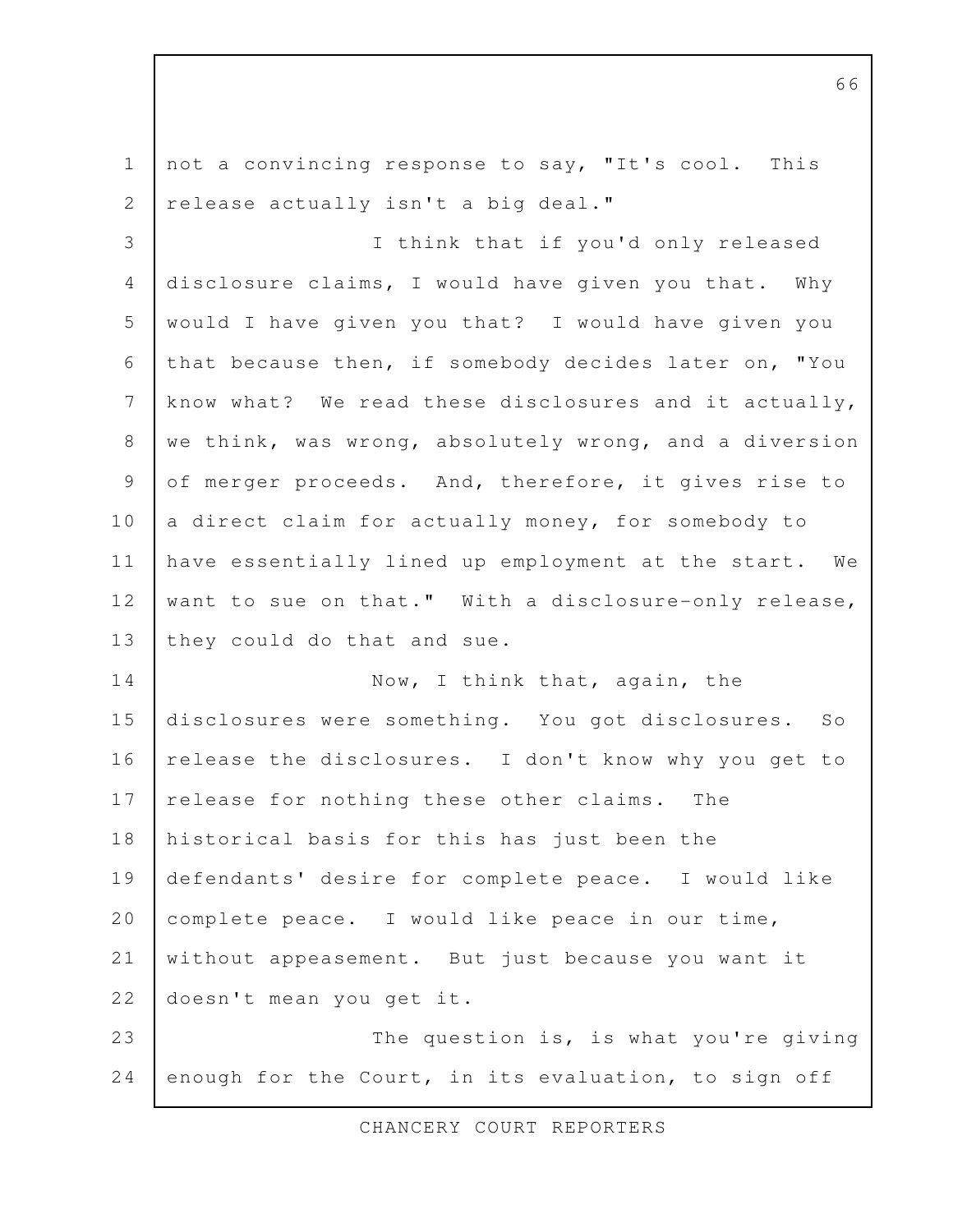| $\mathbf 1$    | on it? Here, I don't think it is. I don't think the    |
|----------------|--------------------------------------------------------|
| 2              | idea that derivative claims have -- I'm going to read  |
| 3              | directly from the brief. "Any Aruba derivative claims  |
| 4              | have been extinguished by consummation of the          |
| 5              | Transaction, so there are no longer any derivative     |
| 6              | claims that could be asserted." I don't think you can  |
| $\overline{7}$ | say that after Countrywide, the Supreme Court's two    |
| 8              | decisions in Countrywide. And you guys cite            |
| $\overline{9}$ | Countrywide. You cite the two earlier decisions in     |
| 10             | Countrywide. You don't cite the Supremes.              |
| 11             | What happened in Countrywide was a                     |
| 12             | disclosure-only settlement released all claims.<br>The |
| 13             | argument was made and accepted by the Court of         |
| 14             | Chancery, "hey, don't worry here, because the          |
| 15             | derivative claims are gone. It's all good. The         |
| 16             | merger is extinguishing standing. No problem.          |
| 17             | They're valueless, et cetera."                         |
| 18             | What we later find out from the                        |
| 19             | Delaware Supreme Court in Arkansas Teachers II was     |
| 20             | that those derivative claims for purposes of the       |
| 21             | merger became direct claims and were released by the   |
| 22             | global release. Now, I don't know what derivative      |
| 23             | claims are here, but you don't just get to say, after  |
| 24             | Arkansas II, "Hey, don't worry about derivative        |

CHANCERY COURT REPORTERS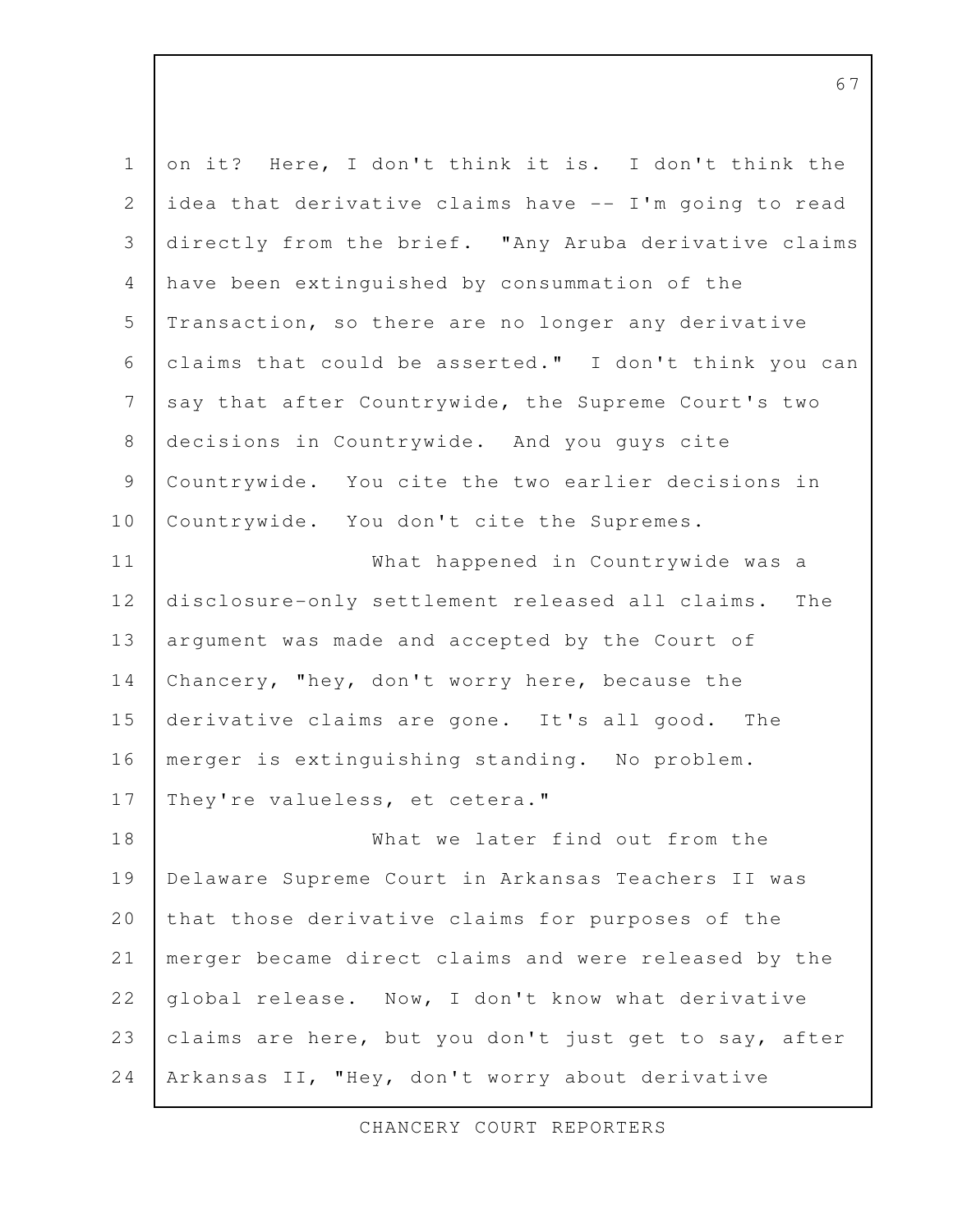claims. Standing, is extinguished." Because we know from Arkansas Teachers II this global release of direct claims is covering all of those formerly known as derivative claims that could be used by someone to attack the merger under Parnes. At least that's what I read from it. The Delaware Supreme Court enforced the global release and said, "You people that were suing elsewhere, you can't bring these claims anymore because they really were direct, and they got traded away for zero." It actually wasn't traded away for zero. It was traded away for supplemental disclosures. I appreciate the representations that have been made about people diligencing these things. In the context of a settlement hearing, where there is only a one-sided presentation, I am not going to rely on that. It's not because I don't believe you guys. It's not because I don't think you-all are great 10b-5 lawyers. It's because of the dynamics of this process. I have no independent source of information. I can't go look up the Kelly Blue Book value of the released claims, when you're telling me that these claims really were junkers and worth 1 2 3 4 5 6 7 8 9 10 11 12 13 14 15 16 17 18 19 20 21 22 23 24

CHANCERY COURT REPORTERS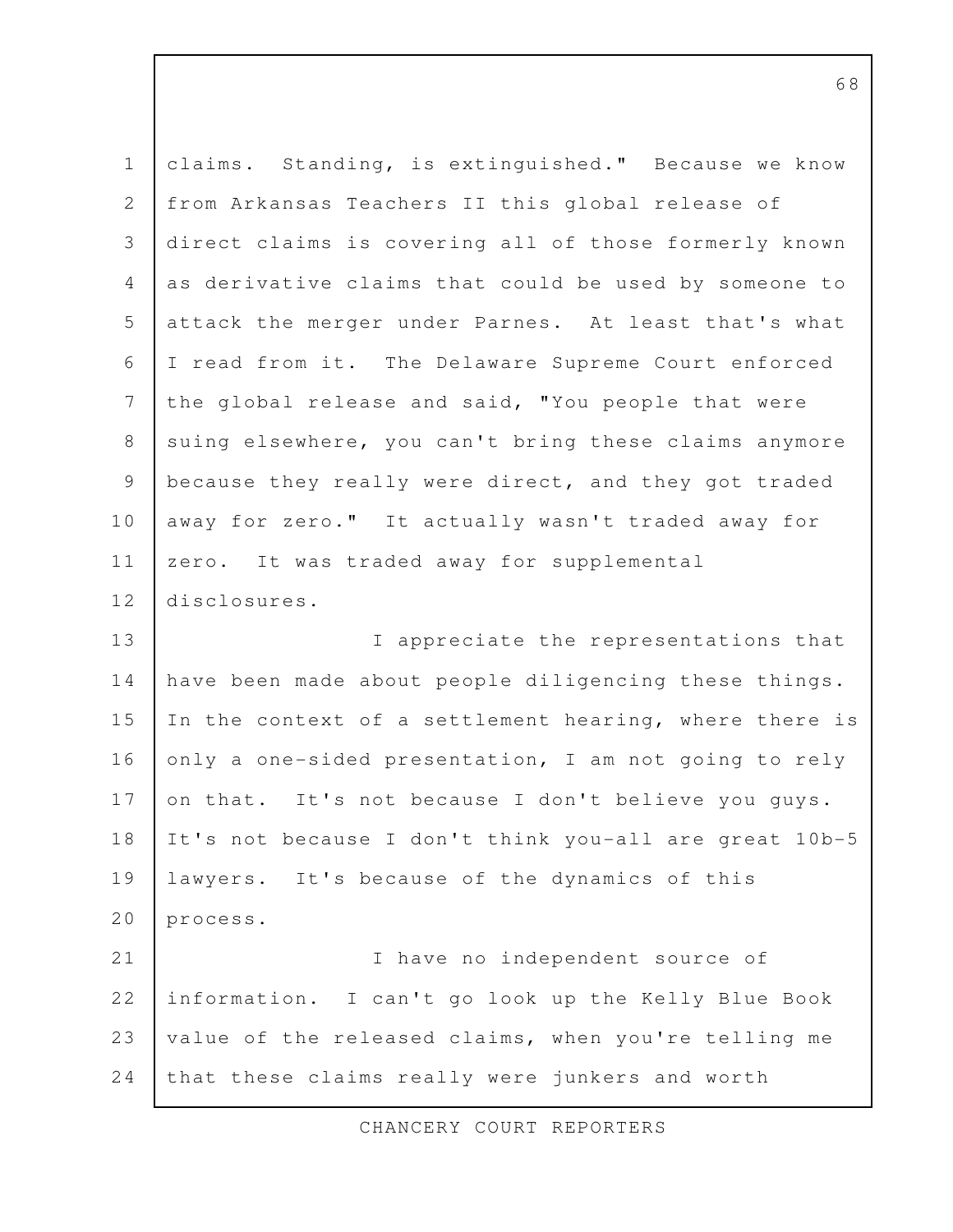nothing. I have been told a lot of glowing things in the context of settlements that are less than reliable. And I don't think you're doing it consciously. I think it is the dynamic here, because the path to getting paid is to reassure me. One thing we know is when people have a path to getting paid, behavior starts to reflect how one gets paid. There's actually something I heard about this week in social science called Campbell's Law, developed in 1976 by Donald T. Campbell, a social psychologist. What it says is this: "The more any quantitative social indicator (or even some qualitative indicator) is used for social decision-making, the more subject it will be to corruption pressures and the more apt it will be to distort and corrupt the social processes it is intended to monitor." So before anybody gets fired up, I am not saying anybody is consciously corrupt. The point is, when he uses "corrupting" in this context, he is talking about biasing the process because we are all imperfect and subjectively limited humans. I certainly fall into that category. An obvious example of this in practice 1 2 3 4 5 6 7 8 9 10 11 12 13 14 15 16 17 18 19 20 21 22 23 24

CHANCERY COURT REPORTERS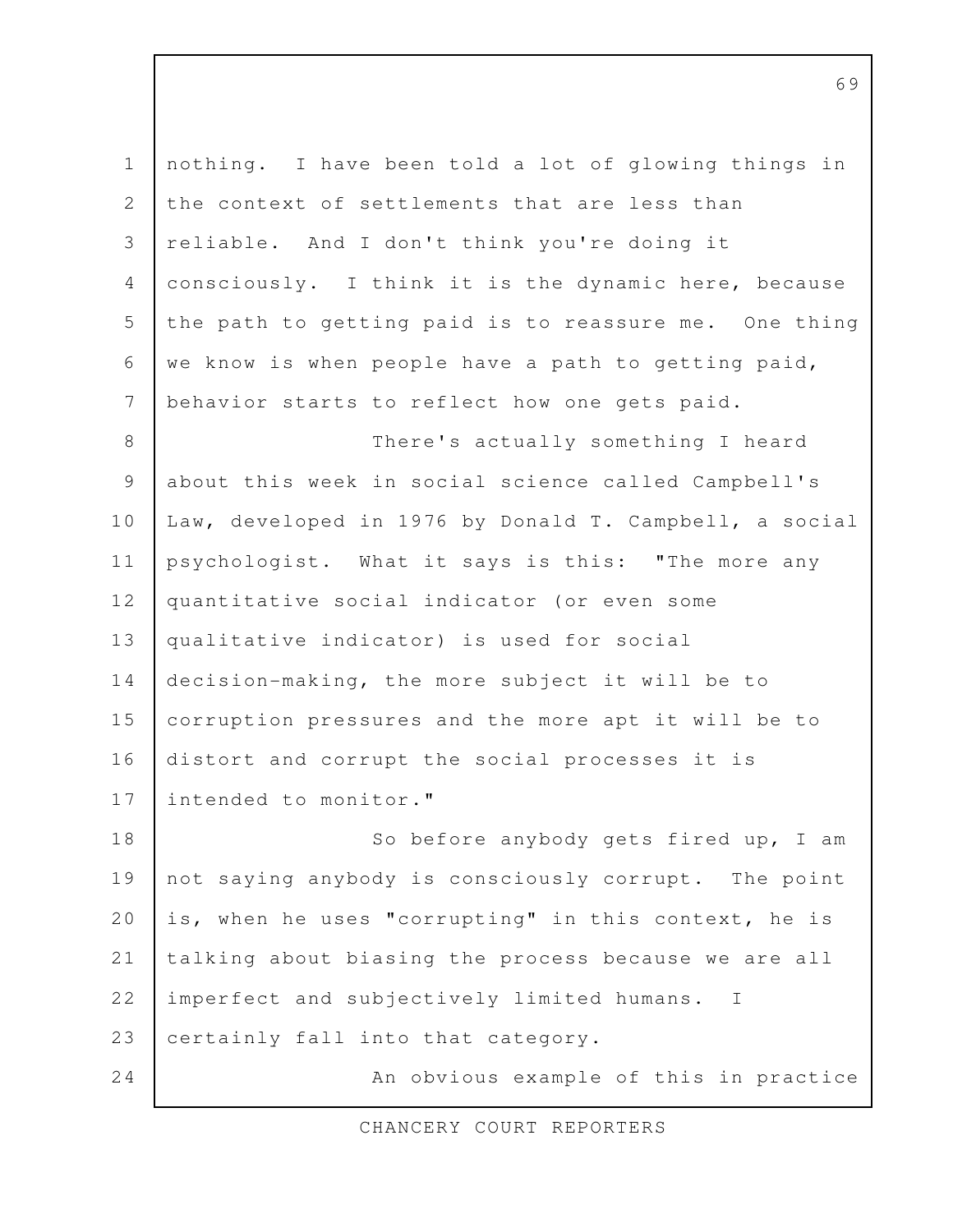| $\mathbf 1$    | is teaching to the test. A test is a great metric      |
|----------------|--------------------------------------------------------|
| $\mathbf{2}$   | when you have ordinary teaching, but once people start |
| $\mathcal{S}$  | teaching to the test, it loses its efficacy. You can   |
| $\overline{4}$ | think about it for short-termism with quarterly        |
| 5              | numbers and the stock price. You can find business     |
| 6              | cases like Sears Auto Centers. They were once the      |
| $\overline{7}$ | go-to place for reliable repairs. Then they started    |
| $\,8\,$        | focusing on sales targets. It generated a big scandal  |
| $\mathcal{G}$  | around sales targets, because they were driving sales  |
| 10             | at the expense of quality. The indicator that was      |
| 11             | being used for social decision-making got corrupted.   |
| 12             | The social decision-making context                     |
| 13             | here is resolving cases and adjudicating settlements.  |
| 14             | That's the social decision that I have to make. It's   |
| 15             | whether to approve a settlement. The duty of           |
| 16             | disclosure is obviously important. You can grant       |
| 17             | injunctions based on disclosure. But once disclosure   |
| $1\,8$         | becomes the be-all and end-all measure for this form   |
| 19             | of social decision-making, then you start to get this  |
| 20             | repeat-process phenomenon and the indicator is no      |
| 21             | longer reliable. Parties respond strategically. You    |
| 22             | end up with a misshapen legal regime. So no. And       |
| 23             | it's not because I don't think you guys are nice       |
| 24             | people, but I am not comfortable simply taking the     |

CHANCERY COURT REPORTERS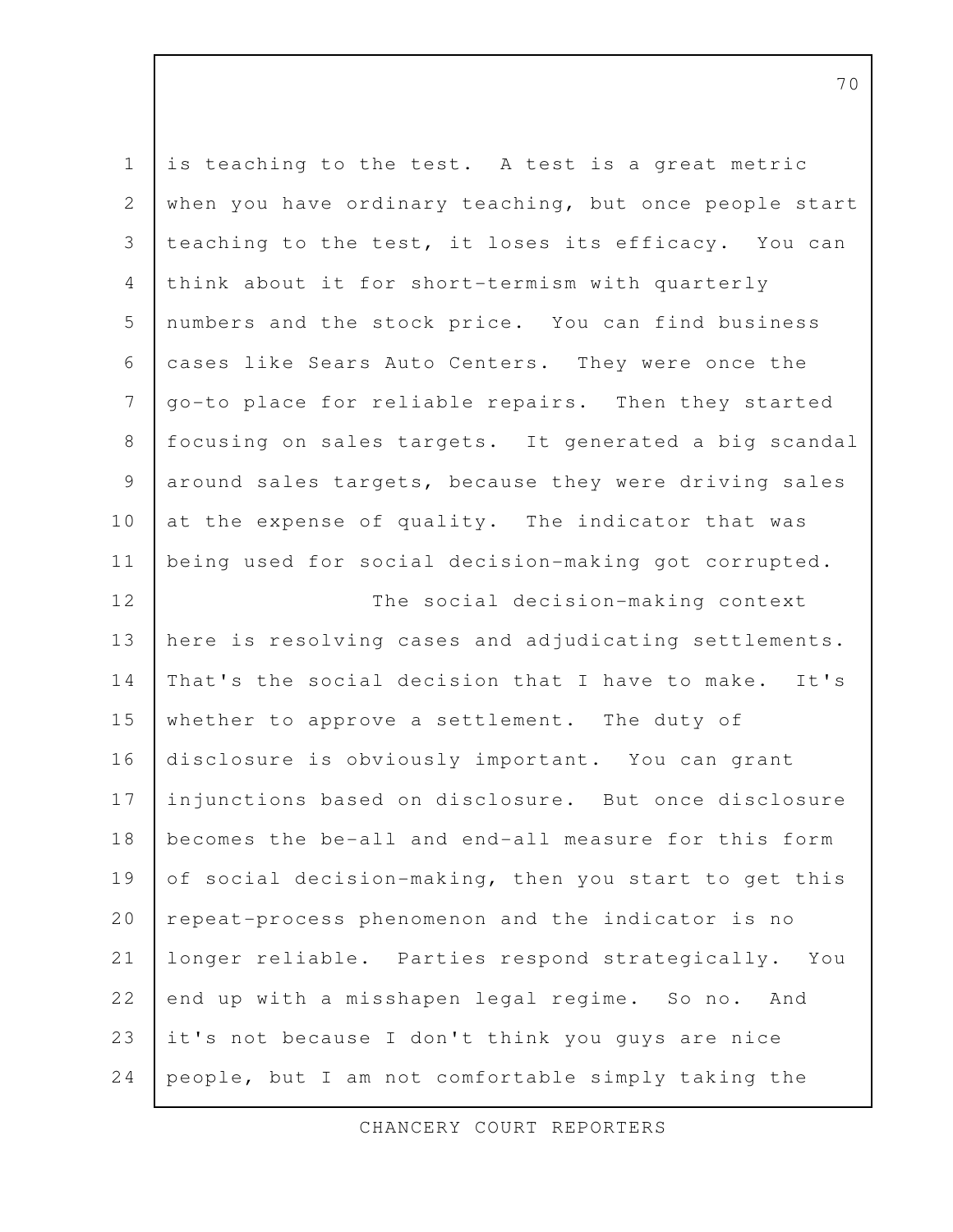word of someone who says, "Yeah, I looked at it," when I know it's the path to your payday. Don't tell me. Show me. And what you showed me in this case was a discovery record where -again, I've already insulted Mr. Nespole about this, so I'll say it again -- I wasn't impressed with it. I didn't find it reassuring. The last thing I'll talk about is this idea of expectations and whether there's a reliance interest in the past practice of granting these types of releases, such that I should give it to you today because you've been able to do this in the past. For better or for worse, I don't think you had that reliance interest from me. I've been giving these a hard look for a while now. And why do I know you-all know that? Because I hear you-all complaining about it. I hear the defense lawyers complaining about it, because they recommend these settlements to their clients and then they don't get approved and then they look bad. I hear the defense lawyers complaining about it because they've negotiated a fee, they want to get this thing resolved, and then, again, they look bad and it's uncertain going forward. 1 2 3 4 5 6 7 8 9 10 11 12 13 14 15 16 17 18 19 20 21 22 23 24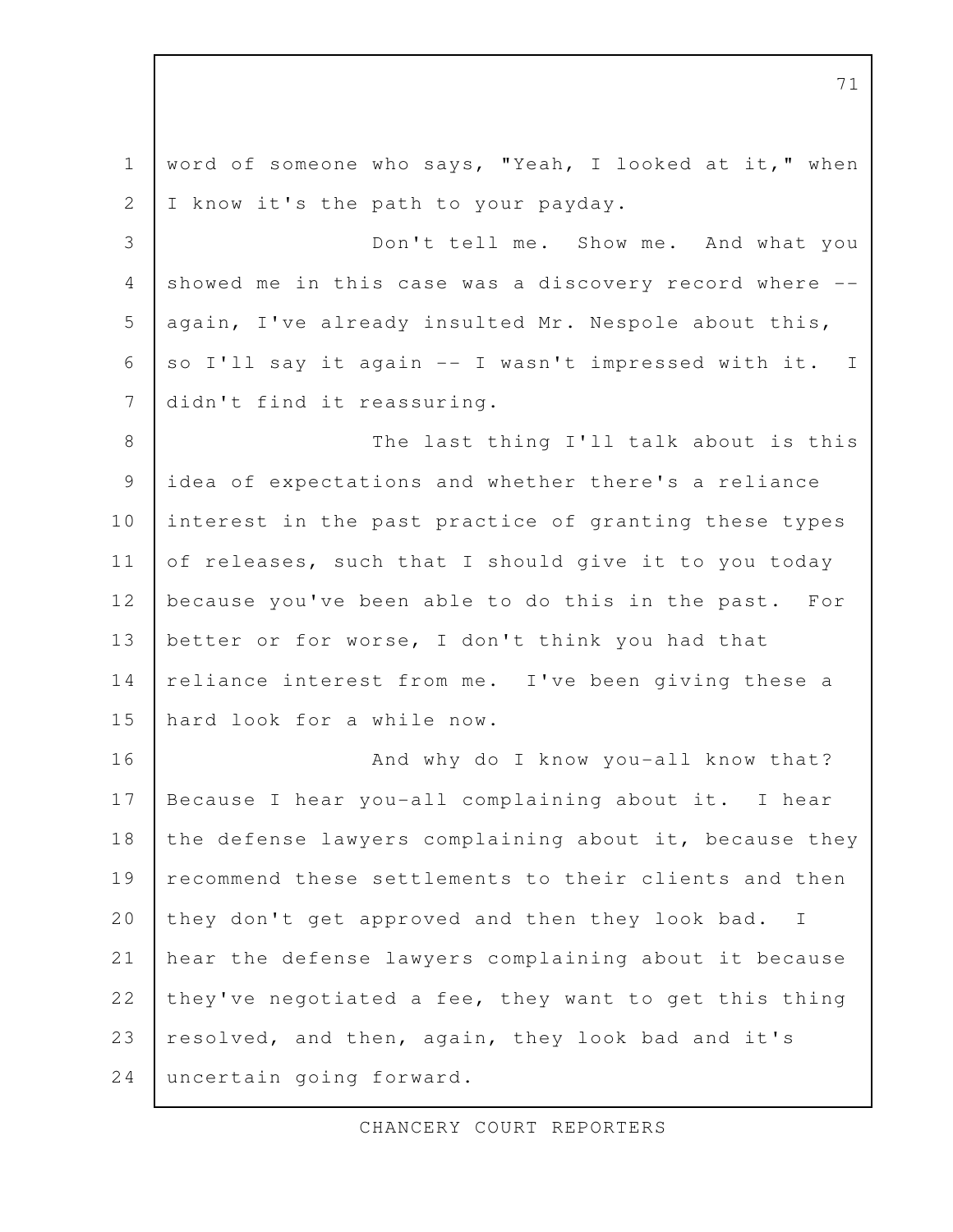| $\mathbbm{1}$  | Clearly the plaintiffs lawyers don't                   |
|----------------|--------------------------------------------------------|
| $\sqrt{2}$     | like it. You guys aren't happy. I understand that.     |
| 3              | And I see the responsive behavior. I would say I       |
| $\overline{4}$ | probably have the highest incidence of settlements in  |
| 5              | other jurisdictions. Litigation gets filed here and    |
| 6              | then gets settled in other jurisdictions. I would say  |
| $\overline{7}$ | I also have, by far, the highest incidence of assign   |
| $\,8\,$        | and dismiss. So seven or eight cases will get filed    |
| $\mathsf 9$    | on a deal. The Chancellor -- who gets sole discretion  |
| 10             | over which cases get assigned to whom -- assigns it to |
| 11             | me. Boom. I see seven notices of dismissal.            |
| 12             | Now, I'm not offended by that. That                    |
| 13             | is perfectly fine with me. I actually don't like       |
| 14             | dealing with junky things, and I would prefer to       |
| 15             | devote judicial resources to real litigation, not      |
| 16             | pseudo-litigation. So I'm not crying the blues. It's   |
| 17             | my job to do this. I do have empathy for you-all, but  |
| 18             | I still have to consider these things. I'm saying      |
| 19             | this now because I don't think you had the expectation |
| 20             | that you had a reliance interest from me, and so I     |
| 21             | don't think I am disappointing your reliance interest  |
| 22             | by doing this.                                         |
| 23             | Now, the next question comes. What                     |
| 24             | grounds am I not going to approve this settlement?     |

CHANCERY COURT REPORTERS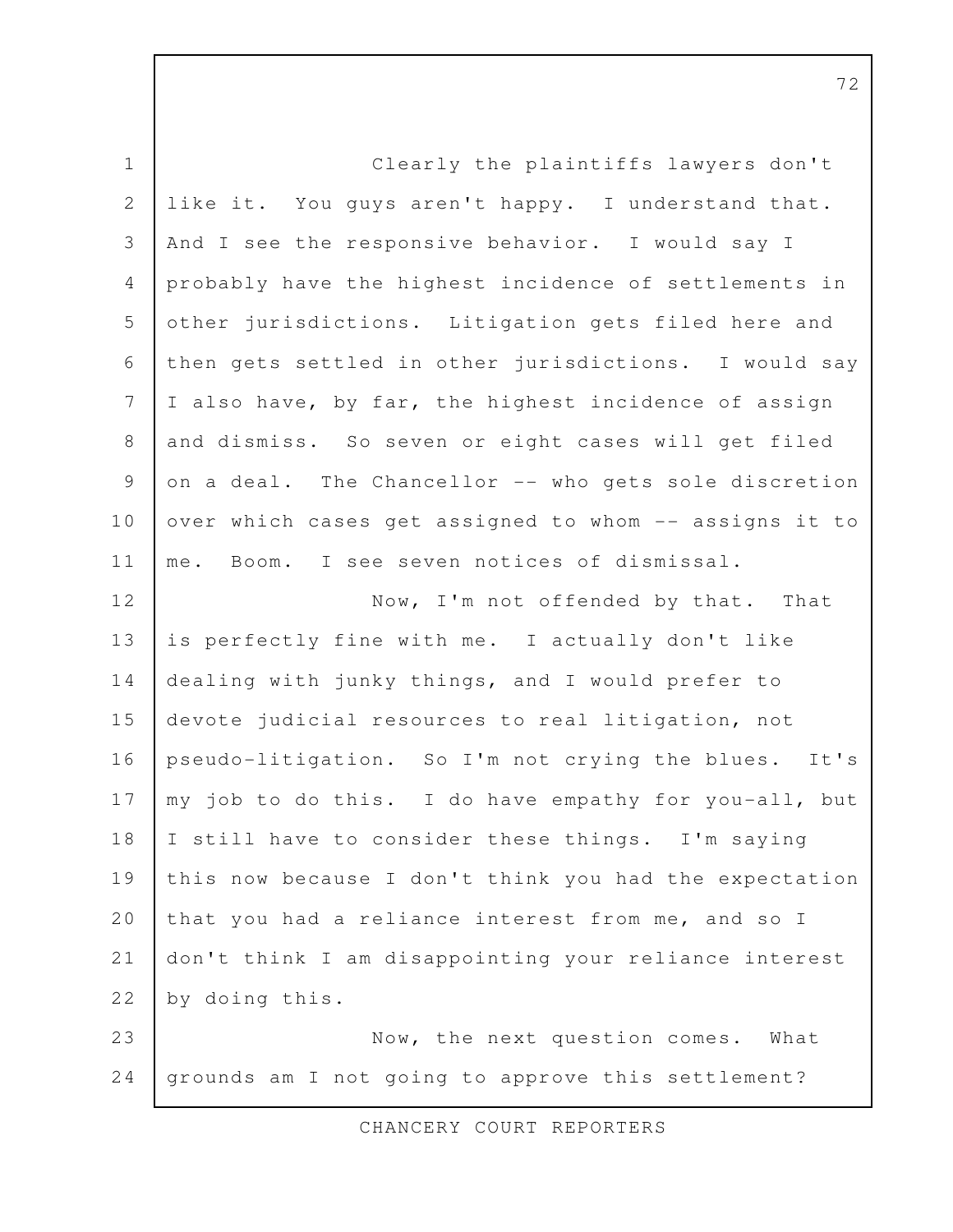The grounds tend to align, because if you don't have an adequate get for the give, the settlement itself falls outside the range of reasonableness. And you also then have a question about adequacy of representation that infects the class certification decision. So it's all connected. I think the best way to deal with this -- and I have passed on this before. I have not gone the inadequacy of the representation route before. This time I'm going to, and I will not certify the class on that basis. I will not approve the settlement on that basis. And I will dismiss as to the named plaintiffs on that basis. And I say that because this does look to me like a harvesting-of-a-fee opportunity. It looks to me like it was set up as a harvest case, because there wasn't a basis to file in the first place. Then, once you guys actually had something fall into your lap, in terms of a litigable "something", it was just dealt with through the disclosure and the fee. I'm not telling you you're bad people. I write decisions that get reversed. I write decisions that get criticized. I could probably be cited in those instances for inadequacy of judicial 1 2 3 4 5 6 7 8 9 10 11 12 13 14 15 16 17 18 19 20 21 22 23 24

CHANCERY COURT REPORTERS

73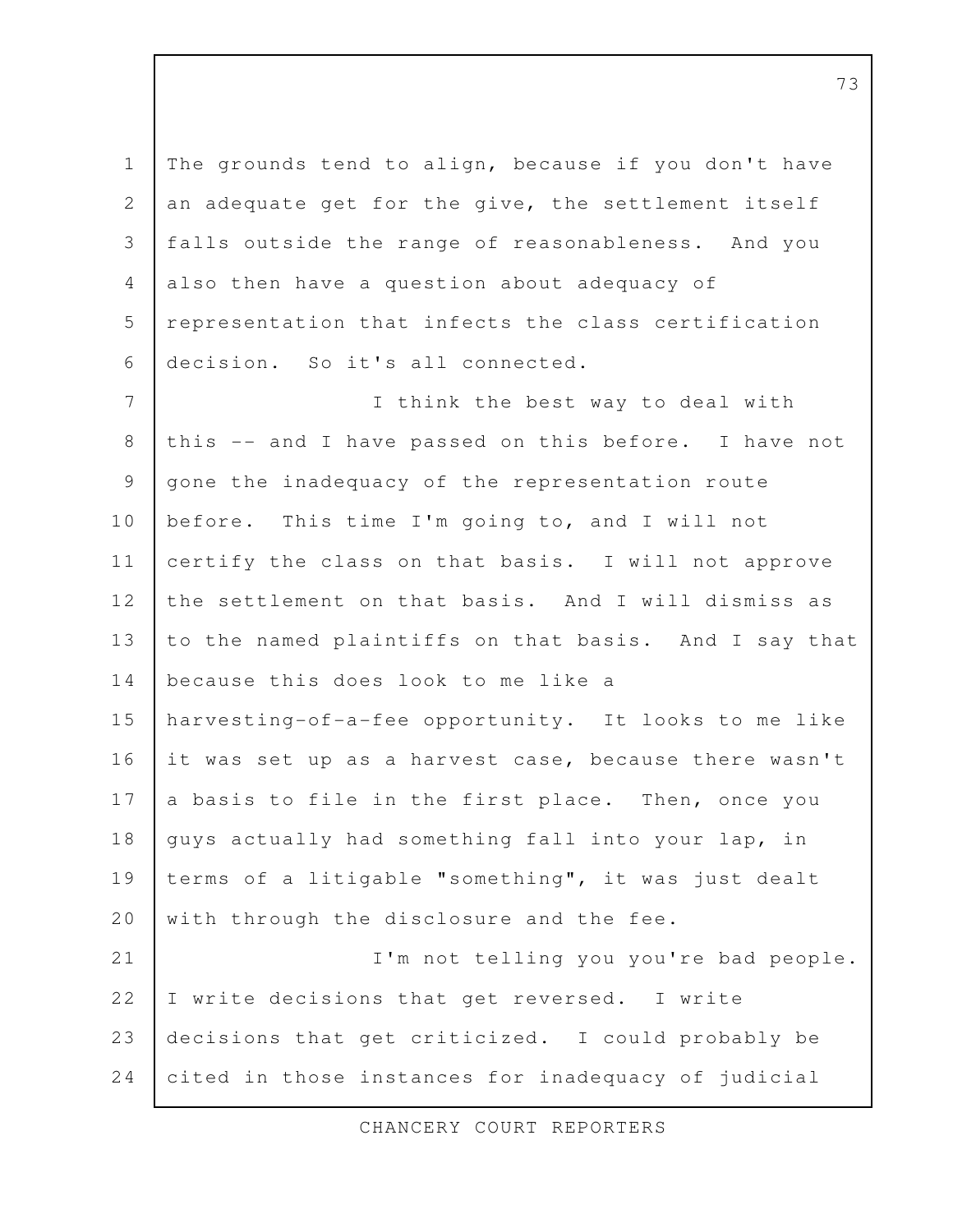representation. Everybody makes mistakes. But this one, I am not going to pass on. So as I say, because I think it was inadequate, I am going to dismiss as to all the named plaintiffs. So this will resolve this case, because I am not going to let the named plaintiffs go forward, based on the inadequacy to date. 1 2 3 4 5 6 7

What you should infer from that is I'm also not going to sign off on any mootness fee. If the defendants want to pay some mootness fee out of the goodness of their hearts and disclose it and then have the potential knock-on challenges that Chancellor Bouchard has discussed, that's fine with me. I'm not going to get involved in that. But if it comes to me, in terms of a dispute over the mootness fee, I will not give one. And I will not give one because I have people in front of me who believe in the benefits of disclosure, and I have people in front of me who believe that disclosure is a valuable benefit. I have just compensated you with lengthy disclosure about this case, so you've gotten now what you got for the class. I would not personally give you any more. It may not be disclosure you like, just like a lot of times, when I 8 9 10 11 12 13 14 15 16 17 18 19 20 21 22 23 24

CHANCERY COURT REPORTERS

74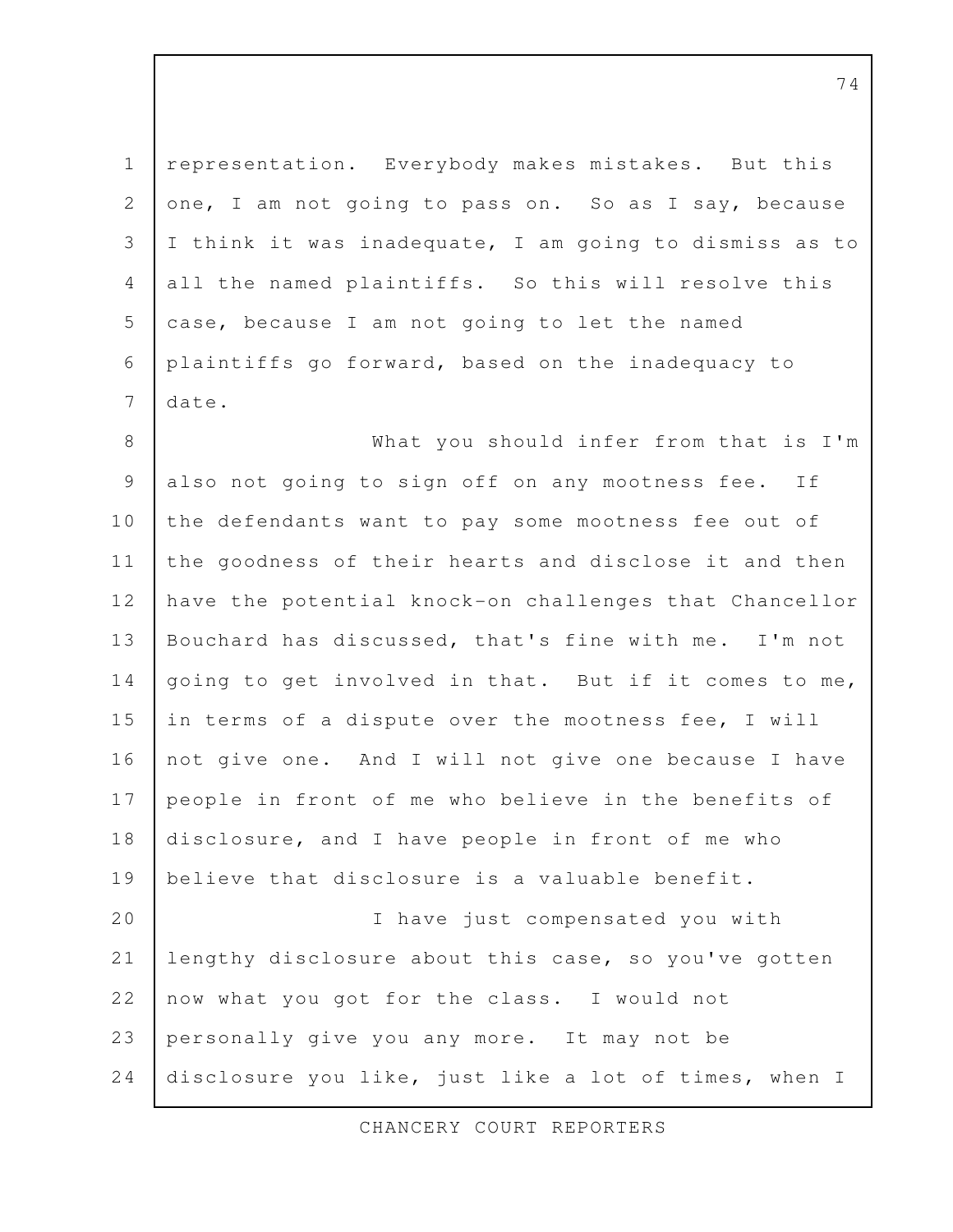get objections from class members, they look at the disclosure that you guys got for them and say, "What is this about? We don't need this. This is not helpful at all." You probably don't think what I've told you is helpful at all. That's fine. But you've had the benefit of disclosure. 1 2 3 4 5 6

So I will enter an order to this effect. Thank you all for coming in. I appreciate you-all listening to me. I apologize to the extent that I've had to be blunt in this setting but, again, that's just the function of the job. I'm confident that there are situations  $--$  in fact, I know of many situations -- where the people involved on the plaintiffs' side in this case have done a very good job. So this is not an indictment of you for all time, any more so, I hope, than the fact that I get reversed is an indictment of my ability to judge. It may be. It may well be as to me. But this is not intended as such as to you. It's intended as an "in this case I'm not buying it." In other cases you guys might do a great job. We stand in recess. (Court adjourned at 11:23 a.m.)  $-$  7 8 9 10 11 12 13 14 15 16 17 18 19 20 21 22 23 24

CHANCERY COURT REPORTERS

75